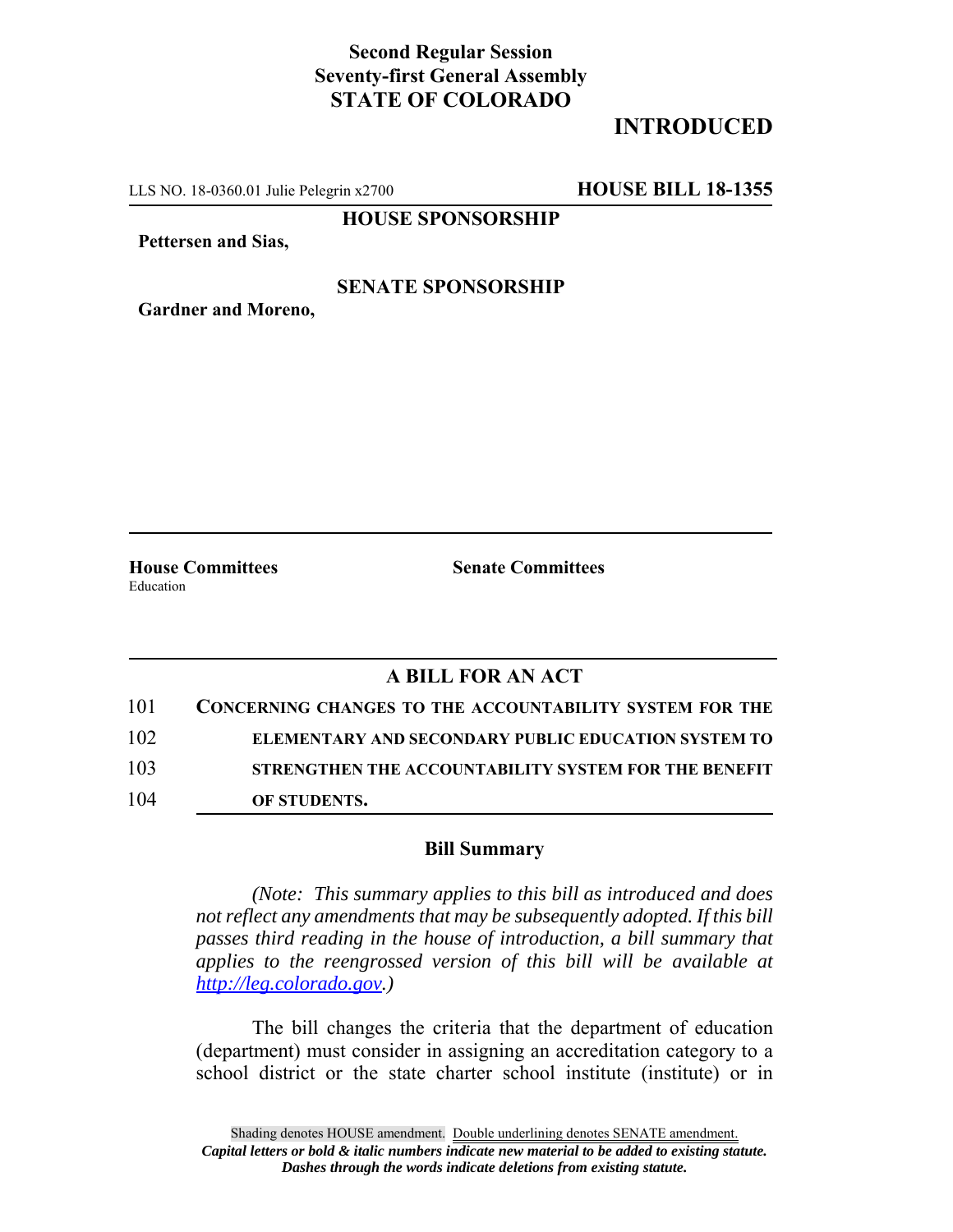recommending the type of performance plan that a public school must implement. The bill clarifies that a school district or the institute, on its own behalf or on behalf of one of its public schools, may request reconsideration of the initial accreditation category or performance plan assignment. The bill specifies criteria the department may apply as part of the reconsideration.

The bill directs the department to make training in governance and turnaround best practices available to the directors of the board of education of a school district that is accredited with improvement plan or lower or that includes a public school that is required to implement a priority improvement or turnaround plan and to make materials and training available to parents, school personnel, and school district and school accountability committees. The bill allows, rather than requires, the commissioner of education (commissioner) to assign the state review panel to evaluate a school district's, the institute's, or a public school's turnaround plan. And the commissioner may require the state review panel to conduct one or more on-site visits as part of the evaluation.

In the third year in which a school district or the institute is accredited with priority improvement plan or lower, or earlier at the school district's or institute's request, the school district or institute must hold a parent and community meeting. Department personnel must attend the meeting. The bill specifies the information that must be provided at the meeting and the requirements for providing notice of the meeting. A school district or the institute, as appropriate, must also hold a parent and community meeting for a public school that is in the third year of implementing a priority improvement or turnaround plan, or earlier, and must combine the parent and community meeting with the public meeting required under existing law. Department personnel must attend the meeting. The department may require a school district or an institute charter school to provide proof of compliance with other public meeting requirements that apply to adoption of a priority improvement or turnaround plan.

Under current law, if a school district or the institute is accredited with priority improvement plan or lower for 5 consecutive years, the department may recommend that the state board of education (state board) remove the school district's or institute's accreditation. The bill changes the time period, beginning with the 2018-19 school year, by providing that, if a school district or the institute performs at a level that results in being accredited with priority improvement plan or lower for 2 consecutive years followed by 3 additional years, consecutive or nonconsecutive, for a total of 5 years, the state board must require the school district or institute to take action as provided in statute. But if the school district or institute performs at a level that results in being accredited at a level higher than priority improvement plan for 2 consecutive years after the first 2 of the 5 years, then the 5 years stop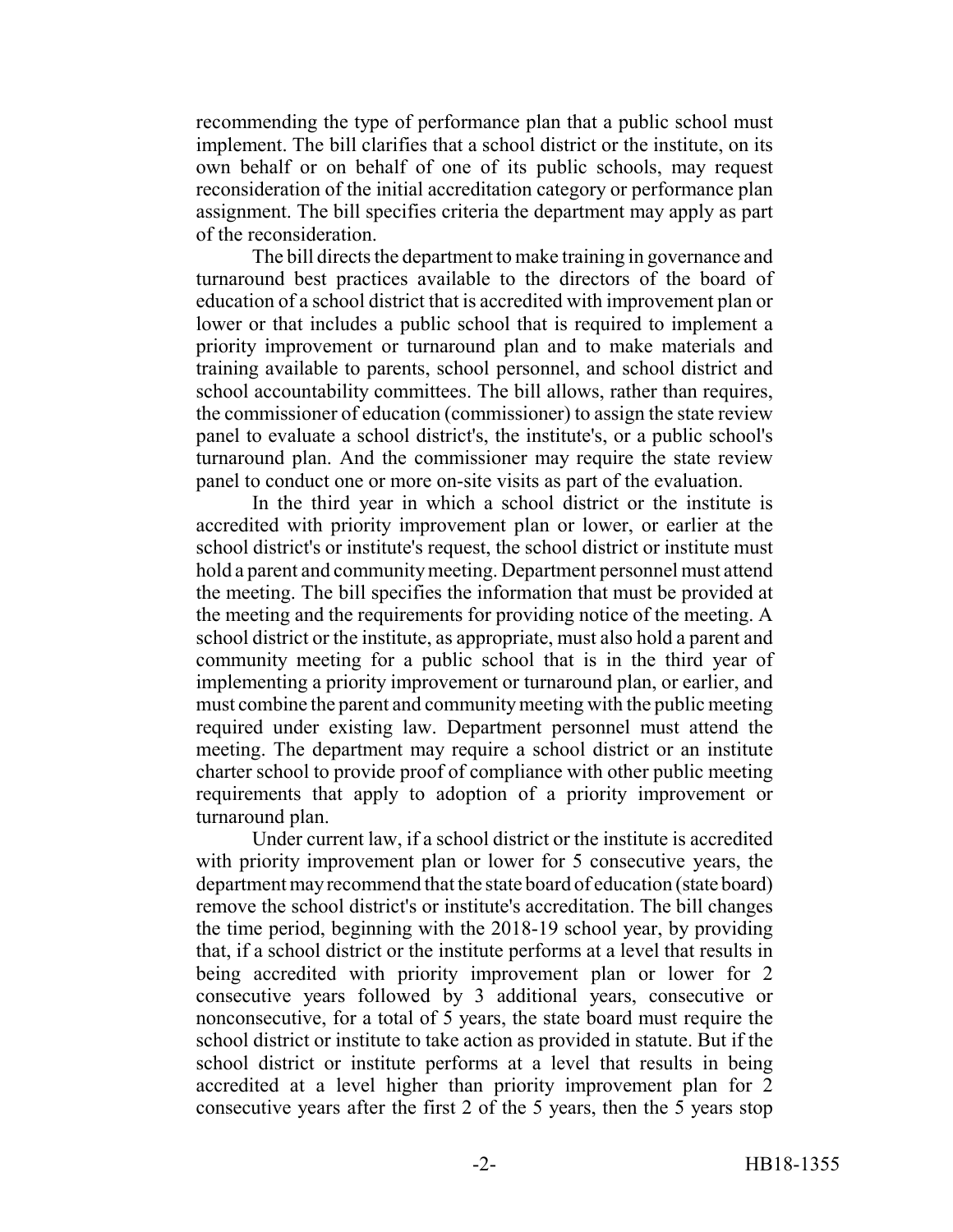accumulating. This change to calculating the 5 years also applies to a public school that performs at a level that results in being required to adopt a priority improvement or turnaround plan. While the 5 years are accumulating, the school district, institute, or public school is on performance watch. For the fourth year in which a public school, a school district, or the institute is on performance watch, the priority improvement or turnaround plan adopted by the public school, school district, or institute must include a description of how it would implement the actions that the state board may direct at the completion of 5 years on performance watch.

The bill also changes the consequences for completing 5 years on performance watch. Under the bill, the commissioner must assign the state review panel to evaluate the school district's or the institute's performance and recommend one or more of several specified actions, which may include removal of accreditation. After considering the recommendations, the state board must determine the appropriate actions and direct the school district or institute accordingly. The school district or institute then goes on a 2-year cycle of evaluation by the state review panel, which may result in additional directions from the state board to the school district or institute. The school district or institute remains subject to the 2-year cycle until it performs at a level that results in being accredited with improvement plan or higher for 2 consecutive years. A comparable requirement for a 2-year cycle of review by the state review panel applies to a public school that completes 5 years on performance watch.

The bill clarifies that the state board, at the request of a school district or the institute, may direct the school district or institute to take one of the specific actions, for itself or for a public school, before the school district, institute, or public school completes the 5 years on performance watch.

The bill makes several changes to implementation of the performance indicators for measuring the performance of public schools, school districts, the institute, and the state, including:

- Repealing the specific details for calculating performance of the achievement and longitudinal growth indicators and directing the state board to specify calculations in rule;
- ! Specifying a performance indicator that measures growth to standards;
- ! Changing the terminology for describing a student's performance on the statewide assessments; and
- ! Removing the performance indicator concerning closing the achievement gaps and requiring the department to disaggregate performance by student groups in each of the remaining performance indicators and separately account for the performance of each student group on each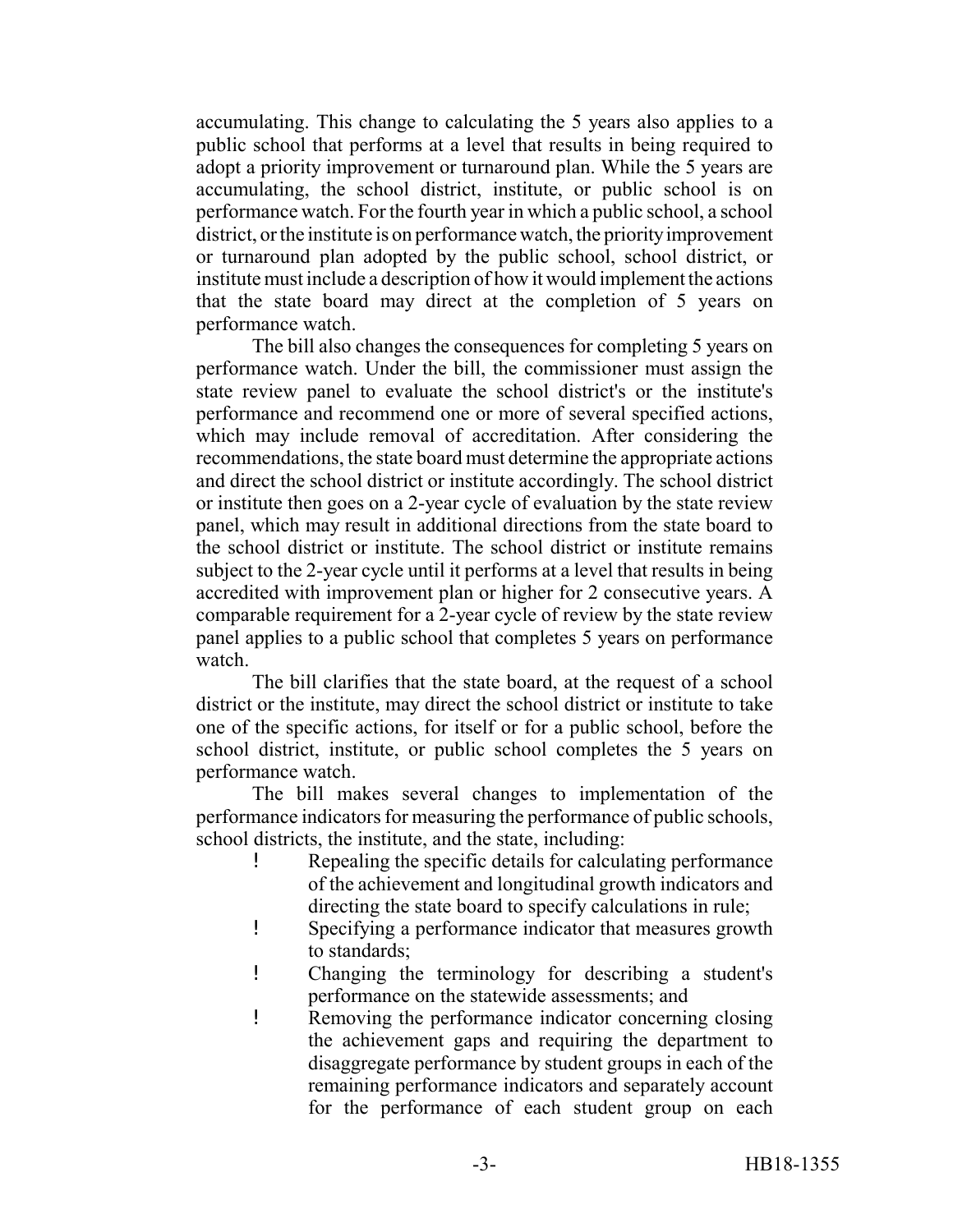performance indicator.

The bill requires the school district accountability committees to meet quarterly to discuss whether school district leadership, personnel, and infrastructure are advancing or impeding school district performance.

The bill requires the annual performance reports for public schools, school districts, the institute, and the state to specify the percentage of students enrolled by each public school, school district, or the institute who score at each of the performance levels on the statewide assessments.

The bill identifies additional innovations that a public school may adopt if the state board directs that a school district convert the public school into a school of innovation.

The bill changes the existing school turnaround leaders development program to the school transformation grant program. Under the school transformation grant program, in addition to awarding grants for the development of school turnaround leaders, the state board must award grants to applying school districts, the institute, and charter schools for educator professional development and to implement instructional transformation in the public schools.

2 **SECTION 1.** In Colorado Revised Statutes, 22-11-207, **amend** 3 (2) introductory portion, (2)(a), and (4)(a); **repeal** (2)(c), (2)(d), (2)(e), 4 and (2)(f); and **add** (2.5), (5), and (6) as follows:

 **22-11-207. Accreditation categories - criteria - rules.** (2) The state board shall promulgate rules establishing objective, measurable criteria that the department shall apply in determining the appropriate accreditation category for each school district and the institute, placing the greatest emphasis on attainment of the performance indicators. At a 10 minimum, the rules shall MUST take into consideration:

11 (a) A school district's or the institute's level of attainment of the 12 statewide targets on the performance indicators; and the targets annually 13 established by the school district or the institute, including the levels of 14 attainment of the individual district public schools or the institute charter

<sup>1</sup> *Be it enacted by the General Assembly of the State of Colorado:*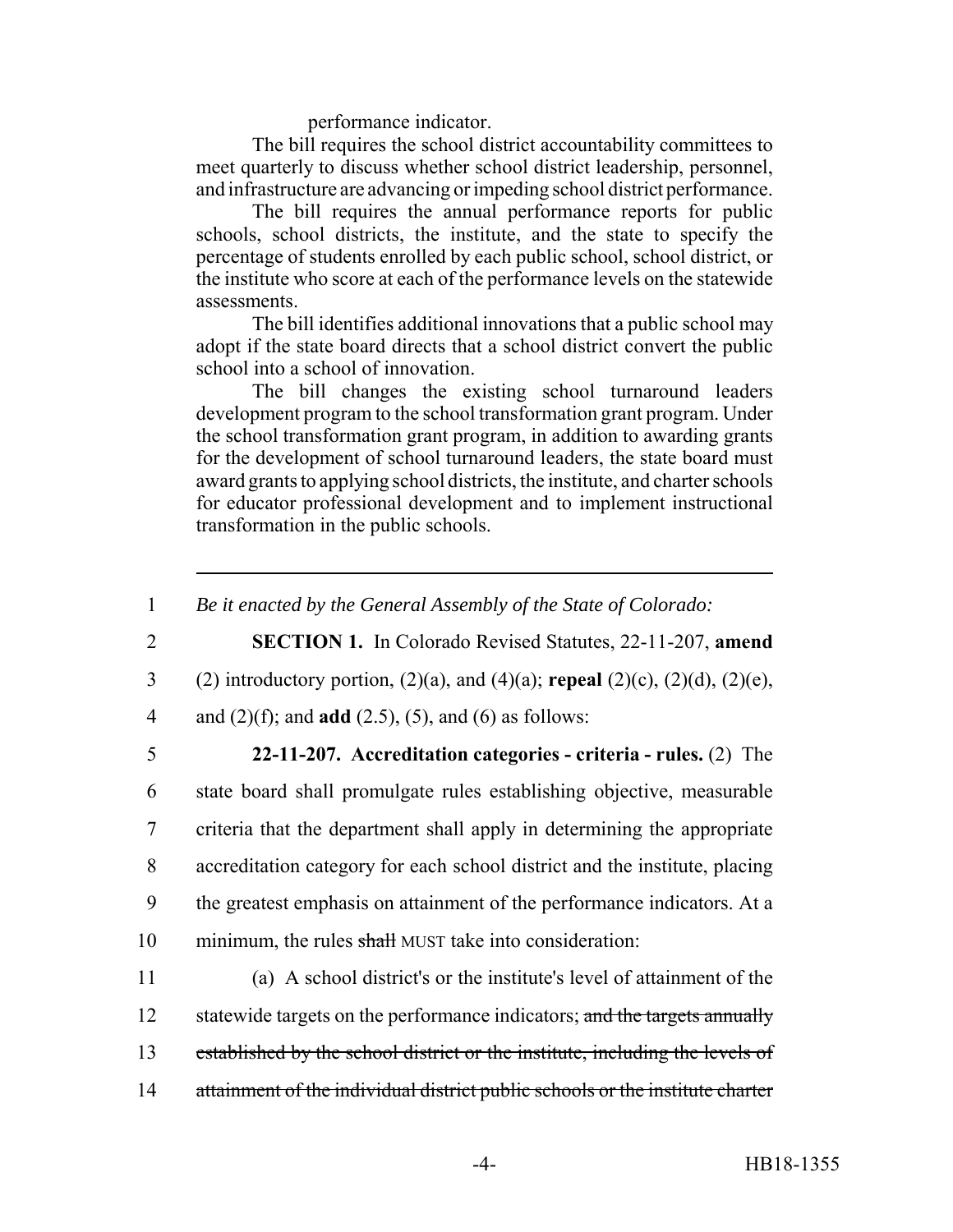1 schools in meeting their annual targets;

 (c) The length of time during which a school district or the institute has been unable to meet the statewide targets or its own targets; (d) The improvements, changes, and interventions a school district or the institute implements to improve its performance if it is not meeting the statewide targets or its own targets; (e) The improvements, changes, and interventions a school district

 or the institute implements in any public school of the district or institute charter school that is required to adopt an improvement, priority 10 improvement, or turnaround plan pursuant to section 22-11-210;

 (f) The progress a school district or the institute makes in 12 improving its performance and in moving closer to meeting the statewide 13 targets and its own targets;

 (2.5) (a) THE DEPARTMENT SHALL NOTIFY EACH SCHOOL DISTRICT AND THE INSTITUTE OF ITS INITIAL ACCREDITATION ASSIGNMENT. IF A SCHOOL DISTRICT OR THE INSTITUTE DISAGREES WITH THE DEPARTMENT'S INITIAL ACCREDITATION ASSIGNMENT, THE SCHOOL DISTRICT OR INSTITUTE 18 MAY SUBMIT TO THE DEPARTMENT A REQUEST FOR RECONSIDERATION. THE STATE BOARD SHALL PROMULGATE RULES SPECIFYING THE INFORMATION THE DEPARTMENT MUST TAKE INTO ACCOUNT IN DETERMINING THE SCHOOL DISTRICT'S OR INSTITUTE'S FINAL ACCREDITATION CATEGORY, WHICH MAY INCLUDE:

23 (I) THE LENGTH OF TIME DURING WHICH THE SCHOOL DISTRICT OR 24 INSTITUTE HAS BEEN UNABLE TO MEET THE STATEWIDE TARGETS;

25 (II) THE IMPROVEMENTS, CHANGES, AND INTERVENTIONS THE 26 SCHOOL DISTRICT OR INSTITUTE HAS IMPLEMENTED AND IS IMPLEMENTING TO IMPROVE ITS PERFORMANCE IF IT IS NOT MEETING THE STATEWIDE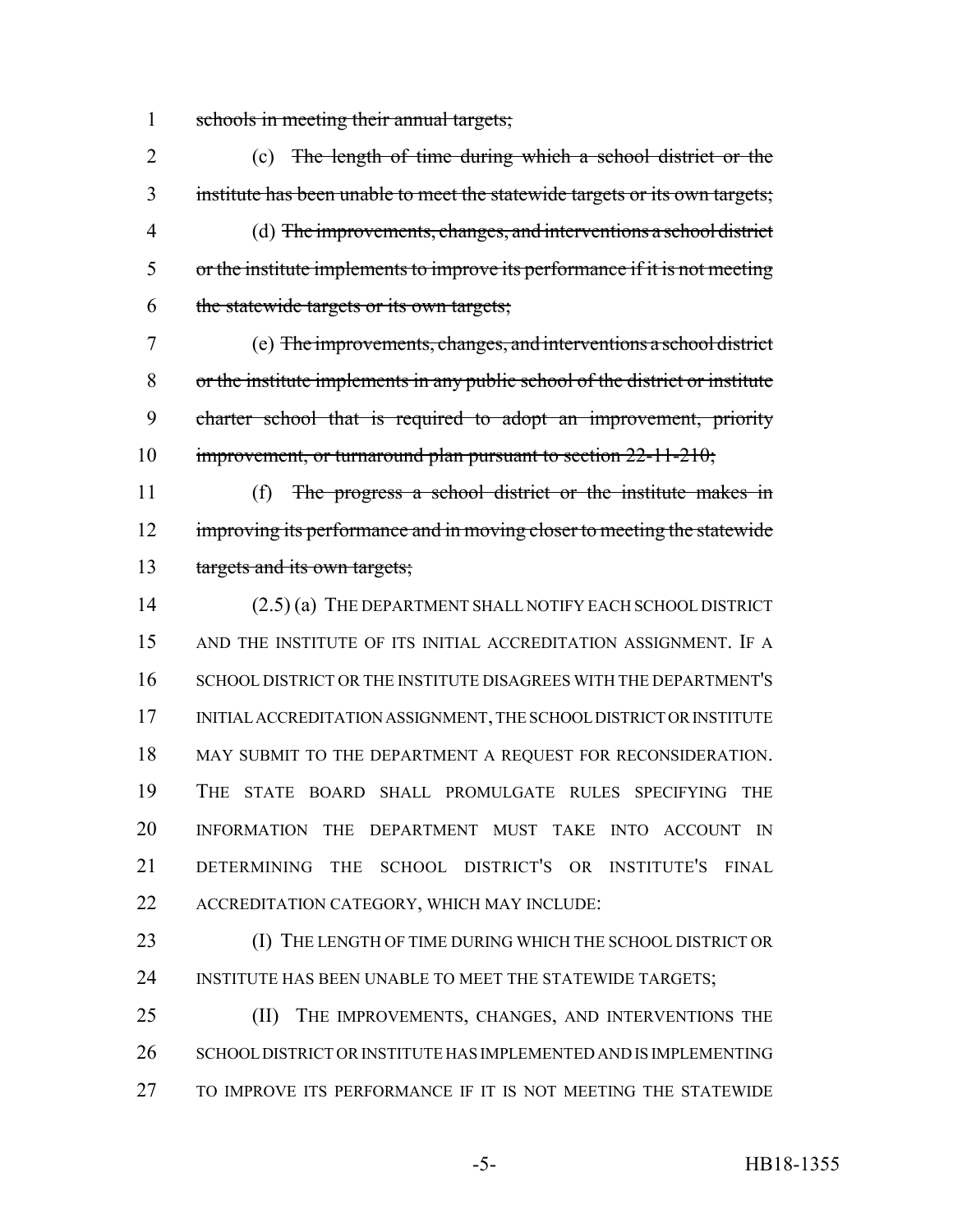TARGETS;

 (III) THE PROGRESS THE SCHOOL DISTRICT OR INSTITUTE IS MAKING IN IMPROVING ITS PERFORMANCE AND IN APPROACHING ACHIEVEMENT OF THE STATEWIDE TARGETS AND THE DEGREE TO WHICH THE SCHOOL DISTRICT OR INSTITUTE IS NOT ACHIEVING THE STATEWIDE TARGETS;

 (IV) THE PUPIL ENROLLMENT OF THE SCHOOL DISTRICT AS IT MAY AFFECT THE RELIABILITY OF THE ASSESSMENT DATA;

 (V) THE PERCENTAGES OF STUDENTS ENROLLED IN HIGH SCHOOLS OF THE SCHOOL DISTRICT, OR INSTITUTE CHARTER HIGH SCHOOLS FOR PURPOSES OF THE INSTITUTE, WHO, BASED ON ATTAINMENT OF COURSE CREDITS OR DEMONSTRATED COMPETENCIES, ARE ON SCHEDULE TO GRADUATE WITHIN FOUR, FIVE, SIX, OR SEVEN YEARS; AND

 (VI) ANY SUPPLEMENTAL DATA FOR GRADE LEVELS FOR WHICH THERE ARE NOT STATEWIDE ASSESSMENTS THAT INDICATE THE SCHOOL DISTRICT OR INSTITUTE IS MEETING THE STATEWIDE TARGETS ON THE PERFORMANCE INDICATORS, IF THE DEPARTMENT DETERMINES THE SUPPLEMENTAL DATA IS VALID AND RELIABLE AND DERIVED FROM ASSESSMENTS THAT ARE ALIGNED WITH THE STATE STANDARDS ADOPTED PURSUANT TO SECTION 22-7-1005.

20 (b) THE DEPARTMENT SHALL NOTIFY EACH SCHOOL DISTRICT AND THE INSTITUTE OF ITS FINAL ACCREDITATION CATEGORY WITHIN THE TIME FRAMES ADOPTED BY RULE OF THE STATE BOARD.

23 (4) (a) The state board by rule shall specify how long a school 24 district or the institute may remain in an accreditation category that is 25 below accredited; except that the state board shall not allow a school district or the institute to remain at accredited with priority improvement 27 plan or below for longer than a total of five consecutive school years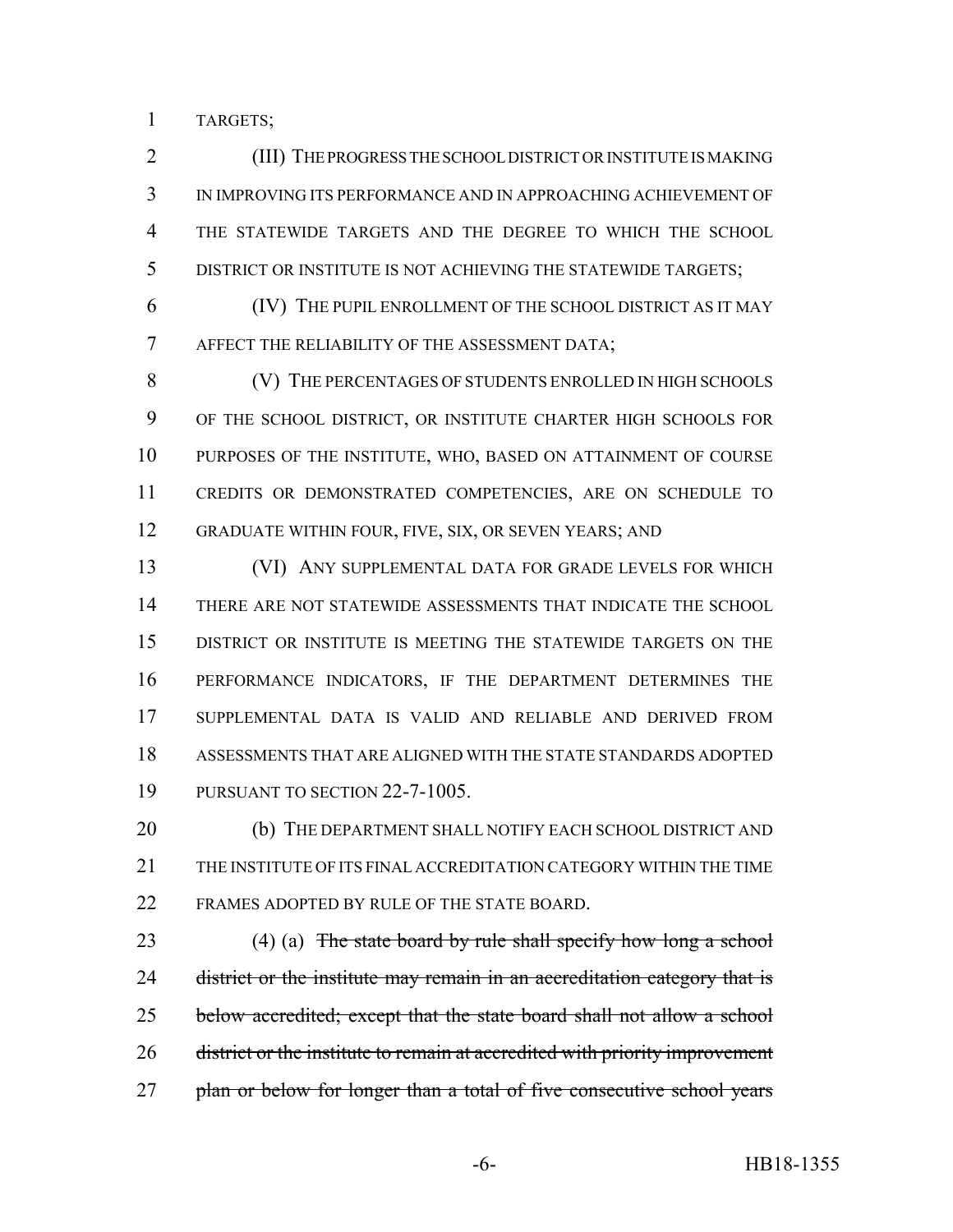before removing the school district's or the institute's accreditation as 2 provided in section -11-209 BEGINNING WITH THE 2018-19 SCHOOL YEAR, IF A SCHOOL DISTRICT OR THE INSTITUTE PERFORMS AT A LEVEL THAT RESULTS IN BEING ACCREDITED WITH PRIORITY IMPROVEMENT PLAN OR LOWER FOR TWO CONSECUTIVE YEARS FOLLOWED BY THREE CONSECUTIVE OR NONCONSECUTIVE YEARS, RESULTING IN A TOTAL OF FIVE YEARS OF PERFORMANCE AT SUCH A LEVEL, THE STATE BOARD SHALL REQUIRE THE SCHOOL DISTRICT OR INSTITUTE TO TAKE SIGNIFICANT ACTION AS PROVIDED IN SECTION 22-11-209; EXCEPT THAT, BEFORE THE FIVE YEARS HAVE ACCUMULATED, IF THE SCHOOL DISTRICT OR INSTITUTE PERFORMS FOR AT LEAST TWO CONSECUTIVE YEARS AT A LEVEL THAT RESULTS IN BEING ACCREDITED WITH IMPROVEMENT PLAN OR HIGHER, THE FIVE YEARS STOP ACCUMULATING UNLESS THE SCHOOL DISTRICT OR INSTITUTE AGAIN PERFORMS AT A LEVEL THAT RESULTS IN BEING ACCREDITED WITH PRIORITY IMPROVEMENT PLAN OR LOWER FOR TWO CONSECUTIVE YEARS, AT WHICH TIME THE SCHOOL DISTRICT OR INSTITUTE IS AGAIN IN THE FIRST TWO OF THE FIVE YEARS. FOR THE TIME DURING WHICH THE FIVE YEARS OF PERFORMANCE ARE ACCUMULATING, A SCHOOL DISTRICT OR THE INSTITUTE IS ON PERFORMANCE WATCH.

20 (5) NOTWITHSTANDING ANY PROVISION OF SUBSECTION (4)(a) OF THIS SECTION OR SECTION 22-11-209 (2)(a) TO THE CONTRARY, AT THE REQUEST OF A SCHOOL DISTRICT, IN CONSULTATION WITH THE DISTRICT ACCOUNTABILITY COMMITTEE, OR THE INSTITUTE, THE STATE BOARD MAY DIRECT THE SCHOOL DISTRICT OR INSTITUTE TO TAKE SIGNIFICANT ACTIONS AS PROVIDED IN SECTION 22-11-209 EVEN THOUGH THE SCHOOL DISTRICT OR INSTITUTE HAS NOT COMPLETED THE FIVE YEARS OF PERFORMANCE WATCH. IF THE STATE BOARD REQUIRES THE SCHOOL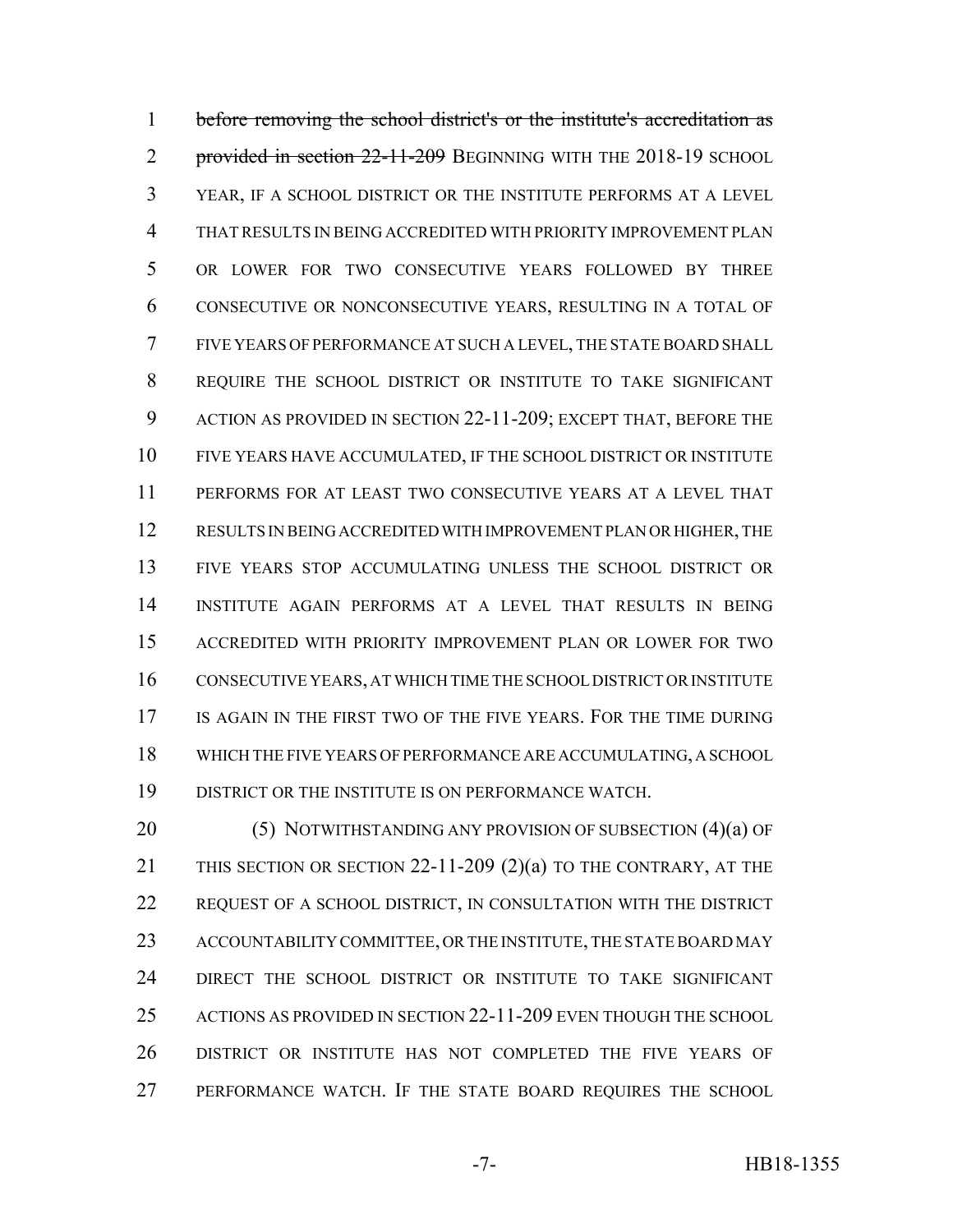DISTRICT OR INSTITUTE TO TAKE SIGNIFICANT ACTIONS, THE SCHOOL DISTRICT OR INSTITUTE IS SUBJECT TO THE PROVISIONS OF SECTION  $3 \qquad 22 - 11 - 209 \; (3.5)$ .

 (6) THE PRIORITY IMPROVEMENT OR TURNAROUND PLAN THAT A SCHOOL DISTRICT OR THE INSTITUTE ADOPTS FOR THE FOURTH YEAR IN WHICH THE SCHOOL DISTRICT OR INSTITUTE IS ON PERFORMANCE WATCH MUST INCLUDE A GENERAL EXPLANATION FOR HOW THE SCHOOL DISTRICT OR INSTITUTE MAY PUT INTO EFFECT EACH OF THE ACTIONS DESCRIBED IN SECTION 22-11-209 (2)(a)(I) FOR A SCHOOL DISTRICT OR SECTION 22-11-209 (2)(a)(II) FOR THE INSTITUTE.

 **SECTION 2.** In Colorado Revised Statutes, 22-11-208, **amend** (3) introductory portion; **repeal** (1.7); and **add** (2.5) as follows:

 **22-11-208. Accreditation - annual review - supports and interventions - rules.** (1.7) As part of the presentation to the joint education committee required by section 2-7-203, C.R.S., in 2015, the department shall report progress in using the assessment results received 17 pursuant to section 22-7-1006.3 to calculate fairly and in a timely manner each school district's and the institute's achievement of the performance indicators. The department shall recommend to the joint education committee whether the provisions of subsection (1.5) of this section 21 should be extended to apply in subsequent school years.

22 (2.5) IN ADDITION TO THE TECHNICAL ASSISTANCE AND SUPPORT 23 DESCRIBED IN SUBSECTION (2) OF THIS SECTION, THE DEPARTMENT SHALL MAKE AVAILABLE TO THE DIRECTORS OF THE LOCAL SCHOOL BOARD OF A SCHOOL DISTRICT THAT IS ACCREDITED WITH IMPROVEMENT PLAN OR LOWER, OR THAT INCLUDES A PUBLIC SCHOOL THAT IS REQUIRED TO ADOPT A PRIORITY IMPROVEMENT OR TURNAROUND PLAN, TRAINING IN SCHOOL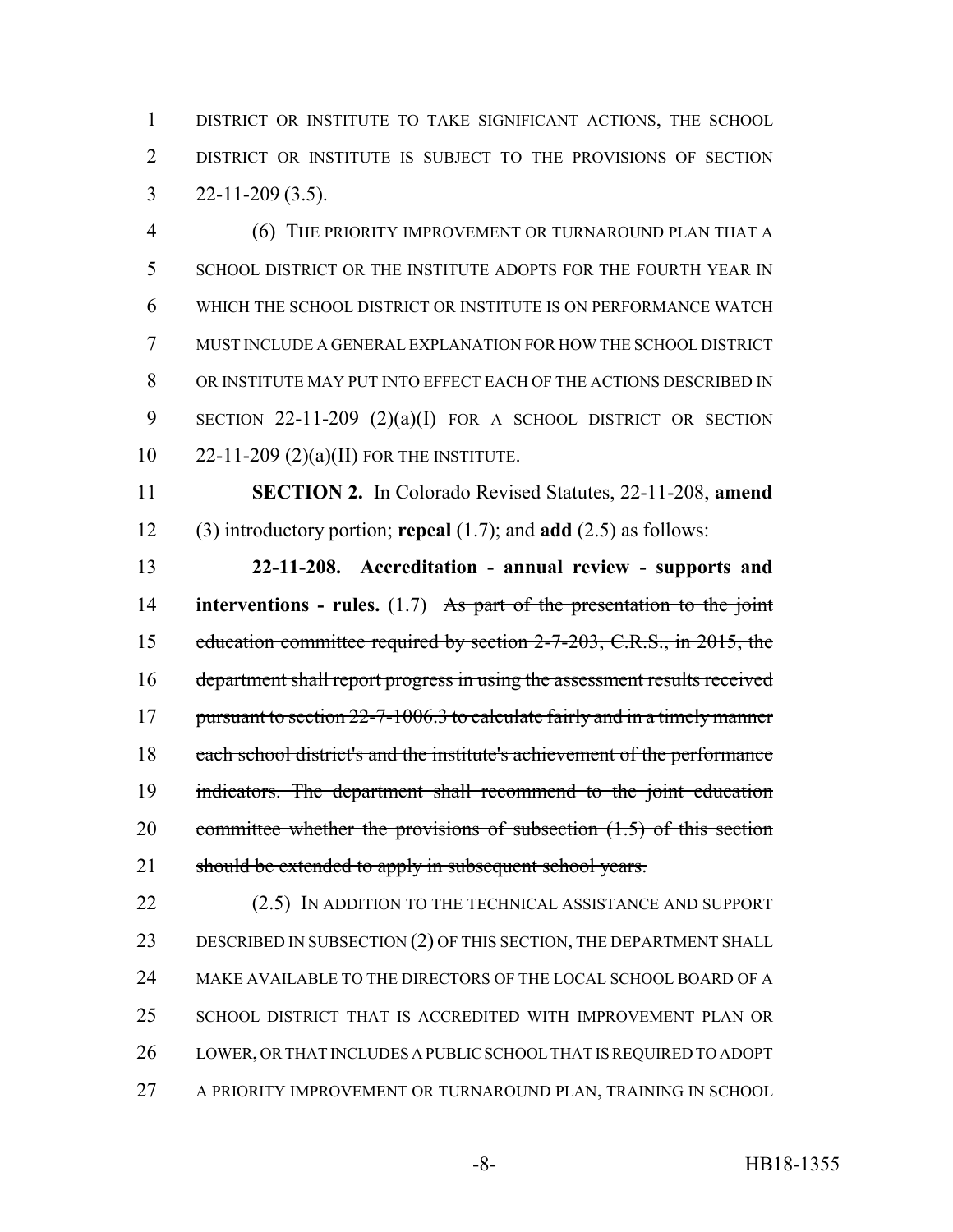DISTRICT AND PUBLIC SCHOOL GOVERNANCE AND TURNAROUND BEST PRACTICES. THE DEPARTMENT SHALL ALSO MAKE AVAILABLE INFORMATIONAL MATERIALS AND TRAINING OPPORTUNITIES FOR PARENTS, SCHOOL PERSONNEL, AND MEMBERS OF THE AFFECTED DISTRICT ACCOUNTABILITY COMMITTEE AND SCHOOL ACCOUNTABILITY COMMITTEE.

 (3) The commissioner may assign the state review panel to critically evaluate a school district's priority improvement plan OR TURNAROUND PLAN or the institute's priority improvement plan The commissioner shall assign the state review panel to critically evaluate a school district's turnaround plan or the institute's turnaround plan OR TURNAROUND PLAN.THE COMMISSIONER MAY REQUIRE THE STATE REVIEW PANEL TO CONDUCT ONE OR MORE ON-SITE VISITS AS PART OF EVALUATING A SCHOOL DISTRICT'S OR THE INSTITUTE'S PRIORITY IMPROVEMENT OR TURNAROUND PLAN. Based on its evaluation, the state review panel shall 15 report to the commissioner, and the state board, AND THE AFFECTED LOCAL SCHOOL BOARD OR INSTITUTE BOARD recommendations concerning:

 **SECTION 3.** In Colorado Revised Statutes, 22-11-209, **amend** 19 (2)(a) introductory portion,  $(2)(a)(I)(A)$ ,  $(2)(a)(I)(B)$ ,  $(2)(a)(II)(A)$ ,  $(3)$ , and (4); **repeal** (1)(a) and (1)(b); and **add** (2)(a)(I)(A.5), (2)(a)(II)(A.5), 21 and  $(3.5)$  as follows:

 **22-11-209. Removal of accreditation - recommended actions - review - appeal - rules.** (1) The department may recommend to the commissioner and the state board that the state board remove a school district's or the institute's accreditation if:

 (a) The school district or the institute is accredited with 27 turnaround plan and the department determines that the school district or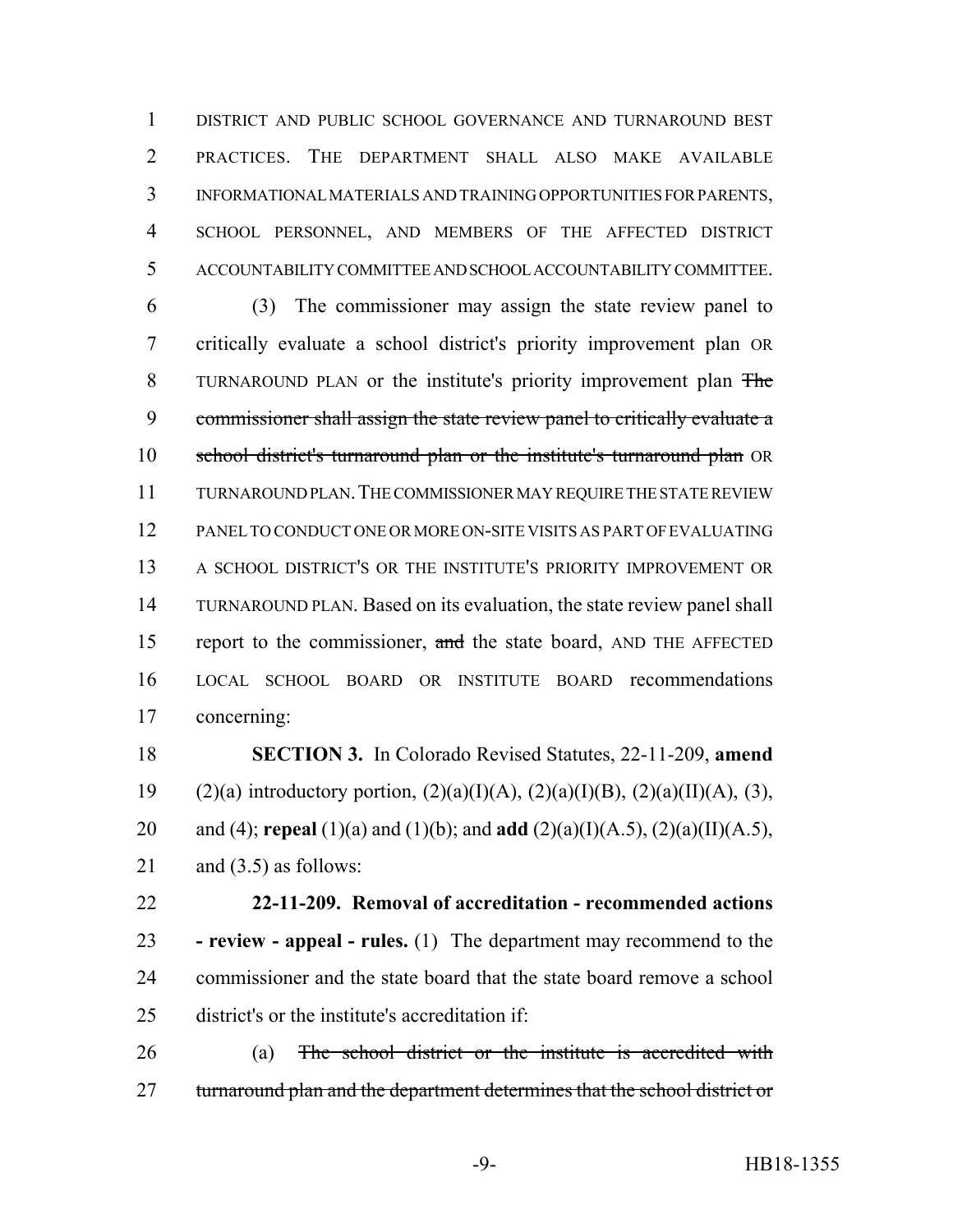the institute has failed to make substantial progress under its turnaround 2  $pham; or$ 

 (b) The school district or the institute has been in the accredited with priority improvement plan category or lower for five consecutive school years; or

 (2) (a) If the department recommends removing accreditation 7 pursuant to this section A SCHOOL DISTRICT OR THE INSTITUTE IS ACCREDITED WITH A TURNAROUND PLAN AND THE DEPARTMENT DETERMINES THAT THE SCHOOL DISTRICT OR INSTITUTE HAS FAILED TO MAKE SUBSTANTIAL PROGRESS UNDER ITS TURNAROUND PLAN, OR IF THE SCHOOL DISTRICT OR INSTITUTE HAS BEEN ON PERFORMANCE WATCH FOR THE FULL FIVE YEARS, the commissioner shall assign the state review panel to critically evaluate the school district's or the institute's performance and to recommend one or more of the following actions:

(I) If the recommendation applies to a school district:

16 (A) That the school district be reorganized pursuant to article 17 of this title, which reorganization may include consolidation SCHOOL DISTRICT'S ACCREDITATION BE REMOVED;

 (A.5) THAT THE SCHOOL DISTRICT BE REORGANIZED PURSUANT TO ARTICLE 30 OF THIS TITLE 22, WHICH REORGANIZATION MAY INCLUDE CONSOLIDATION;

 (B) That a private or public entity, with the agreement of the 23 school district, take over SERVE AS A LEAD PARTNER IN THE management 24 of the school district or management of PARTIALLY OR WHOLLY MANAGE one or more of the district public schools. THE LOCAL SCHOOL BOARD AND 26 THE DEPARTMENT SHALL ENSURE THAT THE PRIVATE OR PUBLIC ENTITY USES RESEARCH-BASED STRATEGIES AND HAS A PROVEN RECORD OF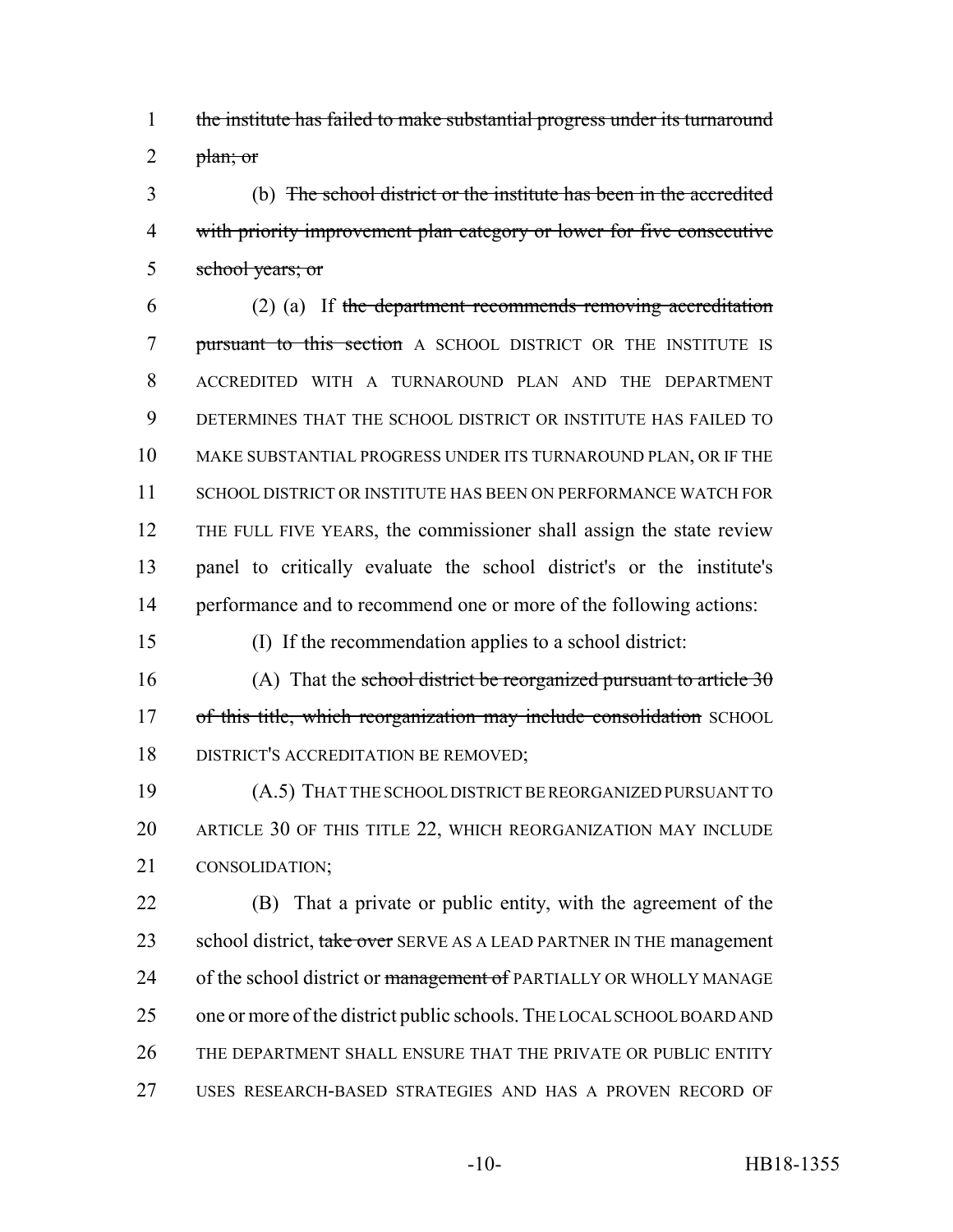SUCCESS WORKING WITH SCHOOL DISTRICTS AND SCHOOLS UNDER SIMILAR

CIRCUMSTANCES.

(II) If the recommendation applies to the institute:

 (A) That the institute board be abolished and that the governor 5 appoint a new institute board pursuant to section 22-30.5-505 INSTITUTE's ACCREDITATION BE REMOVED;

 (A.5) THAT THE INSTITUTE BOARD BE ABOLISHED AND THAT THE GOVERNOR APPOINT A NEW INSTITUTE BOARD PURSUANT TO SECTION 22-30.5-505;

10 (3) Based on AFTER CONSIDERING the recommendations of the 11 department, the commissioner and the state review panel, the state board 12 shall determine whether to remove a school district's or the institute's accreditation. If the state board removes a school district's or the institute's accreditation, the state board shall notify the school district or 15 the institute of the actions the school district or the institute is required to take After the school district or the institute takes the required actions 17 AND DIRECT THE LOCAL SCHOOL BOARD OR THE INSTITUTE BOARD ACCORDINGLY. IF A SCHOOL DISTRICT'S OR THE INSTITUTE'S ACCREDITATION IS REMOVED AND THE DISTRICT OR THE INSTITUTE IS REORGANIZED AND TAKES ANY OTHER ACTIONS DIRECTED BY THE STATE BOARD, the state board shall reinstate the school district's or the institute's accreditation at the accreditation category deemed appropriate by the state board.

 (3.5) (a) SO LONG AS A SCHOOL DISTRICT OR THE INSTITUTE PERFORMS AT A LEVEL THAT RESULTS IN BEING ACCREDITED WITH PRIORITY IMPROVEMENT PLAN OR LOWER, AFTER THE STATE BOARD INITIALLY DIRECTS THE SCHOOL DISTRICT OR INSTITUTE TO TAKE ACTION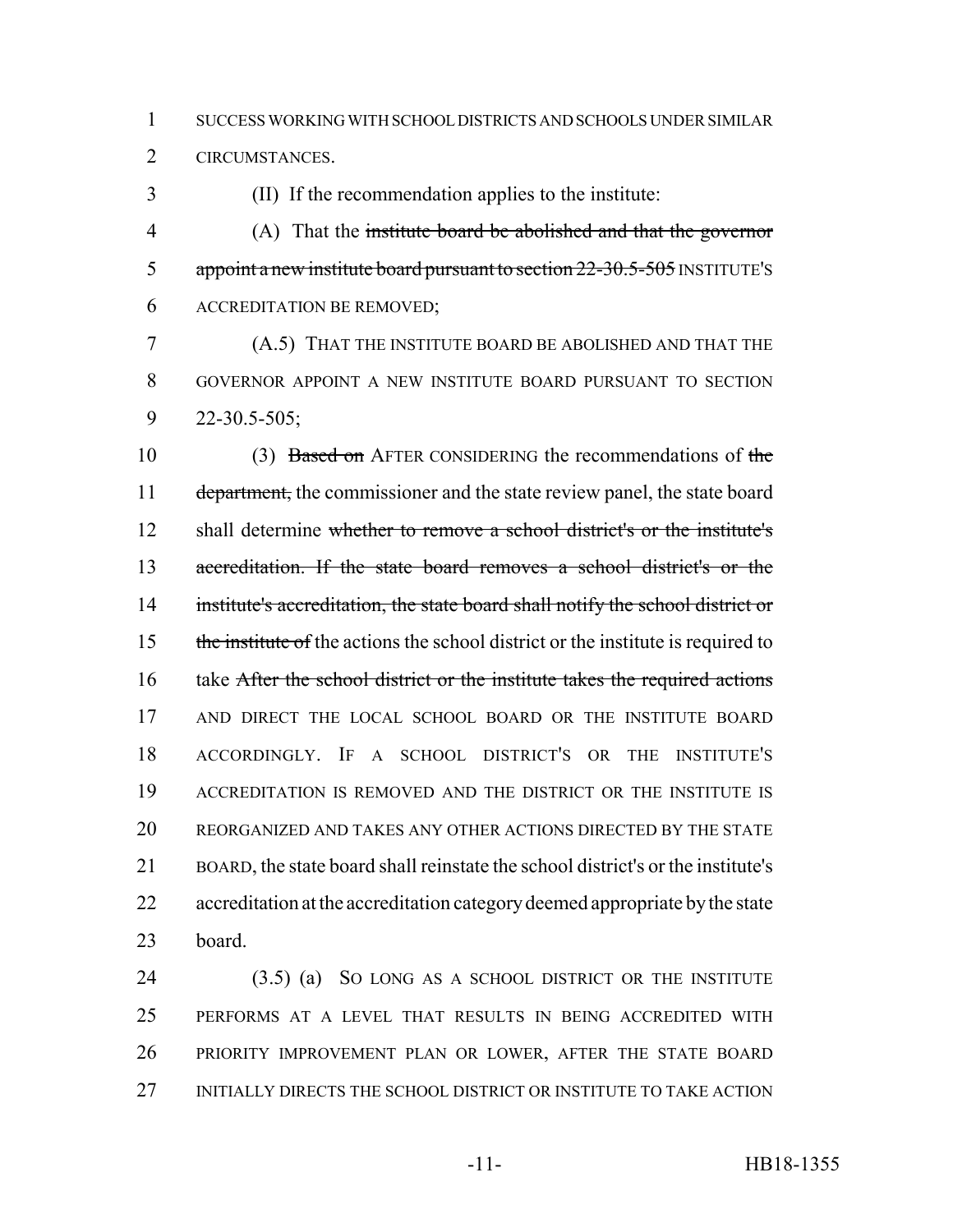1 AS DESCRIBED IN SUBSECTIONS (2) AND (3) OF THIS SECTION, THE COMMISSIONER MAY IN ANY YEAR, BUT SHALL EVERY TWO YEARS, ASSIGN THE STATE REVIEW PANEL TO CRITICALLY EVALUATE THE SCHOOL DISTRICT'S OR THE INSTITUTE'S PERFORMANCE AND RECOMMEND ONE OR MORE OF THE ACTIONS DESCRIBED IN SUBSECTION (2)(a) OF THIS SECTION. IN EVALUATING THE SCHOOL DISTRICT'S OR INSTITUTE'S PERFORMANCE AND RECOMMENDING ACTIONS, THE STATE REVIEW PANEL SHALL CONSIDER THE CRITERIA SPECIFIED IN SUBSECTION (2)(b) OF THIS SECTION. THE STATE BOARD SHALL CONSIDER THE RECOMMENDATIONS OF THE STATE REVIEW PANEL, THE ACTIONS THAT THE SCHOOL DISTRICT OR INSTITUTE WAS PREVIOUSLY DIRECTED TO TAKE, THE FIDELITY WITH WHICH THE DISTRICT OR INSTITUTE HAS IMPLEMENTED THE DIRECTED ACTIONS, AND WHETHER THE AMOUNT OF TIME THAT THE SCHOOL DISTRICT OR INSTITUTE HAS HAD TO IMPLEMENT THE ACTIONS IS REASONABLY SUFFICIENT TO ACHIEVE RESULTS.THE STATE BOARD SHALL EITHER REQUIRE THE SCHOOL DISTRICT OR INSTITUTE TO CONTINUE THE PREVIOUSLY DIRECTED ACTIONS OR DIRECT THE SCHOOL DISTRICT OR INSTITUTE TO UNDERTAKE ADDITIONAL OR DIFFERENT ACTIONS AS PROVIDED IN SUBSECTIONS (2) AND (3) OF THIS SECTION.

20 (b) NOTWITHSTANDING ANY PROVISION OF SUBSECTION  $(3.5)(a)$  OF THIS SECTION TO THE CONTRARY, A SCHOOL DISTRICT OR THE INSTITUTE 22 REMAINS SUBJECT TO THE PROVISIONS OF THIS SUBSECTION (3.5) UNTIL THE SCHOOL DISTRICT OR INSTITUTE PERFORMS AT A LEVEL THAT RESULTS IN BEING ACCREDITED WITH IMPROVEMENT PLAN OR HIGHER FOR TWO CONSECUTIVE SCHOOL YEARS.

 (4) (a) The state board shall promulgate rules for the implementation of this section, including but not limited to procedures to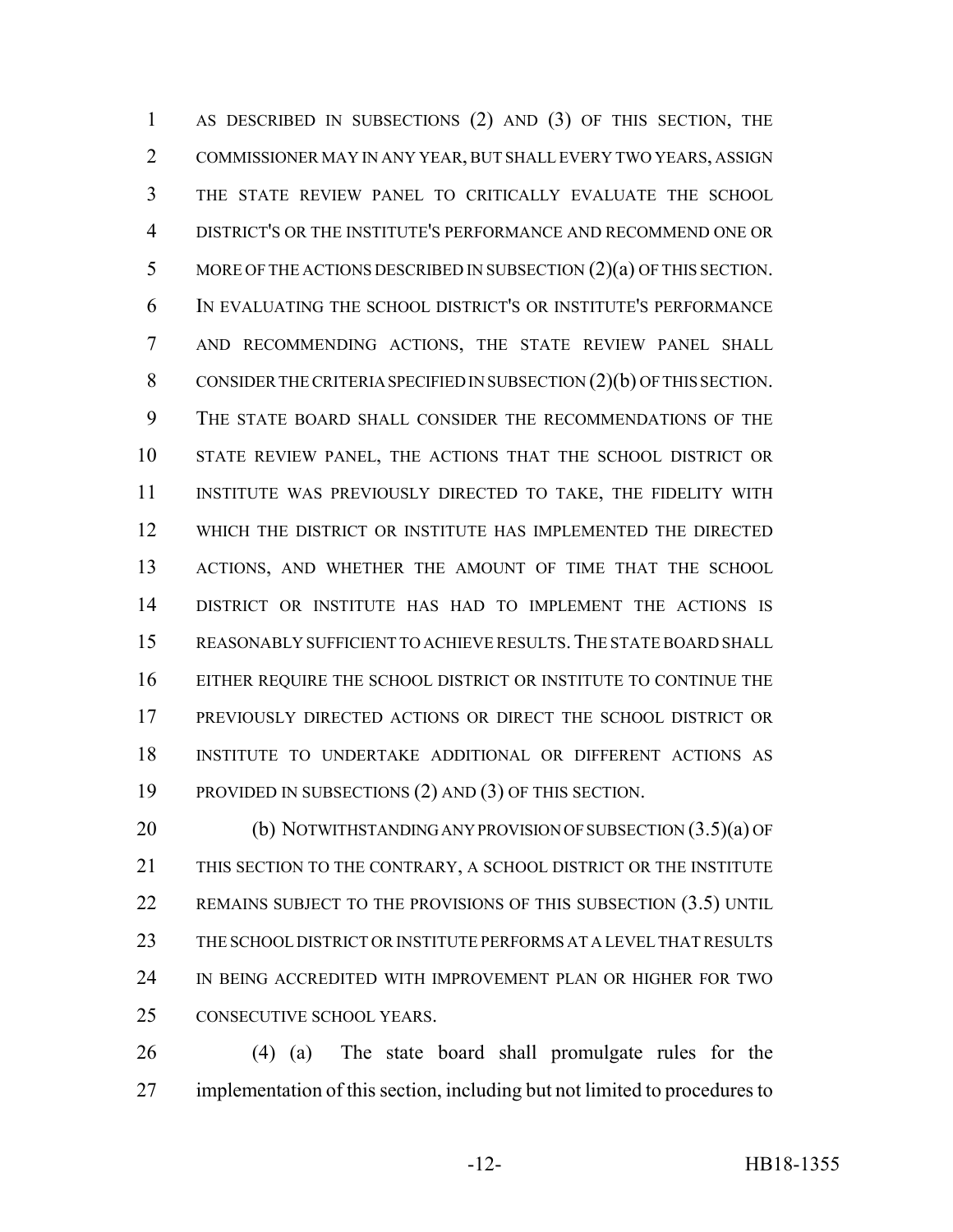ensure a school district's or the institute's right to appeal to the state board before the state board takes final action to remove the school district's or the institute's accreditation pursuant to this section.

 (b) IN PROMULGATING RULES CONCERNING THE TIMELINE BY WHICH THE STATE BOARD DIRECTS AND A SCHOOL DISTRICT OR THE INSTITUTE PUTS INTO EFFECT ONE OR MORE OF THE ACTIONS DESCRIBED IN SUBSECTION (2)(a) OF THIS SECTION, THE STATE BOARD SHALL ENSURE THAT THE TIMELINE IS DESIGNED TO ALLOW THE SCHOOL DISTRICT OR INSTITUTE TO REASONABLY PUT INTO EFFECT ANY OF THE ACTIONS 10 DESCRIBED IN SUBSECTION (2)(a) OF THIS SECTION BY THE BEGINNING OF THE SCHOOL YEAR IMMEDIATELY FOLLOWING THE SCHOOL YEAR IN WHICH 12 THE STATE BOARD DIRECTS THE ACTION.

 **SECTION 4.** In Colorado Revised Statutes, 22-11-210, **amend**  $(1)(a)$ ,  $(1)(d)(I)$ ,  $(4)$  introductory portion,  $(5)(a)$  introductory portion, and (5)(a)(I); **repeal** (2.7); and **add** (1)(a.5), (1)(a.6), (1)(d.5), (5)(d), (5)(e), 16 and  $(5.5)$  as follows:

 **22-11-210. Public schools - annual review - plans - supports and interventions - rules.** (1) (a) The state board shall promulgate rules establishing objective, measurable criteria that the department shall apply in recommending to the state board that a public school shall implement a performance, improvement, priority improvement, or turnaround plan or that a public school shall be subject to restructuring. In promulgating the rules, the state board shall place the greatest emphasis on attainment 24 of the performance indicators. In addition, the rules shall, at a minimum, take into consideration:

26 (I) A public school's level of attainment of the statewide and 27 school district or institute targets on the performance indicators and the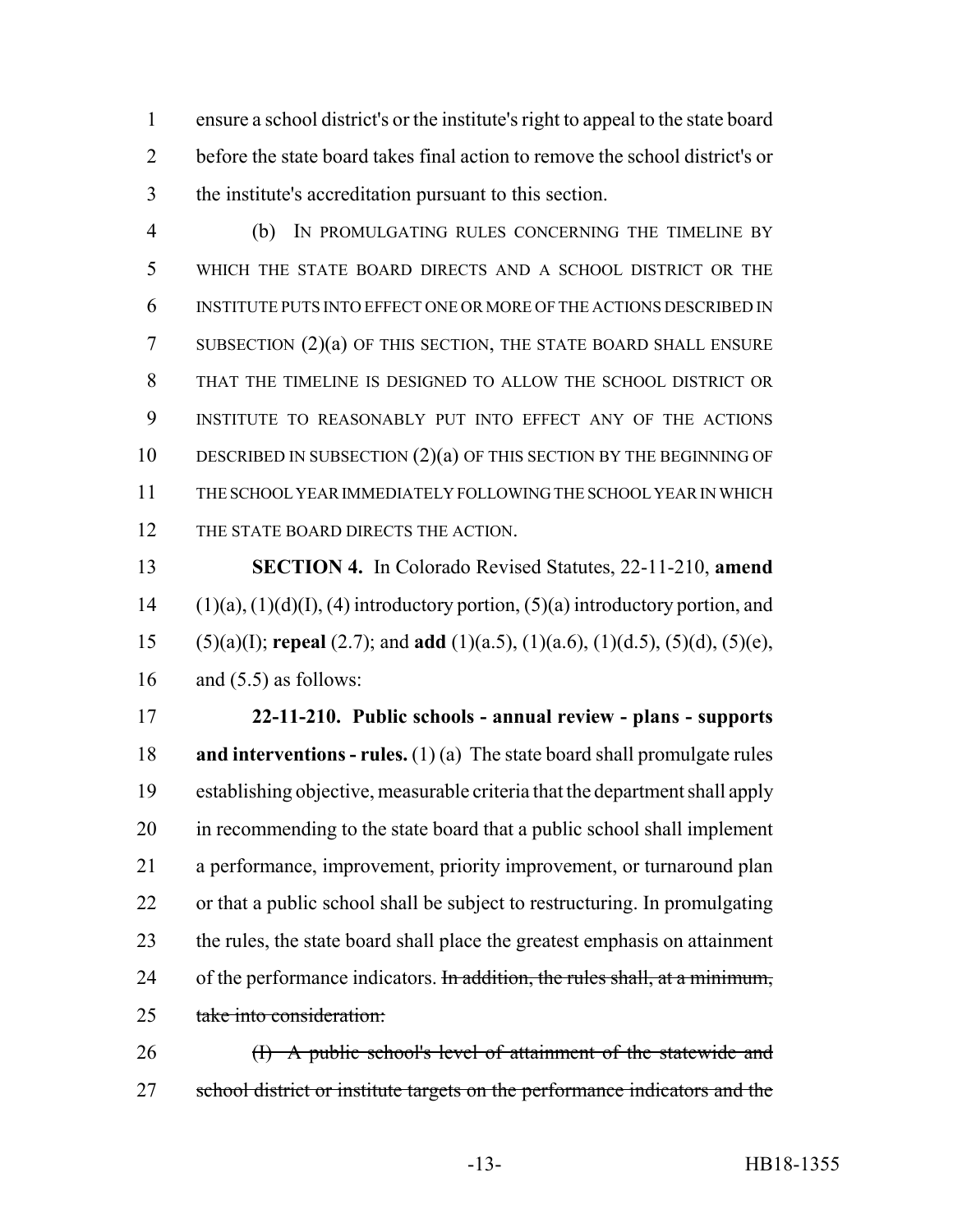public school's level of attainment of its own annual targets;

 (II) A public school's level of attainment of the performance indicators compared with statewide attainment of the performance indicators;

 (III) The length of time during which a public school has been unable to meet the statewide targets, the school district or institute targets, or its own targets;

 (IV) The improvements, changes, and interventions a public school implements to improve its performance if it is not meeting the statewide targets, the school district or institute targets, or its own targets;  $\qquad$  and

 (V) The progress a public school makes in improving its 13 performance and in moving closer to meeting the statewide targets, the 14 school district or institute targets, and its own targets.

 (a.5) THE DEPARTMENT SHALL NOTIFY EACH SCHOOL DISTRICT AND THE INSTITUTE OF THE INITIAL RECOMMENDATION OF THE TYPE OF PLAN THAT EACH DISTRICT PUBLIC SCHOOL OR INSTITUTE CHARTER SCHOOL MUST ADOPT. IF A SCHOOL DISTRICT OR THE INSTITUTE DISAGREES WITH ONE OR MORE OF THE DEPARTMENT'S INITIAL PLAN RECOMMENDATIONS, THE SCHOOL DISTRICT OR INSTITUTE MAY SUBMIT TO THE DEPARTMENT A 21 REQUEST FOR RECONSIDERATION. THE STATE BOARD SHALL PROMULGATE RULES SPECIFYING THE INFORMATION THE DEPARTMENT MUST TAKE INTO ACCOUNT IN DETERMINING THE FINAL PLAN RECOMMENDATION, WHICH 24 MAY INCLUDE:

 (I) THE LENGTH OF TIME DURING WHICH THE PUBLIC SCHOOL HAS 26 BEEN UNABLE TO MEET THE STATEWIDE TARGETS;

**(II)** THE IMPROVEMENTS, CHANGES, AND INTERVENTIONS THE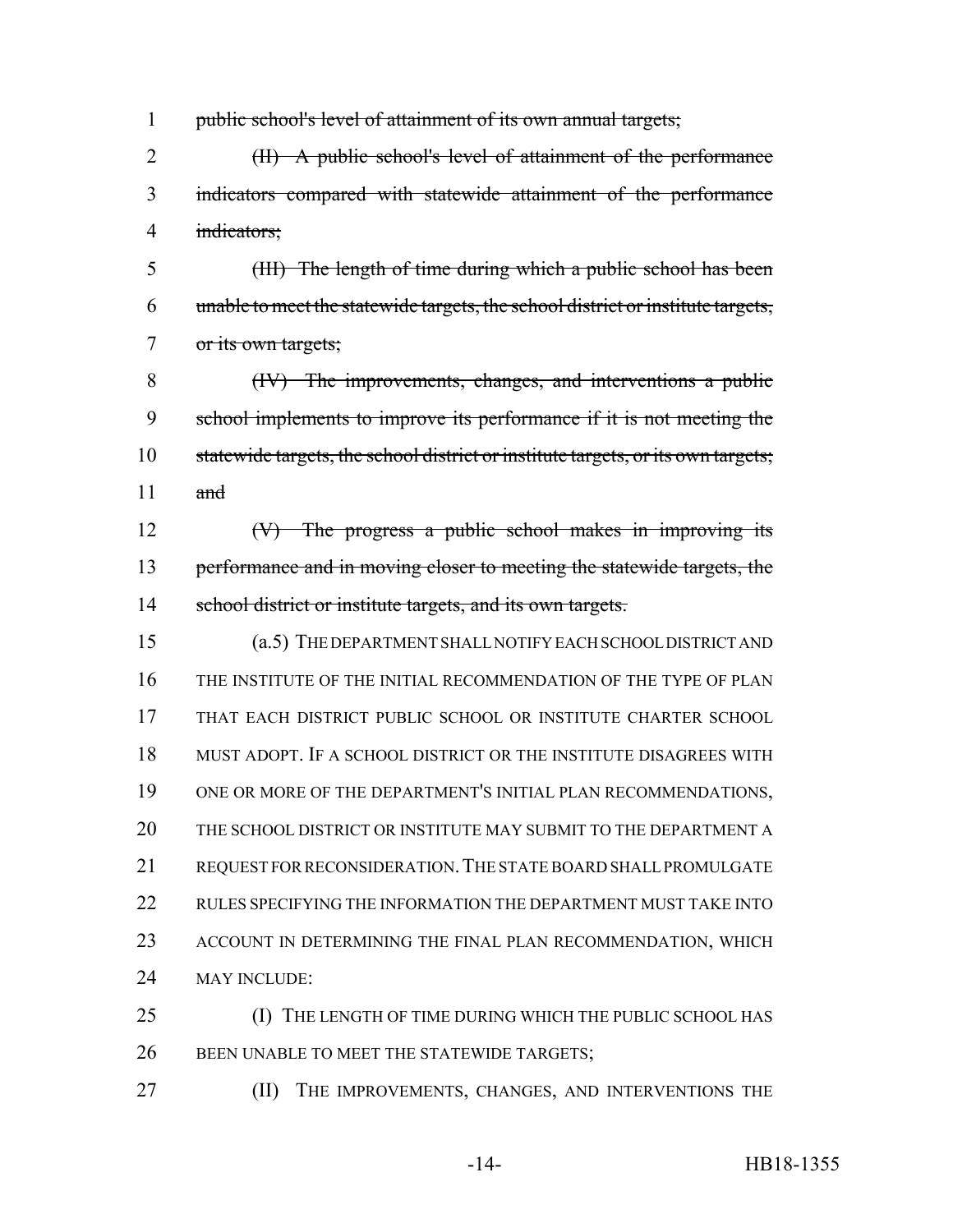PUBLIC SCHOOL HAS IMPLEMENTED AND IS IMPLEMENTING TO IMPROVE ITS PERFORMANCE IF IT IS NOT MEETING THE STATEWIDE TARGETS;

 (III) THE PROGRESS THE PUBLIC SCHOOL IS MAKING IN IMPROVING ITS PERFORMANCE AND IN APPROACHING ACHIEVEMENT OF THE STATEWIDE TARGETS AND THE DEGREE TO WHICH THE PUBLIC SCHOOL IS NOT ACHIEVING THE STATEWIDE TARGETS;

 (IV) THE PERCENTAGE OF GRADE LEVELS WITHIN THE PUBLIC 8 SCHOOL THAT ARE REQUIRED TO TAKE STATEWIDE ASSESSMENTS;

 (V) THE PUPIL ENROLLMENT OF THE PUBLIC SCHOOL AS IT MAY AFFECT THE RELIABILITY OF THE ASSESSMENT DATA;

 (VI) FOR A HIGH SCHOOL, THE PERCENTAGES OF STUDENTS ENROLLED IN THE HIGH SCHOOL WHO, BASED ON ATTAINMENT OF COURSE CREDITS OR DEMONSTRATED COMPETENCIES, ARE ON SCHEDULE TO GRADUATE WITHIN FOUR, FIVE, SIX, OR SEVEN YEARS; AND

 (VII) ANY SUPPLEMENTAL DATA FOR GRADE LEVELS FOR WHICH THERE ARE NOT STATEWIDE ASSESSMENTS THAT INDICATE THE PUBLIC 17 SCHOOL IS MEETING THE STATEWIDE TARGETS ON THE PERFORMANCE INDICATORS, IF THE DEPARTMENT DETERMINES THE SUPPLEMENTAL DATA IS VALID AND RELIABLE AND DERIVED FROM ASSESSMENTS THAT ARE ALIGNED WITH THE STATE STANDARDS ADOPTED PURSUANT TO SECTION 22-7-1005.

22 (a.6) THE DEPARTMENT SHALL NOTIFY EACH SCHOOL DISTRICT AND THE INSTITUTE OF THE FINAL PLAN RECOMMENDATIONS FOR EACH DISTRICT PUBLIC SCHOOL OR INSTITUTE CHARTER SCHOOL WITHIN THE TIME FRAMES ADOPTED BY RULE OF THE STATE BOARD.

26 (d) (I) The state board by rule shall specify how long a public school may implement an improvement, priority improvement, or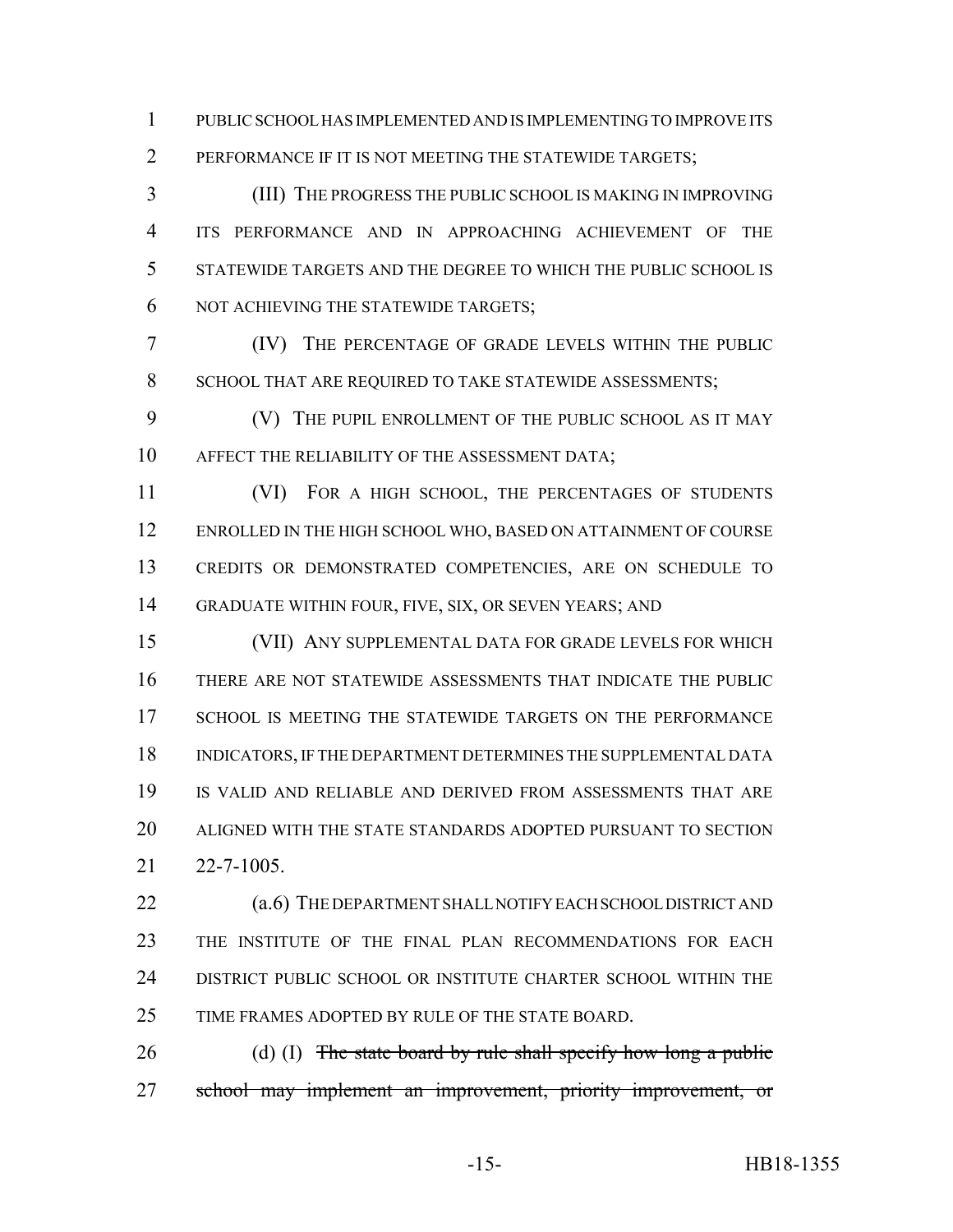turnaround plan; except that the state board shall not allow a public 2 school to continue implementing a priority improvement or turnaround plan for longer than a combined total of five consecutive school years before requiring the school district or the institute to restructure or close 5 the public school BEGINNING WITH THE 2018-19 SCHOOL YEAR, IF A PUBLIC SCHOOL PERFORMS AT A LEVEL THAT RESULTS IN BEING REQUIRED TO ADOPT A PRIORITY IMPROVEMENT OR TURNAROUND PLAN FOR TWO CONSECUTIVE YEARS FOLLOWED BY THREE CONSECUTIVE OR NONCONSECUTIVE YEARS, RESULTING IN A TOTAL OF FIVE YEARS OF PERFORMANCE AT SUCH A LEVEL, THE STATE BOARD SHALL REQUIRE THE SCHOOL DISTRICT, FOR A PUBLIC SCHOOL OF THE SCHOOL DISTRICT, OR THE INSTITUTE, FOR AN INSTITUTE CHARTER SCHOOL, TO TAKE ONE OF THE 13 ACTIONS DESCRIBED IN SUBSECTION (5)(a) OF THIS SECTION; EXCEPT THAT, IF, BEFORE THE FIVE YEARS HAVE ACCUMULATED, THE PUBLIC SCHOOL PERFORMS FOR AT LEAST TWO CONSECUTIVE YEARS AT A LEVEL THAT RESULTS IN THE PUBLIC SCHOOL BEING REQUIRED TO ADOPT AN IMPROVEMENT OR PERFORMANCE PLAN, THE FIVE YEARS STOP ACCUMULATING UNLESS THE PUBLIC SCHOOL AGAIN PERFORMS AT A LEVEL THAT RESULTS IN BEING REQUIRED TO ADOPT A PRIORITY IMPROVEMENT OR TURNAROUND PLAN FOR TWO CONSECUTIVE YEARS, AT WHICH TIME 21 THE PUBLIC SCHOOL IS AGAIN IN THE FIRST TWO OF THE FIVE YEARS. FOR THE TIME DURING WHICH THE FIVE YEARS OF PERFORMANCE ARE ACCUMULATING, A PUBLIC SCHOOL IS ON PERFORMANCE WATCH.

24 (d.5) NOTWITHSTANDING ANY PROVISION OF SUBSECTION (1)(d)(I) OF THIS SECTION TO THE CONTRARY, AT THE REQUEST OF THE SCHOOL DISTRICT OR INSTITUTE, IN CONSULTATION WITH THE SCHOOL ACCOUNTABILITY COMMITTEE OF THE AFFECTED PUBLIC SCHOOL, THE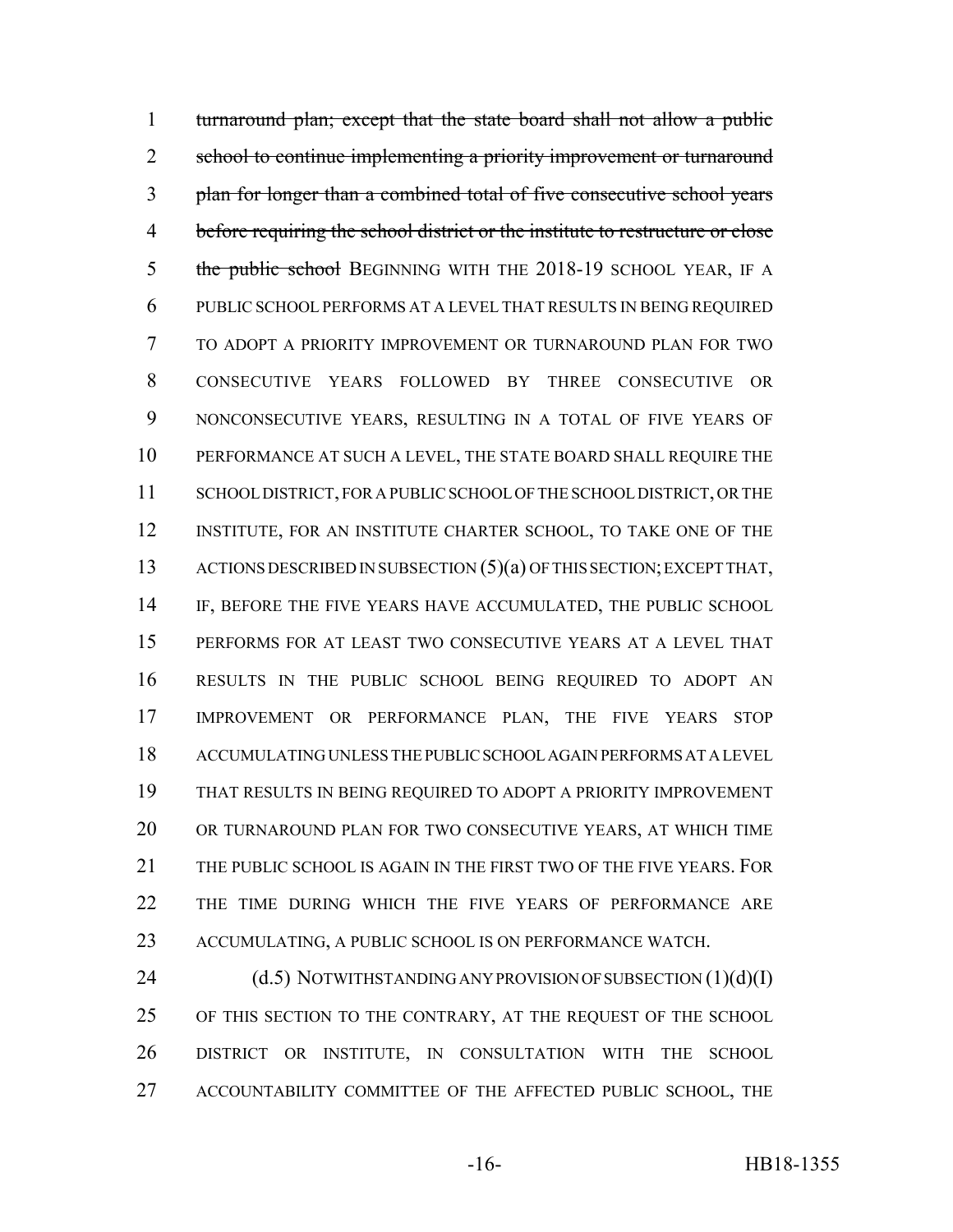STATE BOARD MAY DIRECT THE SCHOOL DISTRICT, FOR A PUBLIC SCHOOL OF THE SCHOOL DISTRICT, OR THE INSTITUTE, FOR AN INSTITUTE CHARTER 3 SCHOOL, TO TAKE ONE OF THE ACTIONS DESCRIBED IN SUBSECTION (5)(a) OF THIS SECTION EVEN THOUGH THE PUBLIC SCHOOL HAS NOT COMPLETED THE FIVE YEARS OF PERFORMANCE WATCH.IF THE STATE BOARD REQUIRES THE SCHOOL DISTRICT OR INSTITUTE TO TAKE ONE OF THE ACTIONS DESCRIBED IN SUBSECTION (5)(a) OF THIS SECTION, THE PUBLIC SCHOOL IS SUBJECT TO THE PROVISIONS OF SUBSECTION (5.5) OF THIS SECTION.

9 (2.7) As part of the presentation to the joint education committee 10 required by section 2-7-203, C.R.S., in 2015, the department shall report 11 progress in using the assessment results received pursuant to section 12 22-7-1006.3 to calculate fairly and in a timely manner each public 13 school's achievement of the performance indicators. The department shall 14 recommend to the joint education committee whether the provisions of 15 subsection  $(2.5)$  of this section should be extended to apply in subsequent 16 school years.

17 (4) The commissioner may assign the state review panel to 18 critically evaluate a public school's priority improvement plan and shall 19 assign the state review panel to critically evaluate a public school's OR 20 turnaround plan. THE COMMISSIONER MAY REQUIRE THE STATE REVIEW 21 PANEL TO CONDUCT ONE OR MORE ON-SITE VISITS AS PART OF EVALUATING 22 A PUBLIC SCHOOL'S PLAN. Based on its evaluation, the state review panel 23 shall report to the commissioner, and the state board, AND THE LOCAL 24 SCHOOL BOARD OR THE INSTITUTE recommendations concerning:

 $25$  (5) (a) If a public school fails to make adequate progress under its 26 turnaround plan or continues to operate under a priority improvement or 27 turnaround plan for a combined total of five consecutive school years ON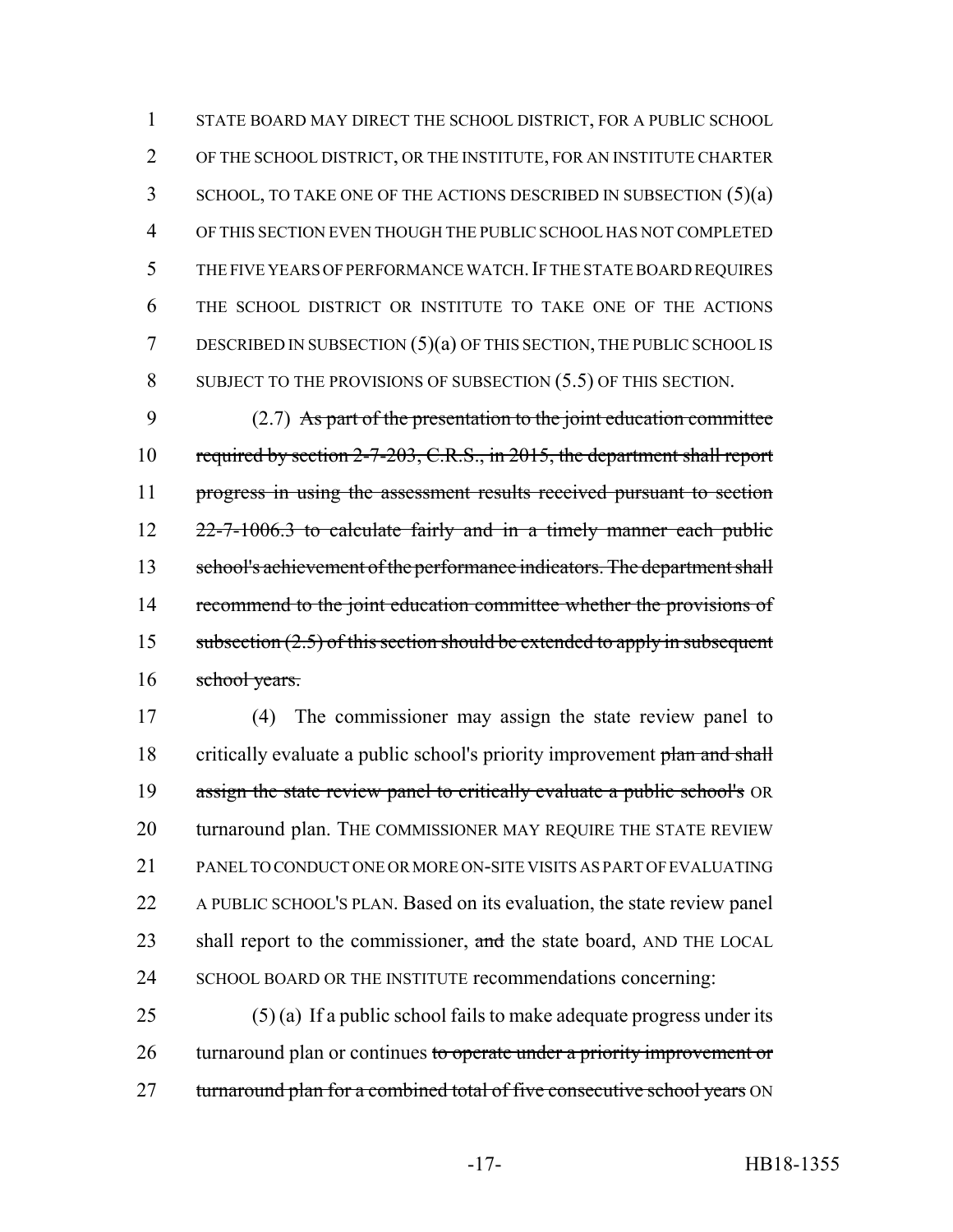PERFORMANCE WATCH FOR THE FULL FIVE YEARS, the commissioner shall assign the state review panel to critically evaluate the public school's 3 performance, and WHICH EVALUATION MUST INCLUDE AT LEAST ONE ON-SITE VISIT TO THE PUBLIC SCHOOL. UPON COMPLETING THE EVALUATION, THE STATE REVIEW PANEL SHALL determine whether to recommend:

 (I) With regard to a district public school that is not a charter school, that the district public school should be PARTIALLY OR WHOLLY managed by a private or public entity other than the school district. THE LOCAL SCHOOL BOARD AND THE DEPARTMENT SHALL ENSURE THAT THE PRIVATE OR PUBLIC ENTITY USES RESEARCH-BASED STRATEGIES AND HAS A PROVEN RECORD OF SUCCESS WORKING WITH SCHOOLS UNDER SIMILAR CIRCUMSTANCES.

14 (d) THE PRIORITY IMPROVEMENT OR TURNAROUND PLAN THAT A PUBLIC SCHOOL ADOPTS FOR THE FOURTH YEAR IN WHICH THE PUBLIC SCHOOL IS ON PERFORMANCE WATCH MUST INCLUDE A GENERAL EXPLANATION FOR HOW THE SCHOOL DISTRICT, FOR A DISTRICT PUBLIC SCHOOL, OR THE INSTITUTE, FOR AN INSTITUTE CHARTER SCHOOL, MAY PUT 19 INTO EFFECT EACH OF THE ACTIONS DESCRIBED IN SUBSECTION (5)(a) OF THIS SECTION AS THEY PERTAIN TO A DISTRICT PUBLIC SCHOOL, DISTRICT CHARTER SCHOOL, OR INSTITUTE CHARTER SCHOOL.

 (e) IN PROMULGATING RULES CONCERNING THE TIMELINE BY WHICH THE STATE BOARD DIRECTS AND A SCHOOL DISTRICT, FOR A 24 DISTRICT PUBLIC SCHOOL, OR THE INSTITUTE, FOR AN INSTITUTE CHARTER 25 SCHOOL, PUTS INTO EFFECT ONE OR MORE OF THE ACTIONS DESCRIBED IN SUBSECTION (5)(a) OF THIS SECTION, THE STATE BOARD SHALL ENSURE THAT THE TIMELINE IS DESIGNED TO ALLOW THE SCHOOL DISTRICT OR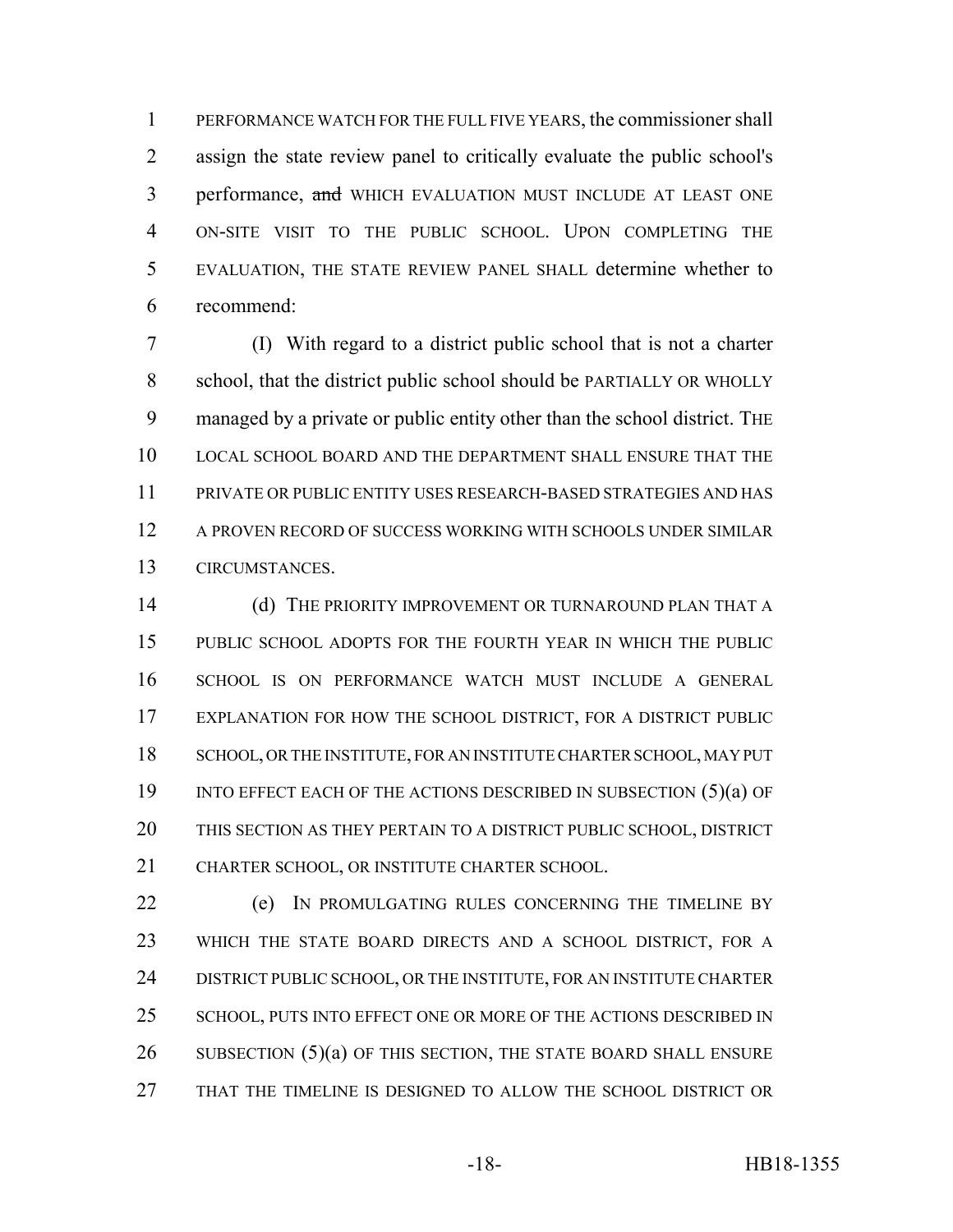INSTITUTE TO REASONABLY PUT INTO EFFECT ANY OF THE ACTIONS DESCRIBED IN SUBSECTION (5)(a) OF THIS SECTION BY THE BEGINNING OF THE SCHOOL YEAR IMMEDIATELY FOLLOWING THE SCHOOL YEAR IN WHICH THE STATE BOARD DIRECTS THE ACTION.

 (5.5) (a) SO LONG AS A PUBLIC SCHOOL PERFORMS AT A LEVEL THAT RESULTS IN BEING REQUIRED TO IMPLEMENT A PRIORITY IMPROVEMENT OR TURNAROUND PLAN, AFTER THE STATE BOARD INITIALLY DIRECTS THE LOCAL SCHOOL BOARD OR INSTITUTE BOARD TO TAKE ACTION AS PROVIDED IN SUBSECTION (5)(b) OF THIS SECTION, THE COMMISSIONER MAY IN ANY YEAR, BUT SHALL EVERY TWO YEARS, ASSIGN THE STATE REVIEW PANEL TO CRITICALLY EVALUATE THE PUBLIC SCHOOL'S PERFORMANCE AND RECOMMEND ONE OR MORE OF THE ACTIONS 13 DESCRIBED IN SUBSECTION (5)(a) OF THIS SECTION. IN EVALUATING THE PUBLIC SCHOOL'S PERFORMANCE AND RECOMMENDING ACTIONS, THE STATE REVIEW PANEL SHALL CONSIDER THE CRITERIA SPECIFIED IN 16 SUBSECTION (4) OF THIS SECTION. THE STATE BOARD SHALL CONSIDER THE RECOMMENDATIONS OF THE STATE REVIEW PANEL, THE ACTIONS THAT THE LOCAL SCHOOL BOARD OR INSTITUTE BOARD WAS PREVIOUSLY DIRECTED TO TAKE WITH REGARD TO THE PUBLIC SCHOOL, THE FIDELITY WITH WHICH THE SCHOOL DISTRICT OR INSTITUTE AND THE PUBLIC SCHOOL HAVE IMPLEMENTED THE DIRECTED ACTIONS, AND WHETHER THE AMOUNT OF TIME THAT THE SCHOOL DISTRICT OR INSTITUTE AND THE PUBLIC SCHOOL HAVE HAD TO IMPLEMENT THE ACTIONS IS REASONABLY SUFFICIENT TO 24 ACHIEVE RESULTS. THE STATE BOARD SHALL EITHER REQUIRE THE LOCAL SCHOOL BOARD OR INSTITUTE BOARD TO CONTINUE THE PREVIOUSLY DIRECTED ACTIONS OR DIRECT THE LOCAL SCHOOL BOARD OR INSTITUTE BOARD TO UNDERTAKE ADDITIONAL OR DIFFERENT ACTIONS AS PROVIDED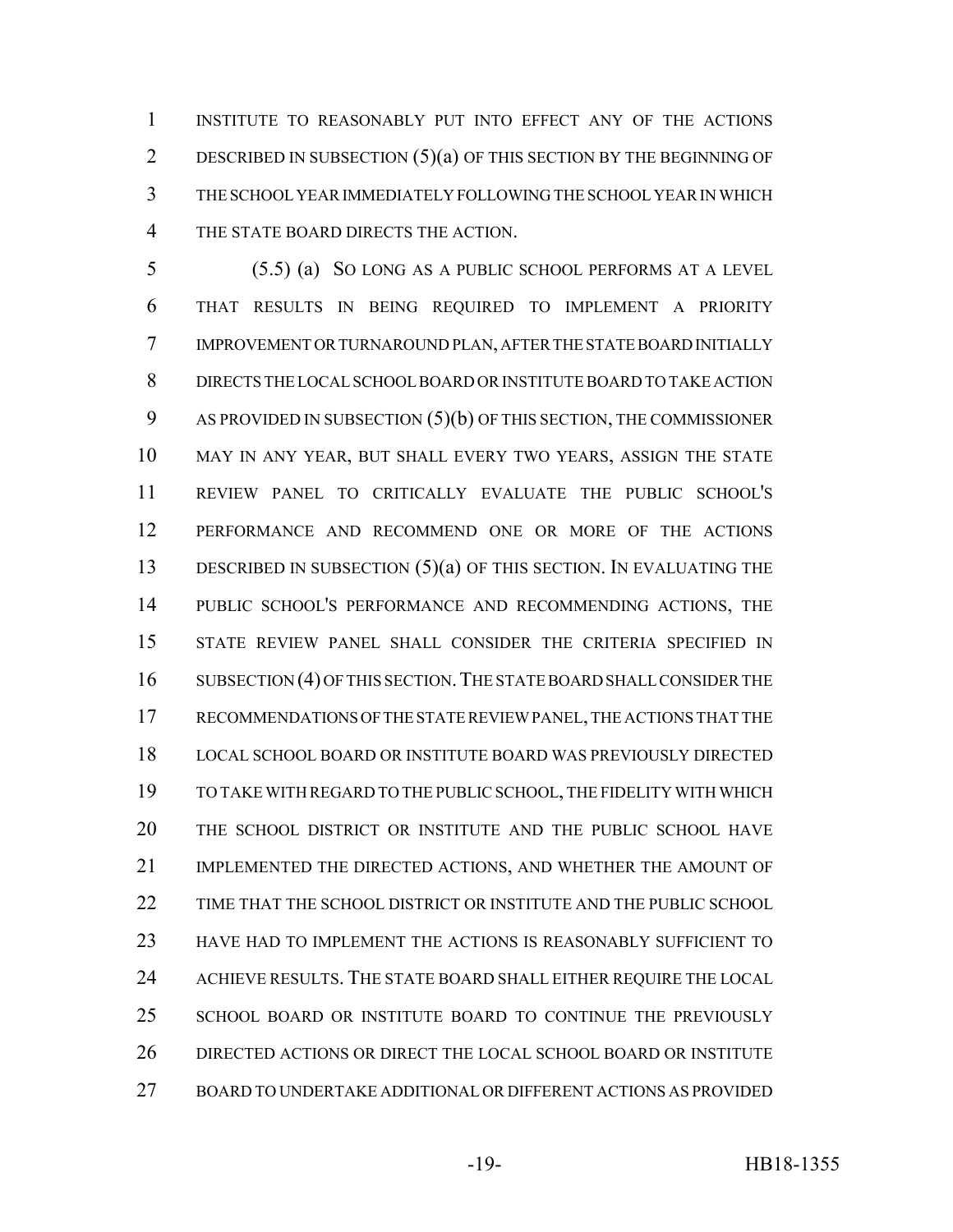1 IN SUBSECTION  $(5)(b)$  OF THIS SECTION.

 (b) NOTWITHSTANDING ANY PROVISION OF SUBSECTION (5.5)(a) OF THIS SECTION TO THE CONTRARY, A PUBLIC SCHOOL REMAINS SUBJECT TO THE PROVISIONS OF THIS SUBSECTION (5.5) UNTIL THE PUBLIC SCHOOL PERFORMS AT A LEVEL THAT RESULTS IN BEING REQUIRED TO IMPLEMENT AN IMPROVEMENT OR PERFORMANCE PLAN FOR TWO CONSECUTIVE SCHOOL YEARS.

 **SECTION 5.** In Colorado Revised Statutes, **add** 22-11-211 as follows:

 **22-11-211. Performance watch - parent and community meeting - school districts - institute - public schools.** (1) (a) IN THE THIRD YEAR IN WHICH A SCHOOL DISTRICT OR THE INSTITUTE IS ACCREDITED WITH PRIORITY IMPROVEMENT PLAN OR LOWER WHILE ON PERFORMANCE WATCH, THE SCHOOL DISTRICT OR INSTITUTE, WHICHEVER IS APPLICABLE, SHALL HOST A PARENT AND COMMUNITY MEETING TO DISCUSS THE SCHOOL DISTRICT'S OR THE INSTITUTE'S ACCREDITATION LEVEL. THE APPROPRIATE DEPARTMENT PERSONNEL SHALL ATTEND THE MEETING. THE SCHOOL DISTRICT OR INSTITUTE PERSONNEL AND THE DEPARTMENT PERSONNEL SHALL ENSURE THAT THE FOLLOWING 20 INFORMATION IS PRESENTED AT THE MEETING:

 (I) AN EXPLANATION OF THE ACCREDITATION AND ACCOUNTABILITY SYSTEM;

23 (II) THE POSSIBLE OUTCOMES OF BEING ON PERFORMANCE WATCH; 24 (III) THE REASONS FOR WHICH THE SCHOOL DISTRICT OR INSTITUTE IS ACCREDITED WITH PRIORITY IMPROVEMENT PLAN OR LOWER;

26 (IV) THE OPTIONS IMMEDIATELY AVAILABLE TO THE SCHOOL DISTRICT OR INSTITUTE FOR IMPROVING PERFORMANCE;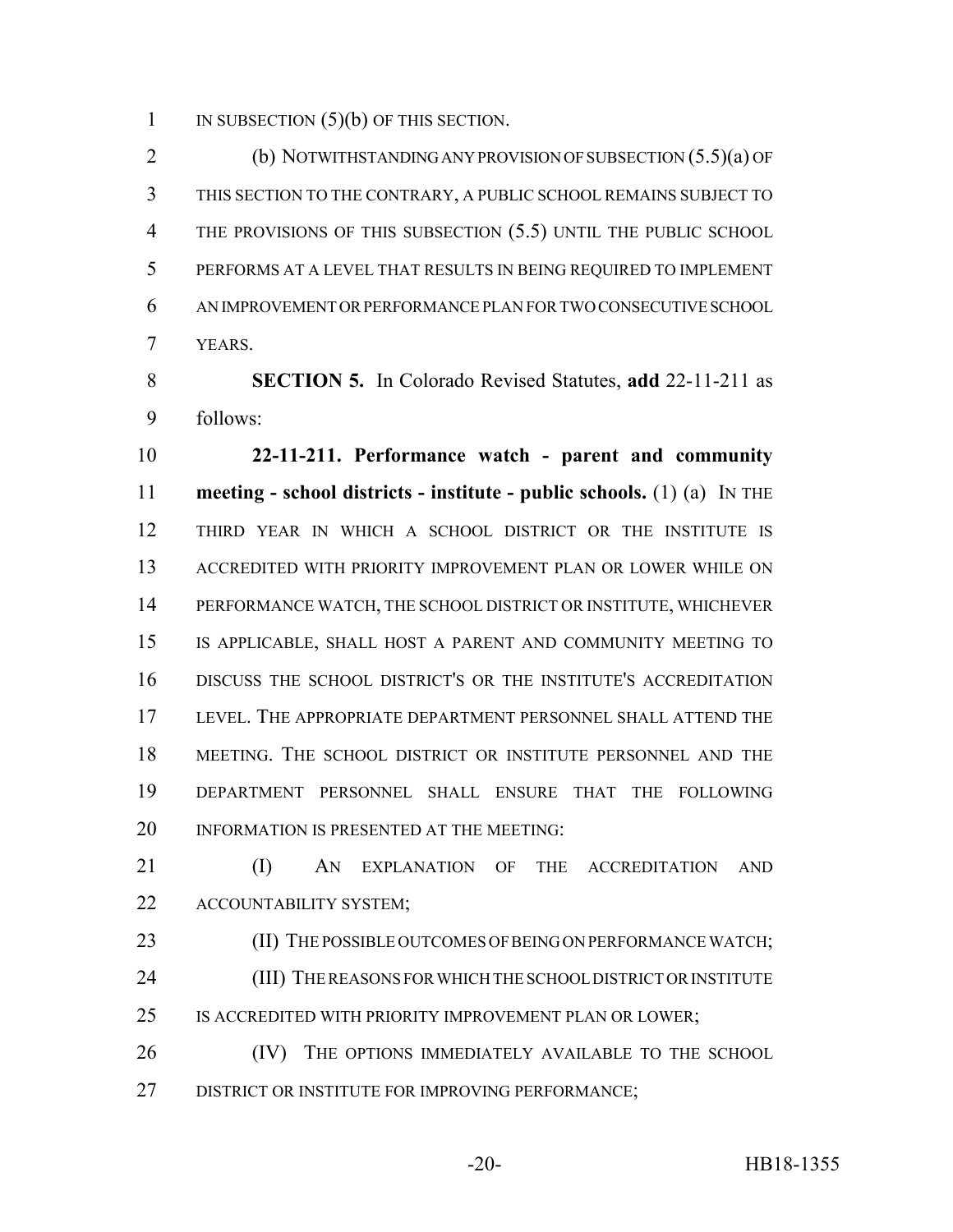(V) THE OTHER SCHOOL OPTIONS AVAILABLE TO STUDENTS; AND (VI) THE ACTIONS THE STATE BOARD MAY REQUIRE THE SCHOOL DISTRICT OR INSTITUTE TO TAKE IF ITS PERFORMANCE DOES NOT SIGNIFICANTLY IMPROVE WHILE ON PERFORMANCE WATCH.

 (b) INFORMATION CONCERNING WAYS IN WHICH PARENTS AND MEMBERS OF THE COMMUNITY MAY SUPPORT IMPROVEMENT EFFORTS IN THE PUBLIC SCHOOLS OF THE SCHOOL DISTRICT OR INSTITUTE CHARTER SCHOOLS MAY ALSO BE PRESENTED AT THE PARENT AND COMMUNITY MEETING.

 (c) NOTWITHSTANDING THE PROVISIONS OF SUBSECTION (1)(a) OF THIS SECTION TO THE CONTRARY, A SCHOOL DISTRICT, IN CONSULTATION WITH THE DISTRICT ACCOUNTABILITY COMMITTEE, OR THE INSTITUTE MAY CHOOSE TO HOLD THE PARENT AND COMMUNITY MEETING IN THE SECOND YEAR IN WHICH THE SCHOOL DISTRICT OR INSTITUTE IS ACCREDITED WITH PRIORITY IMPROVEMENT PLAN OR LOWER WHILE ON PERFORMANCE WATCH.

 (2) (a) IN THE THIRD YEAR IN WHICH A PUBLIC SCHOOL IS REQUIRED TO ADOPT A PRIORITY IMPROVEMENT OR TURNAROUND PLAN WHILE ON PERFORMANCE WATCH, THE PUBLIC MEETING REQUIRED IN SECTION 22-32-142 (2) FOR A DISTRICT PUBLIC SCHOOL AND SECTION 22-30.5-520 (2) FOR AN INSTITUTE CHARTER SCHOOL MUST INCLUDE A PARENT AND COMMUNITY MEETING FOR THE PUBLIC SCHOOL TO DISCUSS THE LEVEL OF PERFORMANCE PLAN THAT THE PUBLIC SCHOOL IS REQUIRED TO ADOPT. THE APPROPRIATE DEPARTMENT PERSONNEL SHALL ATTEND THE MEETING. THE SCHOOL DISTRICT OR INSTITUTE PERSONNEL AND THE DEPARTMENT PERSONNEL SHALL ENSURE THAT THE INFORMATION SPECIFIED IN 27 SUBSECTION (1)(a) OF THIS SECTION, AS IT APPLIES TO THE PUBLIC SCHOOL,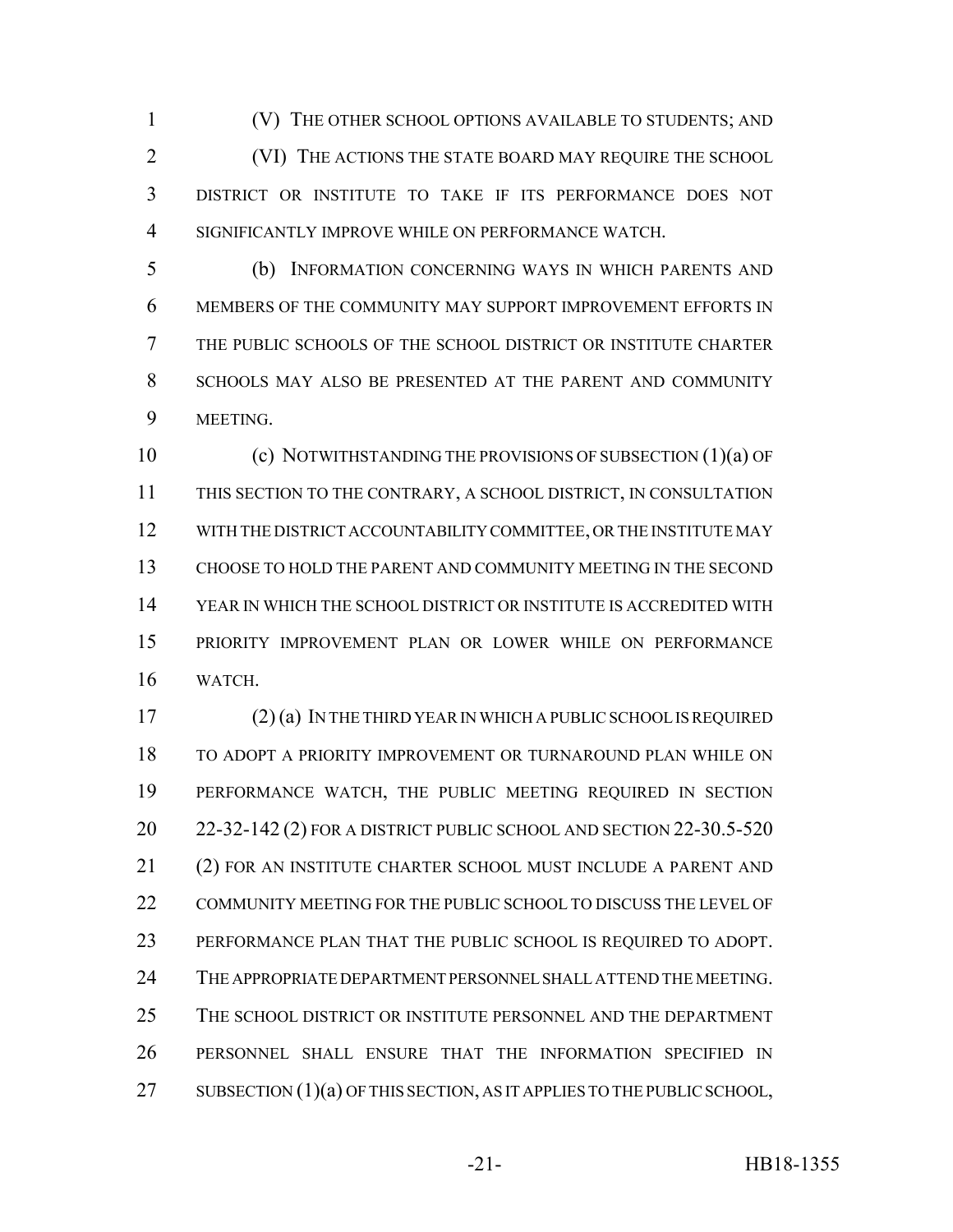IS PRESENTED AT THE MEETING. THE SCHOOL DISTRICT OR INSTITUTE SHALL ENSURE THAT THE EDUCATIONAL LEADERS AT THE PUBLIC SCHOOL AND PARENTS OF STUDENTS ENROLLED IN THE PUBLIC SCHOOL ALSO HAVE AN OPPORTUNITY TO PRESENT INFORMATION CONCERNING THE PUBLIC SCHOOL. INFORMATION CONCERNING WAYS IN WHICH PARENTS AND MEMBERS OF THE COMMUNITY MAY SUPPORT IMPROVEMENT EFFORTS IN THE PUBLIC SCHOOL MAY ALSO BE PRESENTED AT THE PARENT AND COMMUNITY MEETING.

 (b) NOTWITHSTANDING THE PROVISIONS OF SUBSECTION (2)(a) OF THIS SECTION TO THE CONTRARY, A SCHOOL DISTRICT, ON BEHALF OF A PUBLIC SCHOOL OF THE SCHOOL DISTRICT AND IN CONSULTATION WITH THE AFFECTED SCHOOL ACCOUNTABILITY COMMITTEE, OR THE INSTITUTE, ON BEHALF OF AN INSTITUTE CHARTER SCHOOL AND IN CONSULTATION WITH THE AFFECTED SCHOOL ACCOUNTABILITY COMMITTEE, MAY CHOOSE TO HOLD THE PARENT AND COMMUNITY MEETING IN THE SECOND YEAR IN WHICH THE PUBLIC SCHOOL IS REQUIRED TO ADOPT A PRIORITY IMPROVEMENT OR TURNAROUND PLAN WHILE ON PERFORMANCE WATCH.

 (3) (a) A SCHOOL DISTRICT SHALL ENSURE THAT LOCAL SCHOOL BOARD MEMBERS, SCHOOL DISTRICT PERSONNEL, PUBLIC SCHOOL PERSONNEL, LOCAL PARENT ADVOCACY ORGANIZATIONS, AND THE GENERAL COMMUNITY RECEIVE INFORMATION CONCERNING EACH PARENT 22 AND COMMUNITY MEETING HELD FOR THE SCHOOL DISTRICT OR FOR A 23 PUBLIC SCHOOL OF THE SCHOOL DISTRICT.

 (b) THE INSTITUTE SHALL ENSURE THAT INSTITUTE BOARD MEMBERS, INSTITUTE AND INSTITUTE CHARTER SCHOOL PERSONNEL, LOCAL PARENT ADVOCACY ORGANIZATIONS, AND THE GENERAL COMMUNITY RECEIVE INFORMATION CONCERNING EACH PARENT AND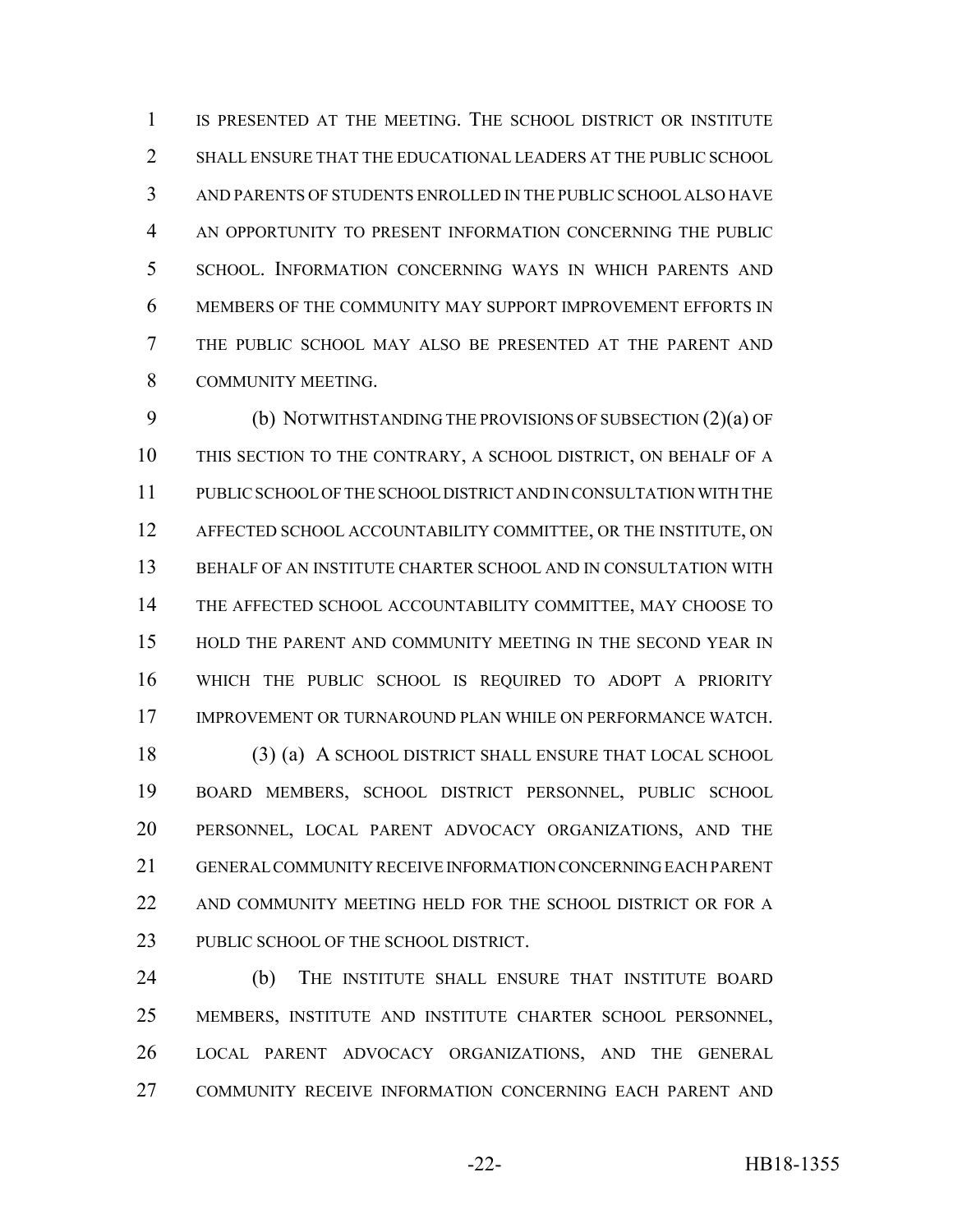COMMUNITY MEETING HELD FOR THE INSTITUTE OR FOR AN INSTITUTE CHARTER SCHOOL.

 (c) UPON THE REQUEST OF A SCHOOL DISTRICT OR THE INSTITUTE, THE DEPARTMENT, WITHIN EXISTING RESOURCES, MAY PROVIDE TECHNICAL ASSISTANCE IN CREATING A COMMUNICATION PLAN FOR A PARENT AND COMMUNITY MEETING FOR THE SCHOOL DISTRICT, THE INSTITUTE, OR A PUBLIC SCHOOL. FOR A SCHOOL DISTRICT OR INSTITUTE MEETING, THE SCHOOL DISTRICT OR INSTITUTE, WORKING WITH THE DEPARTMENT, SHALL INDIVIDUALLY NOTIFY THE PARENTS OF STUDENTS ENROLLED IN THE PUBLIC SCHOOLS OF THE SCHOOL DISTRICT OR THE INSTITUTE CHARTER SCHOOLS OF THE MEETING AND INVITE THEM TO ATTEND. FOR A PUBLIC SCHOOL MEETING, THE SCHOOL DISTRICT OR INSTITUTE SHALL INDIVIDUALLY NOTIFY THE PARENTS OF THE STUDENTS ENROLLED IN THE PUBLIC SCHOOL AND INVITE THEM TO THE MEETING.THE SCHOOL DISTRICT OR INSTITUTE SHALL DETERMINE THE FORM OF THE PARENTAL NOTIFICATION IN COOPERATION WITH THE DEPARTMENT. IF NECESSARY, THE DEPARTMENT MAY REQUEST PROOF OF DISTRIBUTION TO INDIVIDUAL PARENTS FROM THE SCHOOL DISTRICT OR INSTITUTE.

 **SECTION 6.** In Colorado Revised Statutes, 22-11-205, **add** 20  $(1)(c)$  as follows:

 **22-11-205. State review panel - creation.** (1) (c) IN ASSIGNING MEMBERS OF THE STATE REVIEW PANEL, THE COMMISSIONER SHALL ENSURE THAT AN INDIVIDUAL DOES NOT PARTICIPATE IN A SITE VISIT OR REVIEW OF A SCHOOL DISTRICT, THE INSTITUTE, OR A PUBLIC SCHOOL IF 25 THE INDIVIDUAL, DIRECTLY OR THROUGH HIS OR HER EMPLOYER, HAS BEEN PAID BY THE SCHOOL DISTRICT, THE INSTITUTE, THE PUBLIC SCHOOL, OR THE DEPARTMENT TO PROVIDE SERVICES FOR THE SCHOOL DISTRICT,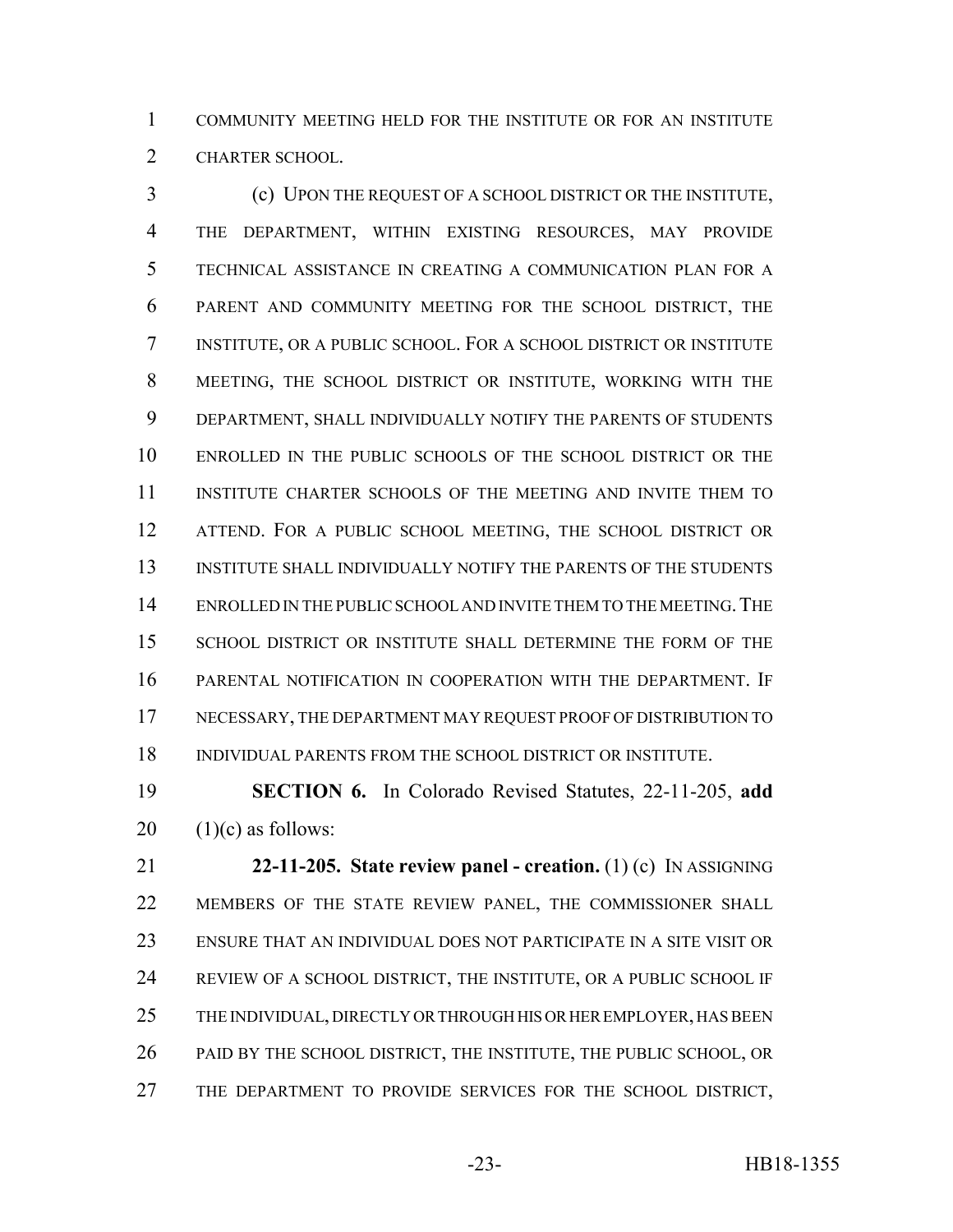INSTITUTE, OR PUBLIC SCHOOL WHILE THE SCHOOL DISTRICT, INSTITUTE, OR PUBLIC SCHOOL IS ACCREDITED WITH PRIORITY IMPROVEMENT PLAN, ACCREDITED WITH TURNAROUND PLAN, OR REQUIRED TO ADOPT A PRIORITY IMPROVEMENT OR TURNAROUND PLAN. IF AN INDIVIDUAL WHO, AS PART OF THE STATE REVIEW PANEL, PARTICIPATES IN A SITE VISIT OR REVIEW OF A SCHOOL DISTRICT, THE INSTITUTE, OR A PUBLIC SCHOOL IS EMPLOYED BY AN ENTITY THAT LATER SEEKS TO PROVIDE SERVICES TO THE SCHOOL DISTRICT, INSTITUTE, OR PUBLIC SCHOOL, THE INDIVIDUAL SHALL NOT USE ANY INFORMATION OBTAINED AS A RESULT OF THE REVIEW TO BENEFIT THE EMPLOYING ENTITY UNLESS THE INFORMATION HAS BEEN MADE PUBLIC.

 **SECTION 7.** In Colorado Revised Statutes, 22-11-306, **amend** 13 (1)(c) and (2)(b) as follows:

 **22-11-306. Accredited with turnaround plan - school district or institute - plan content - adoption.** (1) (c) Within the time frames specified in state board rule, the local school board shall submit the 17 adopted district turnaround plan to the commissioner for review. by THE COMMISSIONER MAY ASSIGN the state review panel TO REVIEW THE TURNAROUND PLAN, IN WHICH CASE the state review panel shall critically evaluate the adopted district turnaround plan and make recommendations to the commissioner and the state board concerning the issues specified in section 22-11-208 (3). The commissioner may approve the adopted district turnaround plan or suggest modifications to the plan, taking into consideration any recommendations of the state review panel. The local school board shall revise the adopted district turnaround plan, if necessary, and resubmit the plan for approval within the time frames specified by state board rule.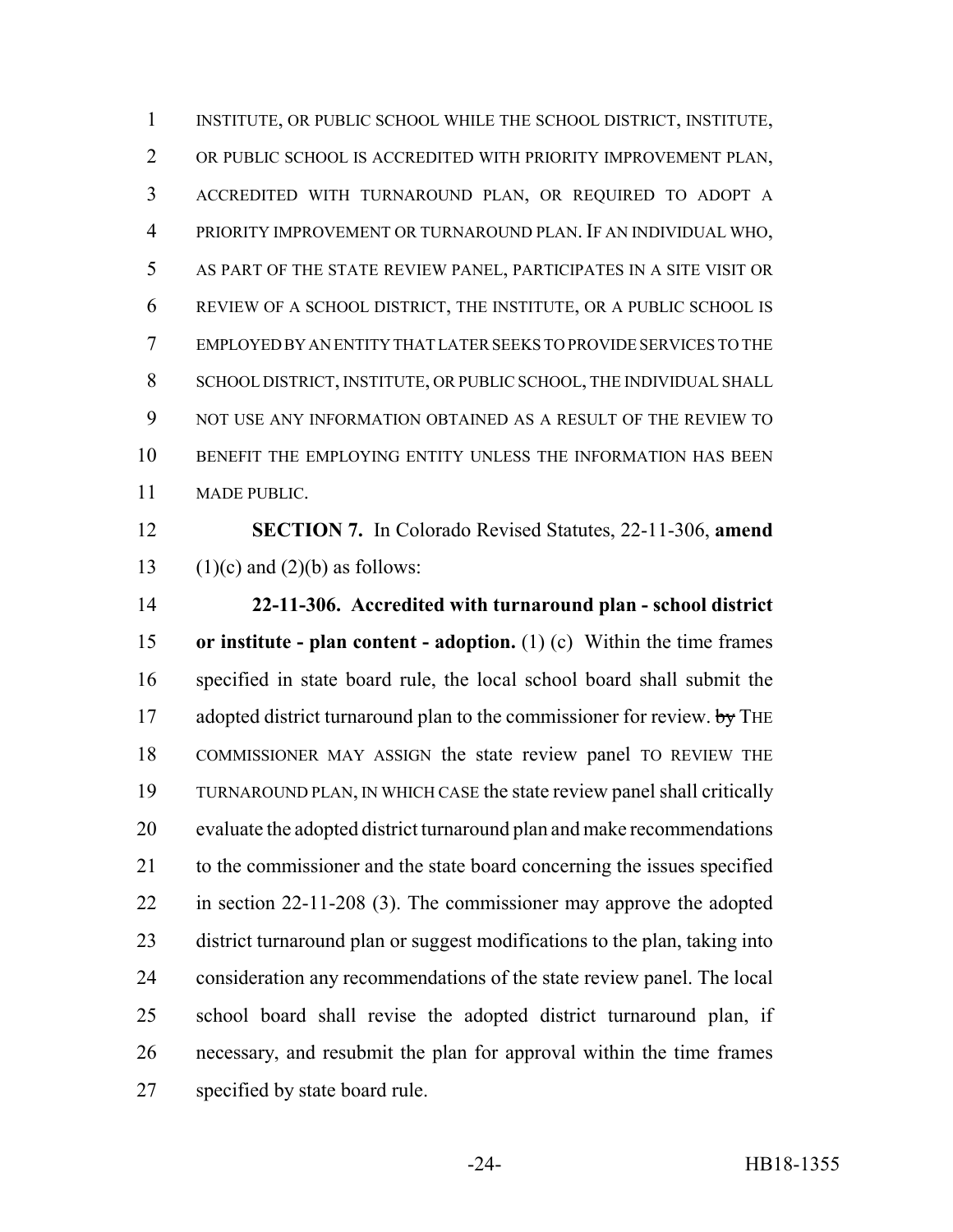(2) (b) Within the time frames specified in state board rule, the institute shall submit the adopted institute turnaround plan to the 3 commissioner for review. by THE COMMISSIONER MAY ASSIGN the state review panel TO REVIEW THE TURNAROUND PLAN, IN WHICH CASE the state review panel shall critically evaluate the adopted institute turnaround plan and make recommendations to the commissioner and the state board concerning the issues specified in section 22-11-208 (3). The commissioner shall approve the adopted institute turnaround plan or suggest modifications to the plan, taking into consideration any recommendations of the state review panel. The institute shall revise the adopted institute turnaround plan, if necessary, and resubmit the plan for approval within the time frames specified by state board rule. **SECTION 8.** In Colorado Revised Statutes, 22-11-103, **amend** (4); **repeal** (7), (18), and (22); and **add** (24.5) as follows: **22-11-103. Definitions.** As used in this article 11, unless the context otherwise requires: (4) "Achievement level" OR "PERFORMANCE LEVEL" means the level of proficiency a student demonstrates on a statewide assessment. (7) "Catch-up growth" means, for a student who scores at the 20 achievement level of unsatisfactory or partially proficient on statewide 21 assessments, the amount of academic growth the student must attain to 22 score at the proficient achievement level on statewide assessments within 23 three years or by tenth grade, whichever is sooner. (18) "Keep-up growth" means, for a student who scores at the achievement level of proficient or advanced on statewide assessments, the amount of academic growth the student must attain to score at the 27 proficient achievement level or higher on statewide assessments for the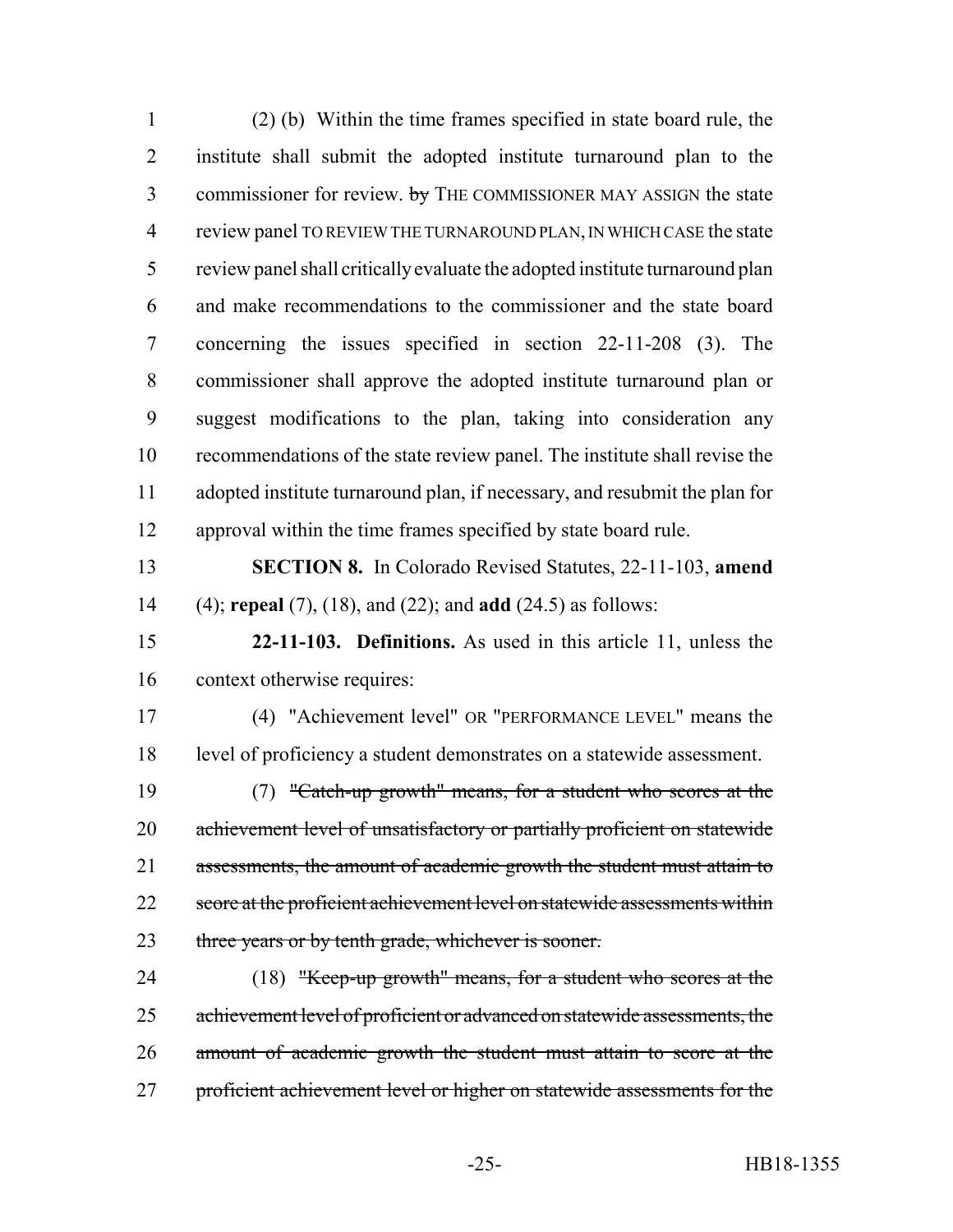succeeding three years or until tenth grade, whichever is sooner.

 (22) "Move-up growth" means, for a student who scores at the achievement level of proficient on statewide assessments, the amount of academic growth the student must attain to score at the advanced 5 performance level on statewide assessments within three years or by tenth grade, whichever is sooner.

(24.5) "PERFORMANCE WATCH" MEANS:

8 (a) FOR A SCHOOL DISTRICT OR THE INSTITUTE, THE PERIOD OF FIVE YEARS DURING WHICH THE SCHOOL DISTRICT OR INSTITUTE PERFORMS AT A LEVEL THAT RESULTS IN BEING ACCREDITED WITH PRIORITY IMPROVEMENT PLAN OR LOWER AS DESCRIBED IN SECTION 22-11-207  $(4)(c)$ ; AND

 (b) FOR A PUBLIC SCHOOL, THE PERIOD OF FIVE YEARS DURING WHICH THE PUBLIC SCHOOL PERFORMS AT A LEVEL THAT RESULTS IN BEING REQUIRED TO ADOPT A PRIORITY IMPROVEMENT OR TURNAROUND PLAN AS DESCRIBED IN SECTION 22-11-210 (1)(d)(III).

 **SECTION 9.** In Colorado Revised Statutes, 22-11-202, **amend** 18 (1)(b)(III) and (1)(b)(VI) as follows:

 **22-11-202. Colorado growth model - technical advisory panel - rules.** (1) (b) In adopting and revising the Colorado growth model, the state board shall ensure that the model:

 (III) Can measure a student's progress toward meeting EACH OF the achievement level of "partially proficient", "proficient", or "advanced" PERFORMANCE LEVELS IDENTIFIED BY STATE BOARD RULE on THE statewide assessments;

 (VI) Recognizes the improvement of a student whose scores on the statewide assessments increase even if the increase is not sufficient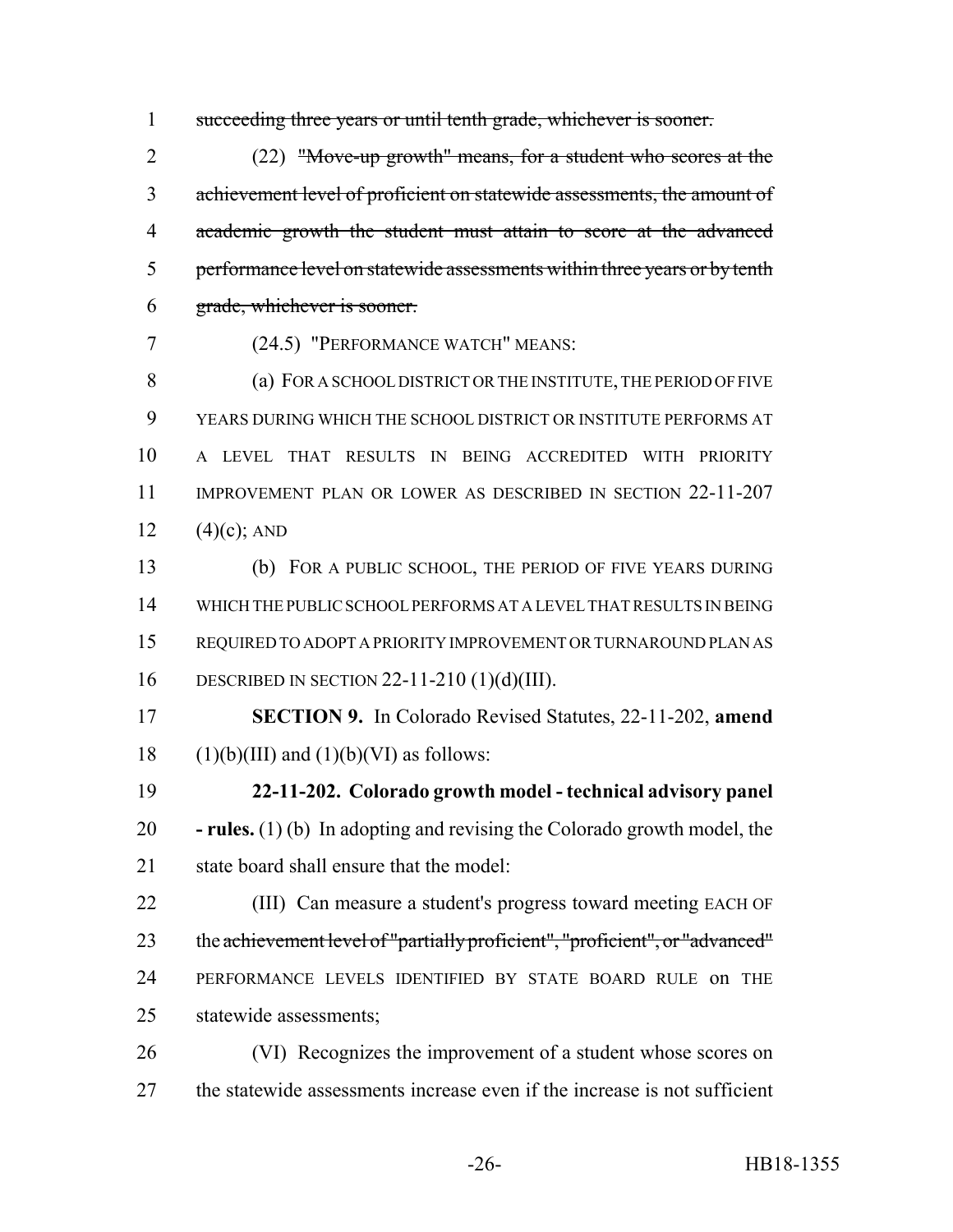1 for the student to attain a higher achievement PERFORMANCE level;

2 **SECTION 10.** In Colorado Revised Statutes, 22-11-203, **amend** 3 (1)(a); and **repeal** (1)(c), (1)(d), and (3) as follows:

 **22-11-203. Student longitudinal academic growth - calculation - data - research.** (1) (a) Each school year by a date established in state board rules, the department shall calculate, to the extent practicable, what will constitute adequate longitudinal academic growth for each student for that school year in each subject that is included in the statewide 9 assessments. The department shall formulate the calculation in such a way that adequate longitudinal academic growth means:

11 (I) Catch-up growth for a student who scored at the unsatisfactory 12 or partially proficient achievement level on the statewide assessments in 13 the previous academic year, which is the amount of academic growth 14 necessary to score at the proficient achievement level within three years 15 or by the tenth grade, whichever comes sooner; and

16 (II) Keep-up growth for a student who scored at the proficient or 17 advanced achievement level on the statewide assessments in the previous 18 academic year, which is the amount of academic growth necessary to 19 score at the proficient achievement level or higher for the succeeding 20 three years or until the tenth grade, whichever is sooner.

21 (c) By the same date established for purposes of paragraph  $(a)$  of 22 this subsection (1), the department shall calculate, to the extent 23 practicable, for each student who scored at the proficient achievement 24 level on the statewide assessments in the previous academic year, what 25 will constitute move-up growth for the coming school year in each subject 26 that is included in statewide assessments.

27 (d) Notwithstanding the provisions of paragraph (a) of this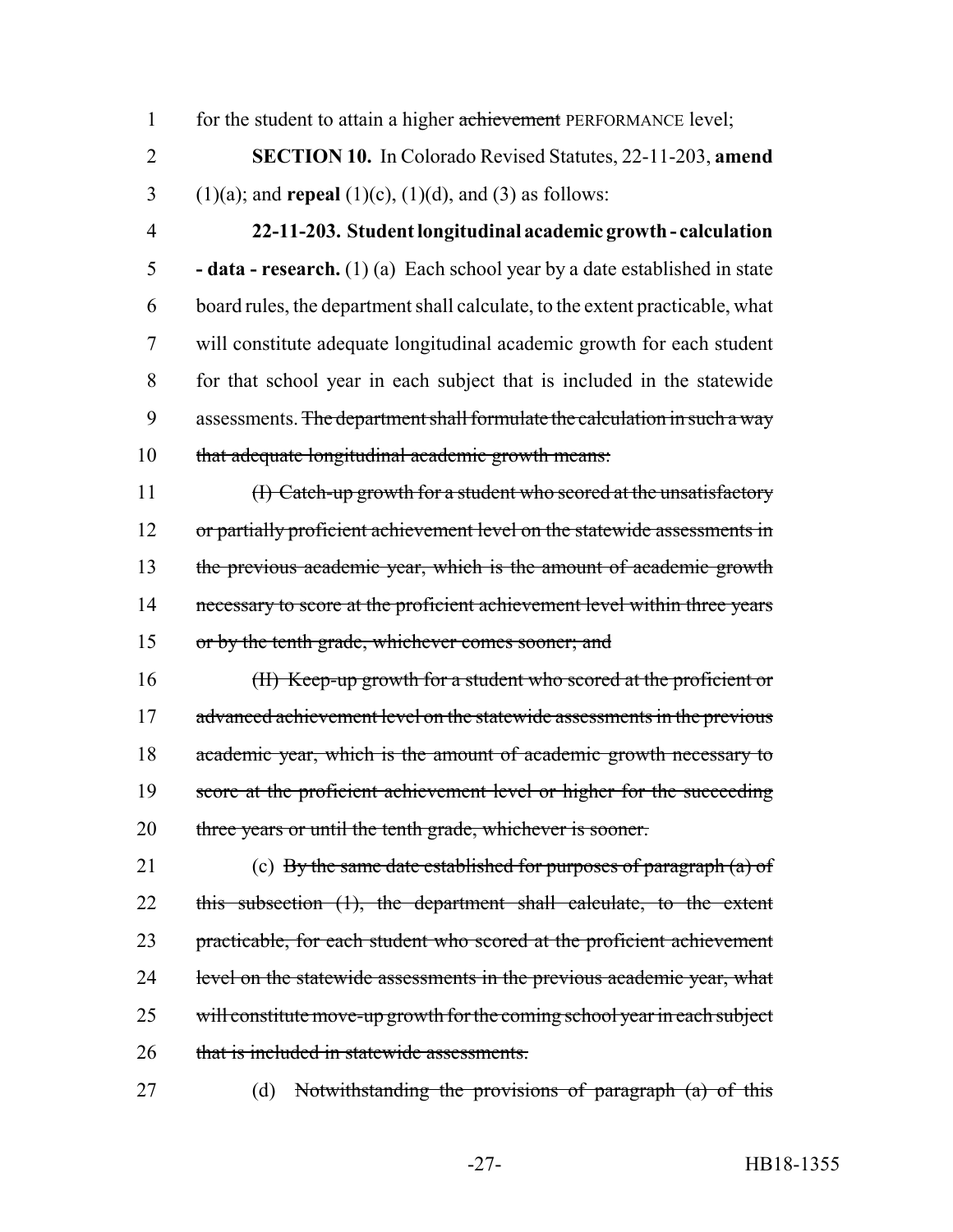1 subsection (1), the department may revise, as necessary, the definition of 2 adequate longitudinal growth to incorporate the concept of move-up growth or to meet the requirements of federal law. (3) The academic growth information required by subsection (2) of this section shall include, but need not be limited to: (a) Information on whether each student made at least one year's academic growth in one year's time in the preceding school year; (b) Whether the student made adequate academic growth for the preceding school year as calculated for the student pursuant to subsection  $10 \quad (1)$  of this section; (c) The longitudinal academic growth calculated for each student to attain catch-up, keep-up, or move-up growth, as described in 13 subsection (1) of this section; (d) The amount of growth for each student that would result in the student scoring at the partially proficient, proficient, and advanced achievement levels within one, two, and three years; and (e) School performance indicators as calculated pursuant to section 22-11-204. **SECTION 11.** In Colorado Revised Statutes, 22-11-204, **amend** (1)(a); **repeal and reenact, with amendments,** (5); and **add** (1)(c) and  $(1)(d)$  as follows: **22-11-204. Performance indicators - measures.** (1) (a) The department shall annually determine the level of attainment of each public school, each school district, the institute, and the state as a whole on each of the following performance indicators: 26 (I) Student longitudinal academic growth, based on the measures specified in subsection  $(2)$  of this section BASED ON STUDENTS' ACADEMIC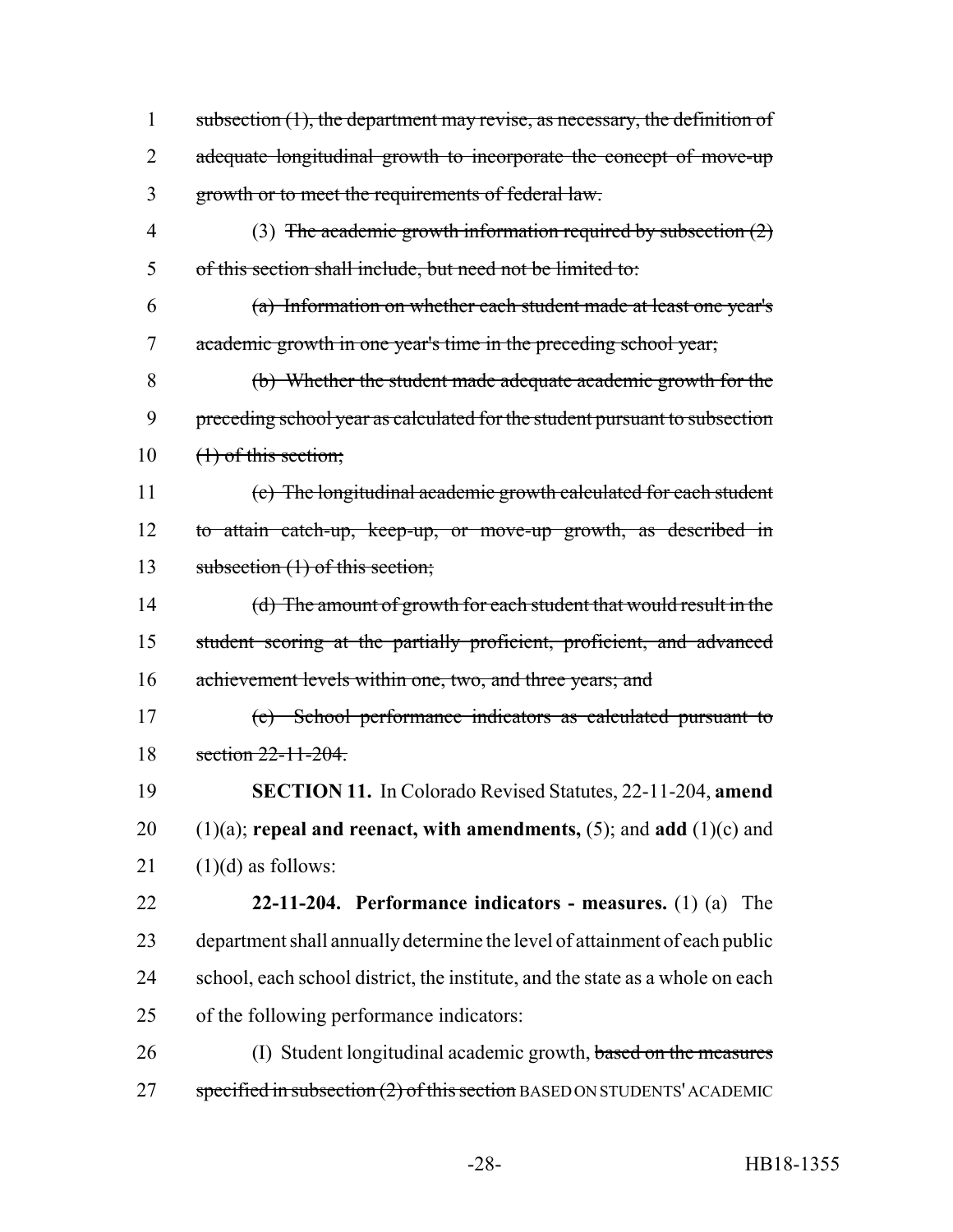PROGRESS, RELATIVE TO STUDENT PEERS AND ACROSS SCHOOL YEARS, TOWARD MEETING THE STATE STANDARDS ADOPTED PURSUANT TO SECTION 22-7-1005, AS MEASURED BY STUDENTS' SCORES ON THE STATEWIDE ASSESSMENTS ADMINISTERED PURSUANT TO SECTION 22-7-1006.3;

 (II) Student ACADEMIC achievement, levels on the statewide assessments, based on the measures specified in subsection (3) of this 8 section BASED ON STUDENTS' ACADEMIC PERFORMANCE RELATIVE TO THE GRADE-LEVEL STATE STANDARDS ADOPTED PURSUANT TO SECTION 22-7-1005, AS MEASURED BY PERFORMANCE ON THE STATEWIDE ASSESSMENTS ADMINISTERED PURSUANT TO SECTION 22-7-1006.3; and

 (III) Progress made in closing the achievement and growth gaps, 13 based on the measures specified in subsection (5) of this section STUDENT ACADEMIC GROWTH TO STANDARDS, BASED ON STUDENTS' PROGRESS TOWARD MEETING THE STATE STANDARDS ADOPTED PURSUANT TO SECTION 22-7-1005 OR, FOR STUDENTS WHO MEET GRADE-LEVEL EXPECTATIONS ON THE STATE STANDARDS, PROGRESS TOWARD HIGHER LEVELS OF ACHIEVEMENT, IF AVAILABLE, AS MEASURED BY THE STATEWIDE ASSESSMENTS ADMINISTERED PURSUANT TO SECTION 22-7-1006.3.

 (c) THE STATE BOARD, AFTER CONSIDERING THE RECOMMENDATIONS OF THE TECHNICAL ADVISORY PANEL, SHALL BY RULE SPECIFY HOW THE PERFORMANCE OF EACH PUBLIC SCHOOL, EACH SCHOOL DISTRICT, THE INSTITUTE, AND THE STATE AS A WHOLE IS CALCULATED FOR 25 THE PERFORMANCE INDICATORS DESCRIBED IN SUBSECTION  $(1)(a)$  OF THIS SECTION.

27 (d) FOR PURPOSES OF CALCULATING PERFORMANCE FOR THE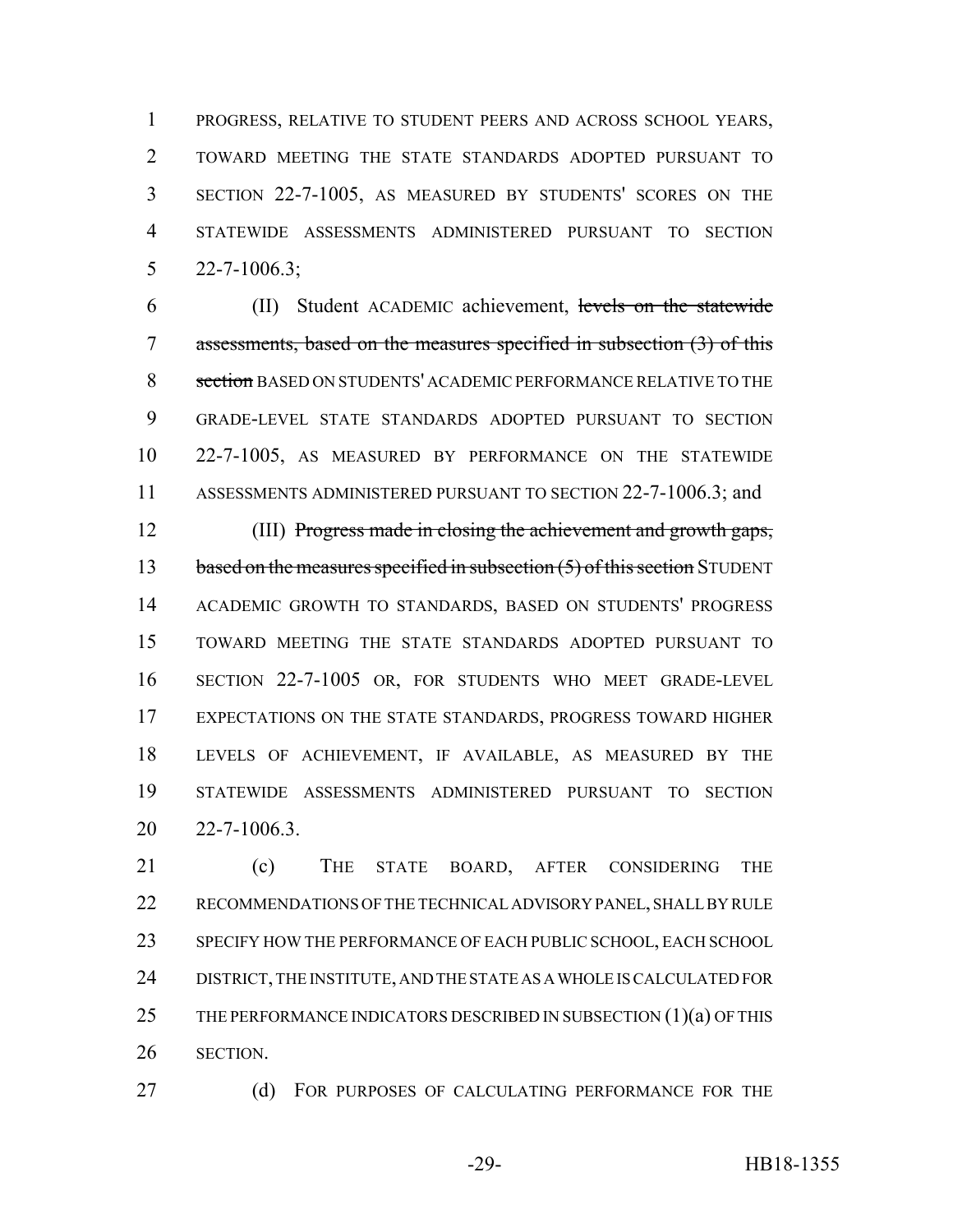PERFORMANCE INDICATOR CONCERNING STUDENT ACADEMIC ACHIEVEMENT, THE STATE BOARD SHALL ENSURE THAT THE CALCULATION INCLUDES CONSIDERATION OF THE ACADEMIC ACHIEVEMENT OF STUDENTS ENROLLED IN THIRD AND FOURTH GRADE WHO ARE IDENTIFIED AS HAVING SIGNIFICANT READING DEFICIENCIES AND PROVIDES ADDITIONAL CREDIT FOR PUBLIC SCHOOLS, SCHOOL DISTRICTS, AND THE INSTITUTE THAT DEMONSTRATE HIGHER LEVELS OF PERFORMANCE ON THE STATE READING ASSESSMENT OR THE STATEWIDE ENGLISH LANGUAGE ARTS ASSESSMENT BY SAID STUDENTS.

 (5) IN MEASURING THE PERFORMANCE OF A PUBLIC SCHOOL, A 11 SCHOOL DISTRICT, THE INSTITUTE, OR THE STATE ON EACH OF THE PERFORMANCE INDICATORS, THE DEPARTMENT SHALL DISAGGREGATE THE MEASURES FOR EACH INDICATOR BY STUDENT GROUP. THE DEPARTMENT SHALL SEPARATELY ACCOUNT FOR THE PERFORMANCE OF EACH STUDENT GROUP IN DETERMINING THE OVERALL PERFORMANCE ON A PERFORMANCE INDICATOR BY A PUBLIC SCHOOL, A SCHOOL DISTRICT, THE INSTITUTE, OR THE STATE.

 **SECTION 12.** In Colorado Revised Statutes, 22-11-204, **repeal** (2) and (3).

 **SECTION 13.** In Colorado Revised Statutes, 22-11-302, **amend** 21  $(1)(f)$ ; and **add**  $(1)(h)$  as follows:

 **22-11-302. School district accountability committee - powers and duties.** (1) Each school district accountability committee has the following powers and duties:

 (f) To provide input to the local school board concerning the 26 creation and enforcement of its school conduct and discipline code; and (h) TO MEET AT LEAST QUARTERLY TO DISCUSS WHETHER SCHOOL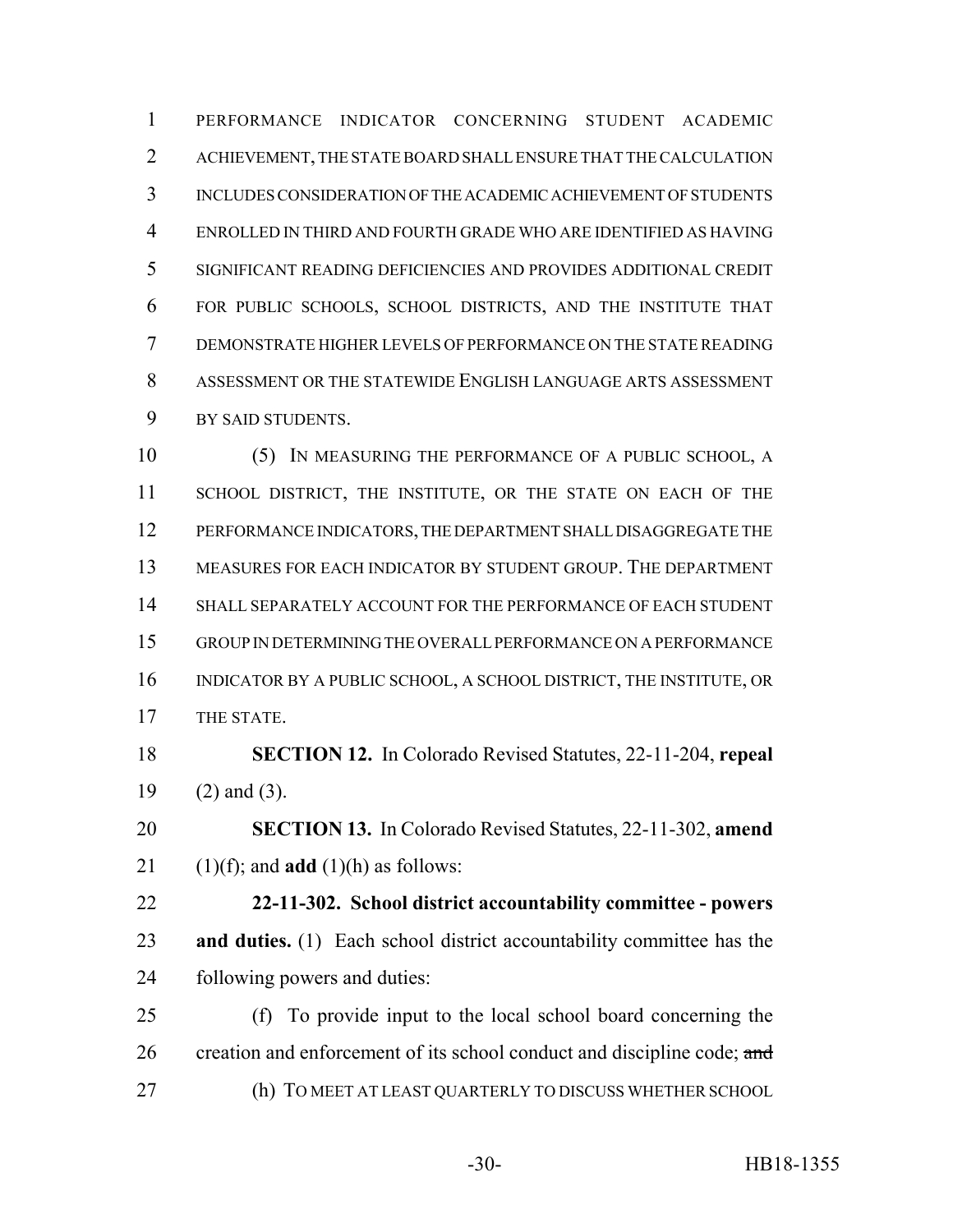DISTRICT LEADERSHIP, PERSONNEL, AND INFRASTRUCTURE ARE ADVANCING OR IMPEDING IMPLEMENTATION OF THE SCHOOL DISTRICT'S PERFORMANCE, IMPROVEMENT, PRIORITY IMPROVEMENT, OR TURNAROUND PLAN, WHICHEVER IS APPLICABLE, OR OTHER PROGRESS PERTINENT TO THE SCHOOL DISTRICT'S ACCREDITATION CONTRACT.

 **SECTION 14.** In Colorado Revised Statutes, 22-11-307, **amend**  $7 \quad (2.5)$  as follows:

 **22-11-307. Accreditation of public schools.** (2.5) In adopting its 9 school accreditation policies for its online programs and online schools, as defined in sections 22-30.7-102 (9) and SECTION 22-30.7-102 (9.5), a 11 local school board or the institute board shall include a review of the 12 online program's or school's alignment to the quality standards outlined in section 22-30.7-105 (3)(b).

 **SECTION 15.** In Colorado Revised Statutes, 22-11-405, **amend** 15 (1)(b) and (2)(b) as follows:

 **22-11-405. School priority improvement plan - contents.** (1) (b) The school accountability committee for the district public school shall hold a public meeting as required in section 22-32-142 (2) to receive input concerning possible strategies to be included in the school priority improvement plan, advise the local school board concerning preparation of the school priority improvement plan, and make recommendations to the local school board concerning the contents of the school priority improvement plan, taking into account recommendations received at the public meeting. The local school board shall create and adopt the school priority improvement plan, taking into account the advice and recommendations of the school accountability committee. Before 27 adopting the school priority improvement plan, the local school board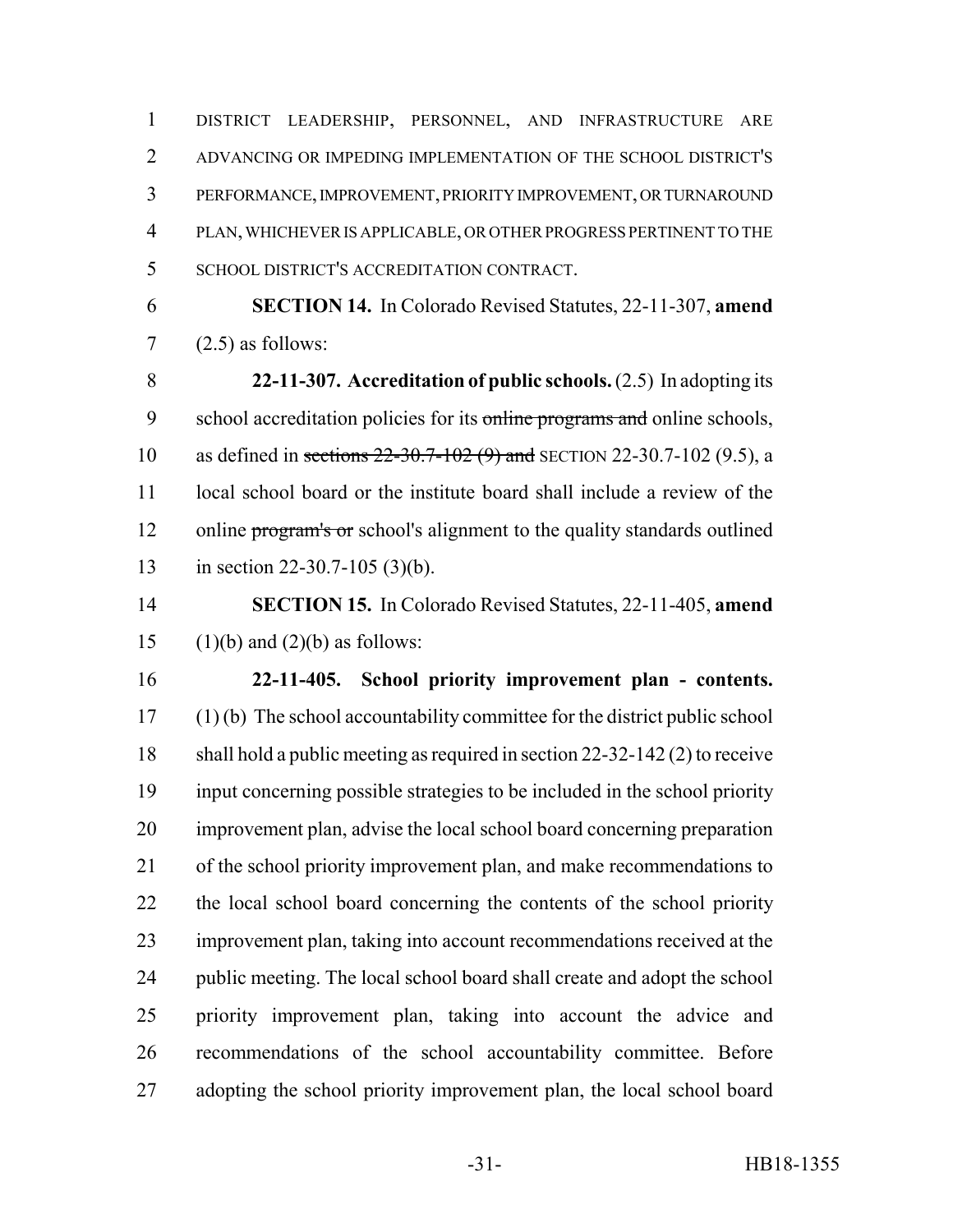shall hold a public hearing to review the written plan as required in 2 section 22-32-142 (2). THE DEPARTMENT MAY REQUIRE A SCHOOL DISTRICT TO PROVIDE PROOF OF COMPLIANCE WITH THE REQUIREMENTS OF SECTION 22-32-142 (2).

 (2) (b) The school accountability committee for the institute charter school shall hold a public meeting as required in section 22-30.5-520 (2) to receive input concerning possible strategies to be included in the school priority improvement plan, advise the institute concerning preparation of the school priority improvement plan, and make recommendations to the institute concerning the contents of the school priority improvement plan, taking into account recommendations received at the public meeting. The institute shall create and adopt the school priority improvement plan, taking into account the advice and recommendations of the school accountability committee. Before adopting the school priority improvement plan, the institute shall ensure that the institute charter school holds a public hearing to review the written plan as required in section 22-30.5-520 (2). THE DEPARTMENT MAY REQUIRE THE INSTITUTE TO PROVIDE PROOF OF COMPLIANCE WITH THE REQUIREMENTS OF SECTION 22-30.5-520 (2).

 **SECTION 16.** In Colorado Revised Statutes, 22-11-406, **amend** 21 (1)(b), (2)(b), and (4) as follows:

 **22-11-406. School turnaround plan - contents.** (1) (b) The school accountability committee for the district public school shall hold a public meeting as required in section 22-32-142 (2) to receive input concerning possible strategies to be included in the school turnaround 26 plan, advise the local school board concerning preparation of the school turnaround plan, and make recommendations to the local school board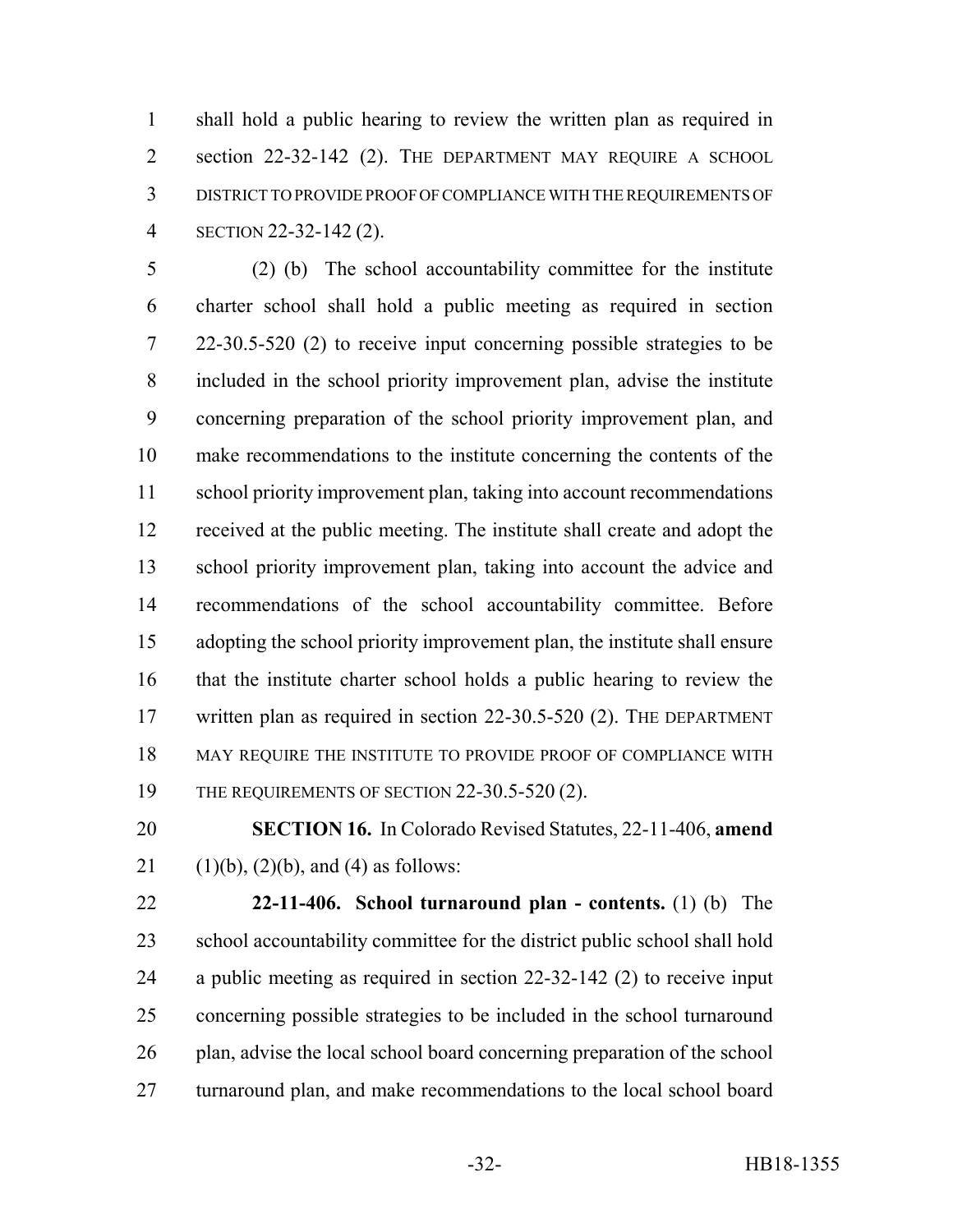concerning the contents of the school turnaround plan, taking into account recommendations received at the public meeting. The local school board shall create and adopt the school turnaround plan, taking into account the advice and recommendations of the school accountability committee. Before adopting the school turnaround plan, the local school board shall hold a public hearing to review the written plan as required in section 22-32-142 (2). THE DEPARTMENT MAY REQUIRE A SCHOOL DISTRICT TO PROVIDE PROOF OF COMPLIANCE WITH THE REQUIREMENTS OF SECTION 22-32-142 (2).

 (2) (b) The school accountability committee for the institute charter school shall hold a public meeting as required in section 22-30.5-520 (2) to receive input concerning possible strategies to be included in the school turnaround plan, advise the institute concerning 14 preparation of the school turnaround plan, and make recommendations to the institute concerning the contents of the school turnaround plan, taking into account recommendations received at the public meeting. The institute shall create and adopt the school turnaround plan, taking into account the advice and recommendations of the school accountability committee. Before adopting the school turnaround plan, the institute shall ensure that the institute charter school holds a public hearing to review 21 the written plan as required in section 22-30.5-520 (2). THE DEPARTMENT MAY REQUIRE THE INSTITUTE TO PROVIDE PROOF OF COMPLIANCE WITH 23 THE REQUIREMENTS OF SECTION 22-30.5-520 (2).

24 (4) The general assembly may appropriate such moneys as are MONEY AS IS available to assist school districts and the institute in improving the academic growth of students in public schools that are required to adopt school turnaround plans. In addition, the department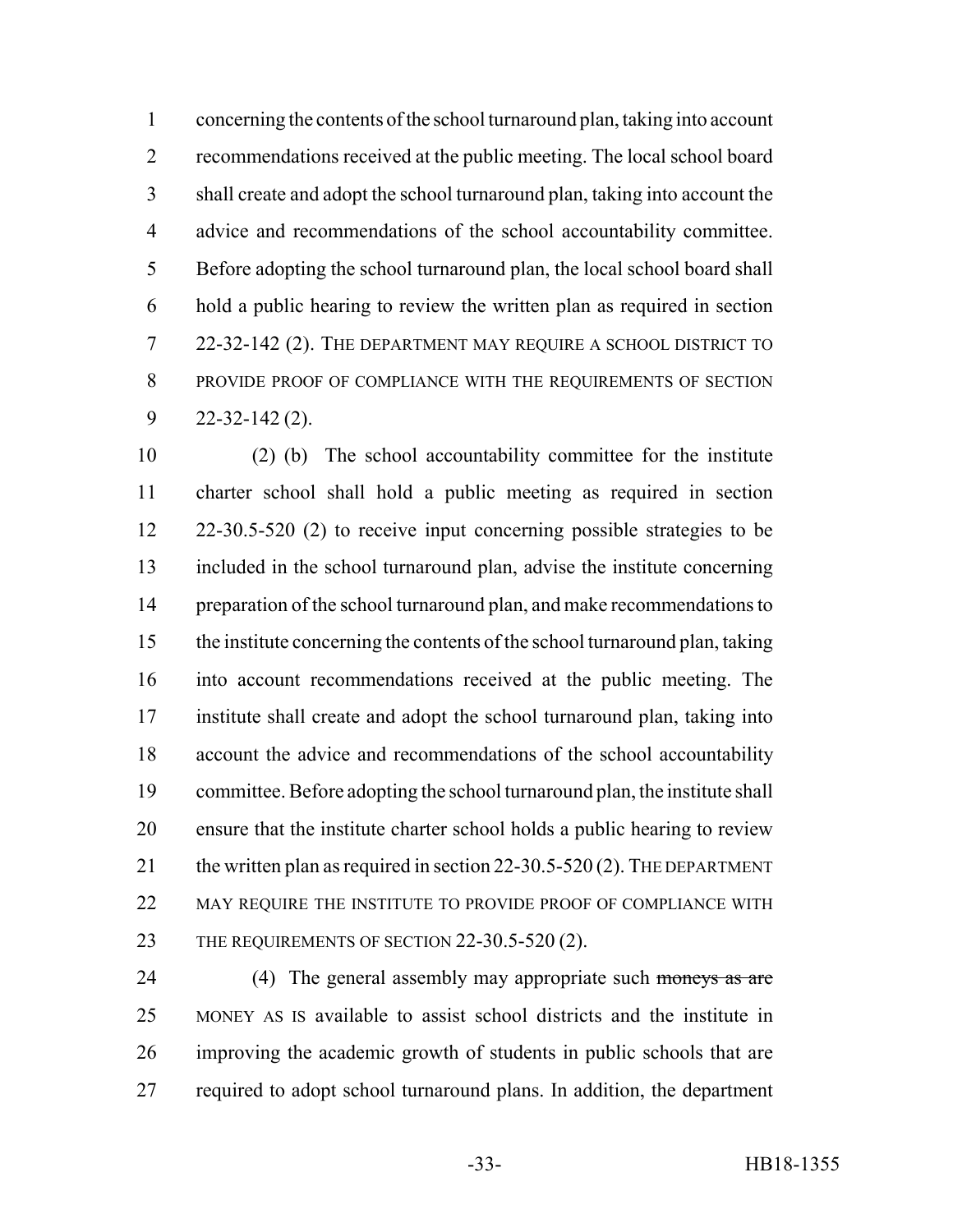1 may allocate any moneys MONEY received pursuant to the federal "No 2 Child Left Behind Act of 2001" "EVERY STUDENT SUCCEEDS ACT", 20 U.S.C. sec. 6301 et seq., for such purpose.

 **SECTION 17.** In Colorado Revised Statutes, 22-11-503, **amend** (2) introductory portion; and **add** (2)(a.5) as follows:

 **22-11-503. Performance reports - contents - rules.** (2) The state board shall adopt rules specifying the information to be included in the school performance reports, the school district and institute performance reports, and the state performance report. The information 10 shall MUST be consistent for each type of report and, at a minimum, shall MUST include the following:

 (a.5) THE PERCENTAGE OF STUDENTS ENROLLED BY THE REPORT SUBJECT WHO SCORE AT EACH OF THE PERFORMANCE LEVELS IDENTIFIED 14 BY THE STATE BOARD FOR THE STATEWIDE ASSESSMENTS, REPORTED BY GRADE LEVEL AND ASSESSMENT;

 **SECTION 18.** In Colorado Revised Statutes, 22-32.5-104, **amend** (3) introductory portion and (3)(b) as follows:

 **22-32.5-104. Innovation plans - submission - contents.** (3) Each innovation plan, whether submitted by a public school or created by a local school board through collaboration between the local 21 school board and a public school, shall MUST include the following information:

 (b) A description of the innovations the public school would implement, which may include, but need not be limited to, innovations in school staffing, curriculum and assessment, class scheduling, use of financial and other resources, and faculty recruitment, employment, evaluation, and compensation, AND IMPLEMENTATION OF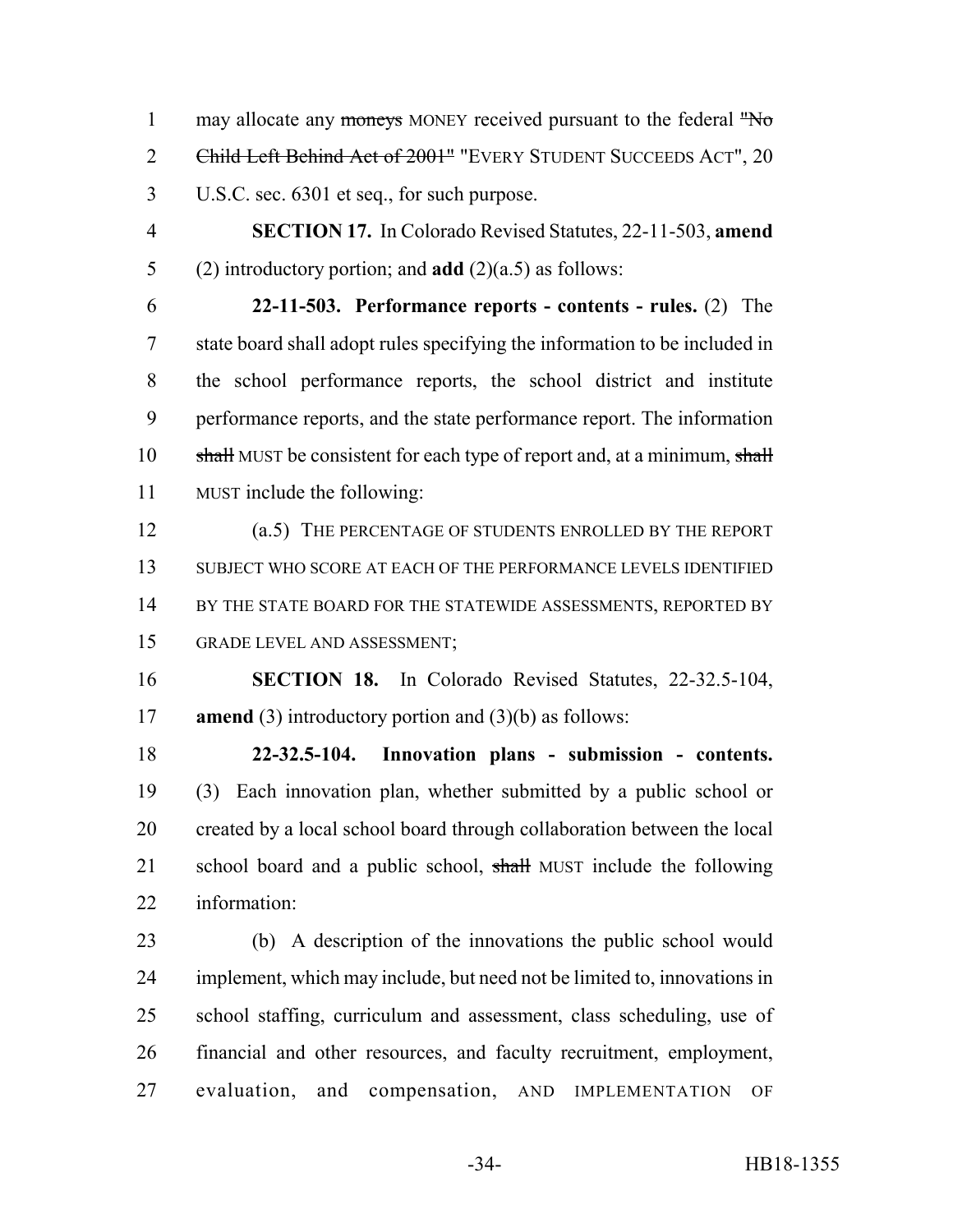TRANSFORMATIONAL SCHOOL STRATEGIES SUCH AS SHARED LEADERSHIP, CULTURALLY RELEVANT CURRICULUM, STUDENT AND FAMILY SUPPORTS, POSITIVE DISCIPLINE PRACTICES, AND FAMILY AND COMMUNITY ENGAGEMENT;

 **SECTION 19.** In Colorado Revised Statutes, 22-13-101, **amend** (2) and (3); and **add** (1.5) as follows:

 **22-13-101. Legislative declaration.** (1.5) THE GENERAL ASSEMBLY FURTHER FINDS THAT, WHILE SCHOOL LEADERSHIP IS A CRUCIAL ASPECT OF IMPROVING THE PERFORMANCE OF STRUGGLING SCHOOLS, FACTORS SUCH AS SCHOOL CULTURE, TEACHER PROFESSIONAL DEVELOPMENT, AND THE TRANSFORMATION OF INSTRUCTION IN THE CLASSROOM ARE ALSO NECESSARY ELEMENTS OF THE PLAN TO TRANSFORM A PUBLIC SCHOOL AND RAISE THE ACADEMIC PERFORMANCE OF THE 14 STUDENTS ENROLLED IN THE SCHOOL.

 (2) The general assembly therefore finds that it is imperative and 16 in the best interests of the state to create the school turnaround leaders 17 development TRANSFORMATION GRANT program within the department to contract with providers and award grants to school districts throughout the state to use in developing outstanding school leaders with the skills and competencies required to turn around low-performing public schools in the state AND TO PROVIDE GRANTS TO SCHOOL DISTRICTS, THE INSTITUTE, AND CHARTER SCHOOLS TO SUPPORT THEM IN IMPROVING EDUCATOR PROFESSIONAL DEVELOPMENT AND TRANSFORMING INSTRUCTION, WHICH MAY INCLUDE PLANNING FOR AND IMPLEMENTING RIGOROUS SCHOOL REDESIGN STRATEGIES.

 (3) The general assembly declares that, for purposes of section 17 27 of article IX of the state constitution, the school turnaround leaders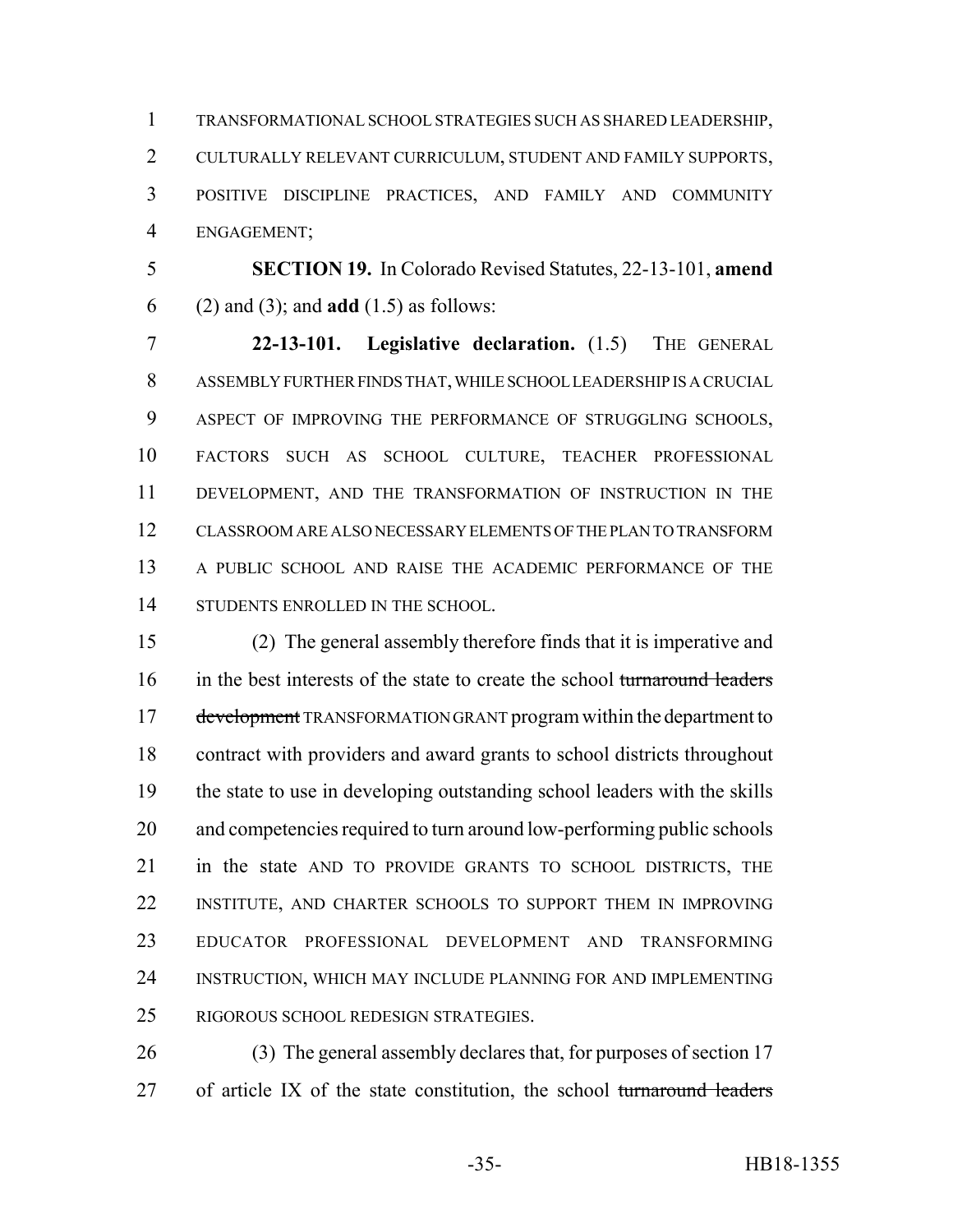development TRANSFORMATION GRANT program is an important element in implementing accountable programs to meet state academic standards and may therefore receive funding from the state education fund created in section 17 (4) of article IX of the state constitution. **SECTION 20.** In Colorado Revised Statutes, 22-13-102, **amend** the introductory portion and (4) as follows: **22-13-102. Definitions.** As used in this article ARTICLE 13, unless the context otherwise requires: (4) "Program" means the school turnaround leaders development TRANSFORMATION GRANT program created in section 22-13-103. **SECTION 21.** In Colorado Revised Statutes, 22-13-103, **amend** (1), (2) introductory portion, (2)(d), (2)(e), and (2)(f); and **repeal** (2)(b) 13 and  $(2)(c)$  as follows: **22-13-103. School transformation grant program - created - rules.** (1) There is created in the department the school turnaround 16 leaders development TRANSFORMATION GRANT program to provide funding to: (a) Assist in the design of turnaround leadership development programs and to provide funding to support training and development of school turnaround leaders for the public schools in the state; (b) SUPPORT SCHOOL DISTRICTS, THE INSTITUTE, AND CHARTER SCHOOLS IN PROVIDING EDUCATOR PROFESSIONAL DEVELOPMENT AND TRANSFORMING INSTRUCTION IN PUBLIC SCHOOLS THAT ARE REQUIRED TO ADOPT PRIORITY IMPROVEMENT OR TURNAROUND PLANS FOR THE IMMEDIATE OR PRECEDING SCHOOL YEAR; AND (c) ASSIST SCHOOL DISTRICTS, THE INSTITUTE, AND CHARTER SCHOOLS THAT ARE IMPLEMENTING PRIORITY IMPROVEMENT OR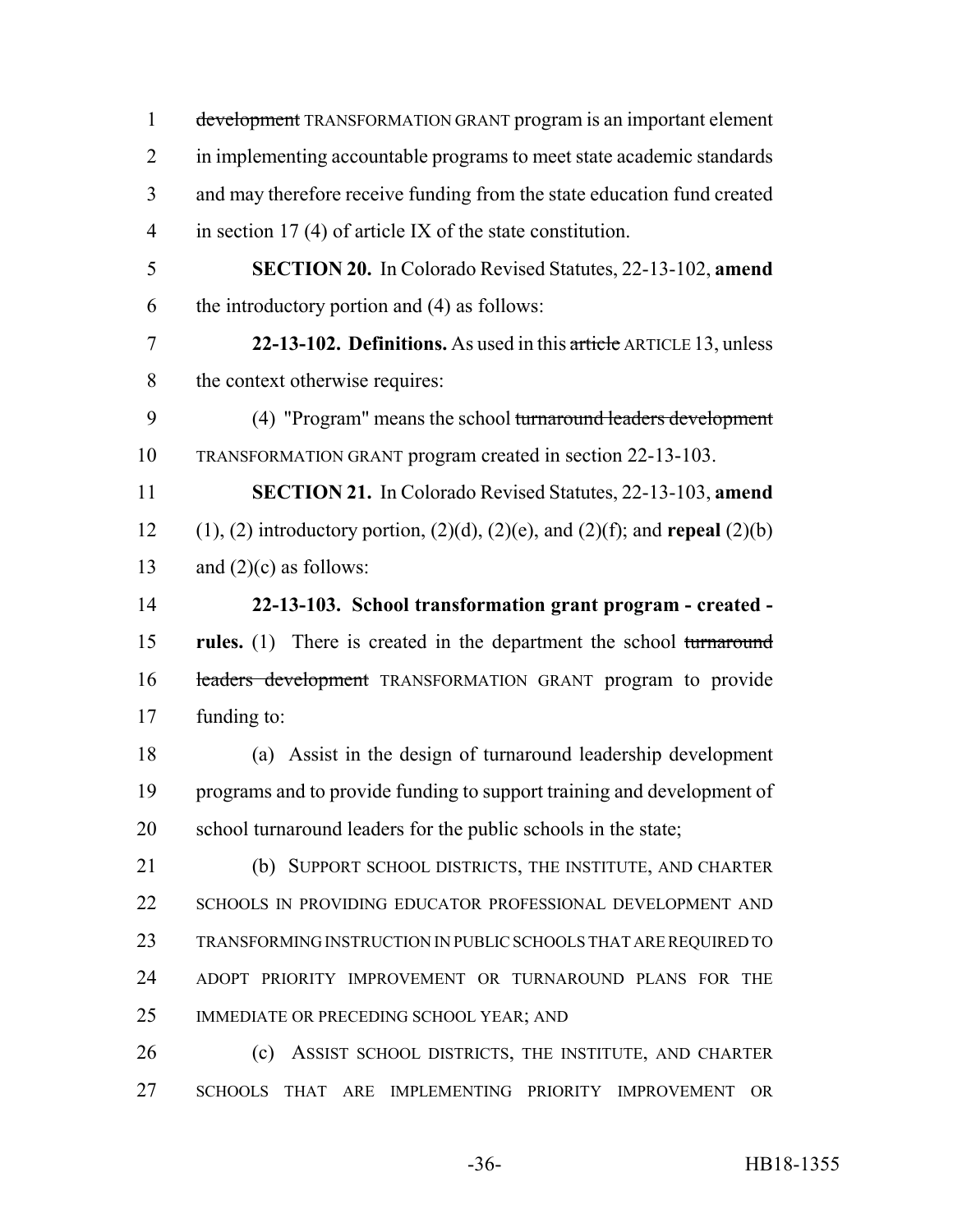TURNAROUND PLANS IN PLANNING FOR AND IMPLEMENTING ONE OR MORE OF THE FOLLOWING RIGOROUS SCHOOL REDESIGN STRATEGIES:

 (I) CONVERTING A DISTRICT PUBLIC SCHOOL TO A CHARTER SCHOOL IF IT IS NOT ALREADY AUTHORIZED AS A CHARTER SCHOOL;

 (II) GRANTING INNOVATION SCHOOL STATUS TO A DISTRICT PUBLIC 6 SCHOOL PURSUANT TO SECTION 22-32.5-104;

 (III) WITH REGARD TO A DISTRICT OR INSTITUTE CHARTER SCHOOL, REPLACING THE SCHOOL'S OPERATOR OR GOVERNING BOARD;

 (IV) CONTRACTING WITH A PUBLIC OR PRIVATE ENTITY OTHER THAN THE SCHOOL DISTRICT TO PARTIALLY OR WHOLLY MANAGE A DISTRICT PUBLIC SCHOOL, WHICH ENTITY IS ACCEPTED BY THE DEPARTMENT AND THE LOCAL SCHOOL BOARD AS USING RESEARCH-BASED STRATEGIES AND HAVING A PROVEN RECORD OF SUCCESS WORKING WITH SCHOOLS UNDER SIMILAR CIRCUMSTANCES; OR

 (V) CLOSING A PUBLIC SCHOOL OR REVOKING THE CHARTER FOR A DISTRICT OR INSTITUTE CHARTER SCHOOL.

 (2) The state board, in accordance with the "State Administrative 18 Procedure Act", article 4 of title 24, C.R.S., shall promulgate rules to implement and administer the program. At a minimum, the rules must include:

 (b) Timelines for the design grant application and approval 22 process;

 (c) Criteria for awarding design grants to identified providers to 24 partially offset the design and development costs of creating or expanding 25 high-quality turnaround leadership development programs;

26 (d) Timelines for the school turnaround leader TRANSFORMATION grant application and approval process;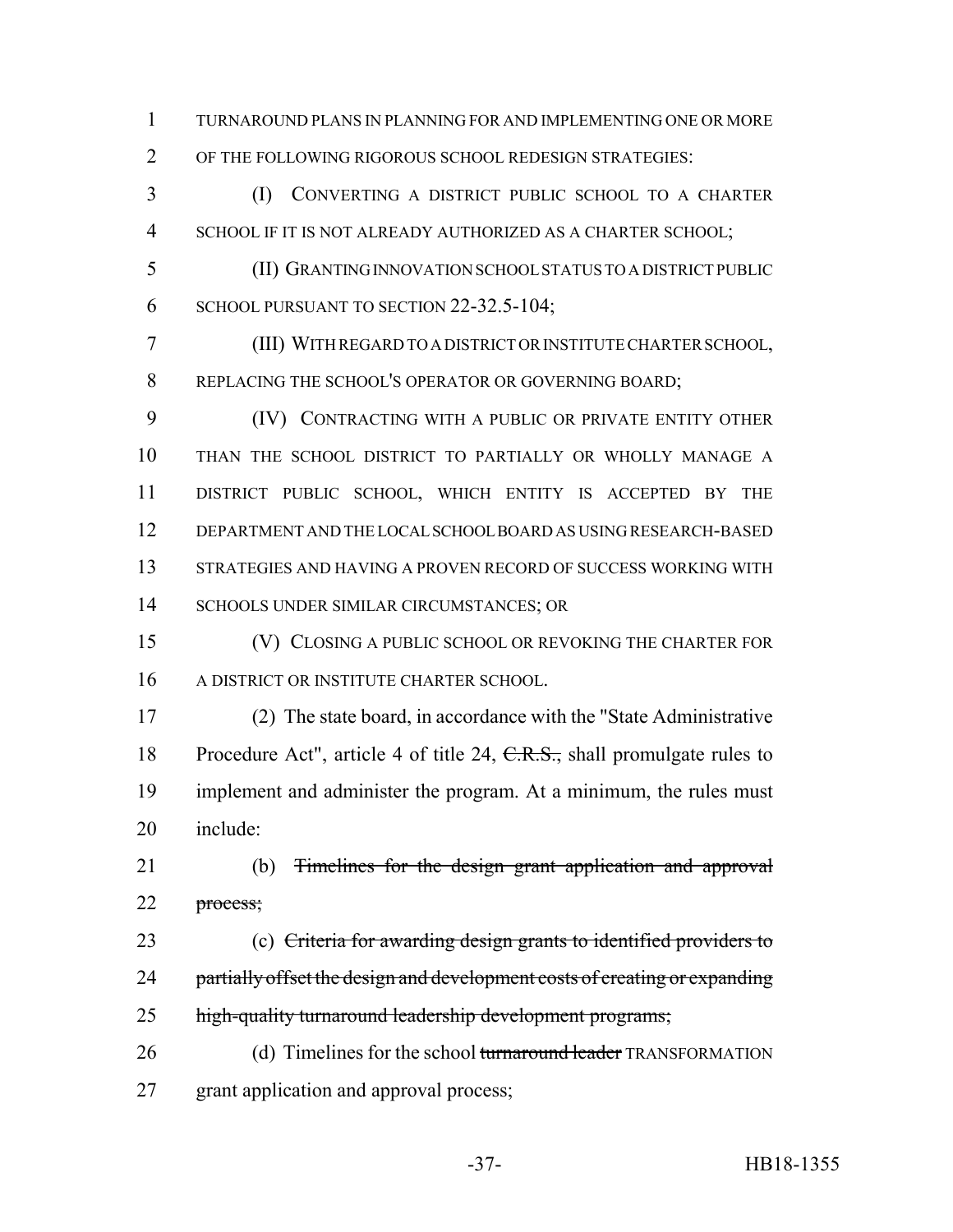(e) The requirements for a school turnaround leader TRANSFORMATION grant application, including but not limited to the goals that the applicant expects to achieve through the grant; and

- (f) Criteria for selecting school turnaround leader TRANSFORMATION grant recipients. At a minimum, the criteria must take into account for applying school districts the concentration of schools of the school district, or for the institute the concentration of institute charter schools, that must implement priority improvement or turnaround plans. For applying charter schools, the criteria must prioritize schools that are implementing priority improvement or turnaround plans.
- **SECTION 22.** In Colorado Revised Statutes, 22-13-104, **amend** (1); and **repeal** (2) as follows:

# **22-13-104. Turnaround leadership development programs -**

 **providers - design grants - review.** (1) The department shall issue a request for proposals from providers who seek to participate in the program. The department shall review the responses received and, based 17 on the criteria adopted by rule of the state board, identify one or more providers to participate in the program by providing turnaround leadership development programs for school districts, the institute, and 20 charter schools that receive school turnaround leader grants through the program. The department, on a regular basis, shall review each provider's turnaround leadership development programs, including the success achieved by the persons who complete the programs, and revise the list of identified providers as appropriate to ensure that the turnaround leadership development programs that are available through the program are of the highest quality.

- 
- (2) During the first three years that the program receives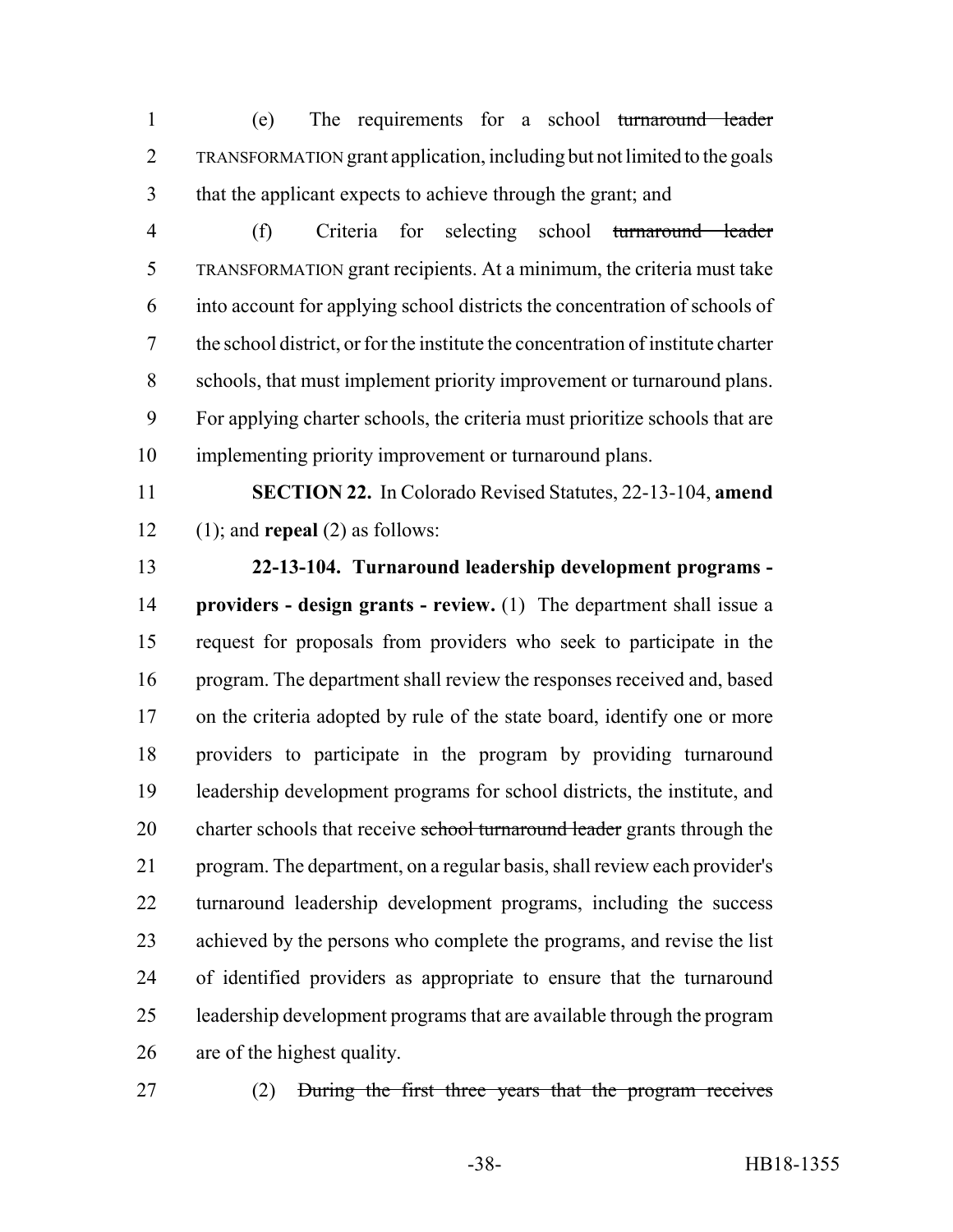appropriations, an identified provider may apply as provided by rule for 2 a one-time design grant to offset the costs incurred in creating or expanding the provider's turnaround leadership development programs. The department shall review the design grant applications using the criteria adopted by rule and recommend to the state board the providers that may receive design grants and the amount of the grants. The state board, taking into account the department's recommendations, may award the design grants from moneys appropriated by the general assembly to 9 the department for the program. In each of the first three budget years in which the program operates, the state board may distribute as one-time design grants no more than approximately one-third of the amount 12 appropriated for the program for the applicable budget year.

 **SECTION 23.** In Colorado Revised Statutes, **amend** 22-13-105 as follows:

 **22-13-105. School transformation grants - application - awards - report.** (1) The state board, subject to available appropriations, 17 shall award school turnaround leader TRANSFORMATION grants to one or more school districts or charter schools or to the institute to use in:

 (a) Identifying and recruiting practicing and aspiring school turnaround leaders;

 (b) Subsidizing the costs incurred for school turnaround leaders and their leadership staff, if appropriate, to participate in turnaround 23 leadership development programs offered by identified providers; and

 (c) Reimbursing school turnaround leaders for the costs they incur in completing turnaround leadership development programs offered by identified providers;

27 (d) PROVIDING EDUCATOR PROFESSIONAL DEVELOPMENT FOR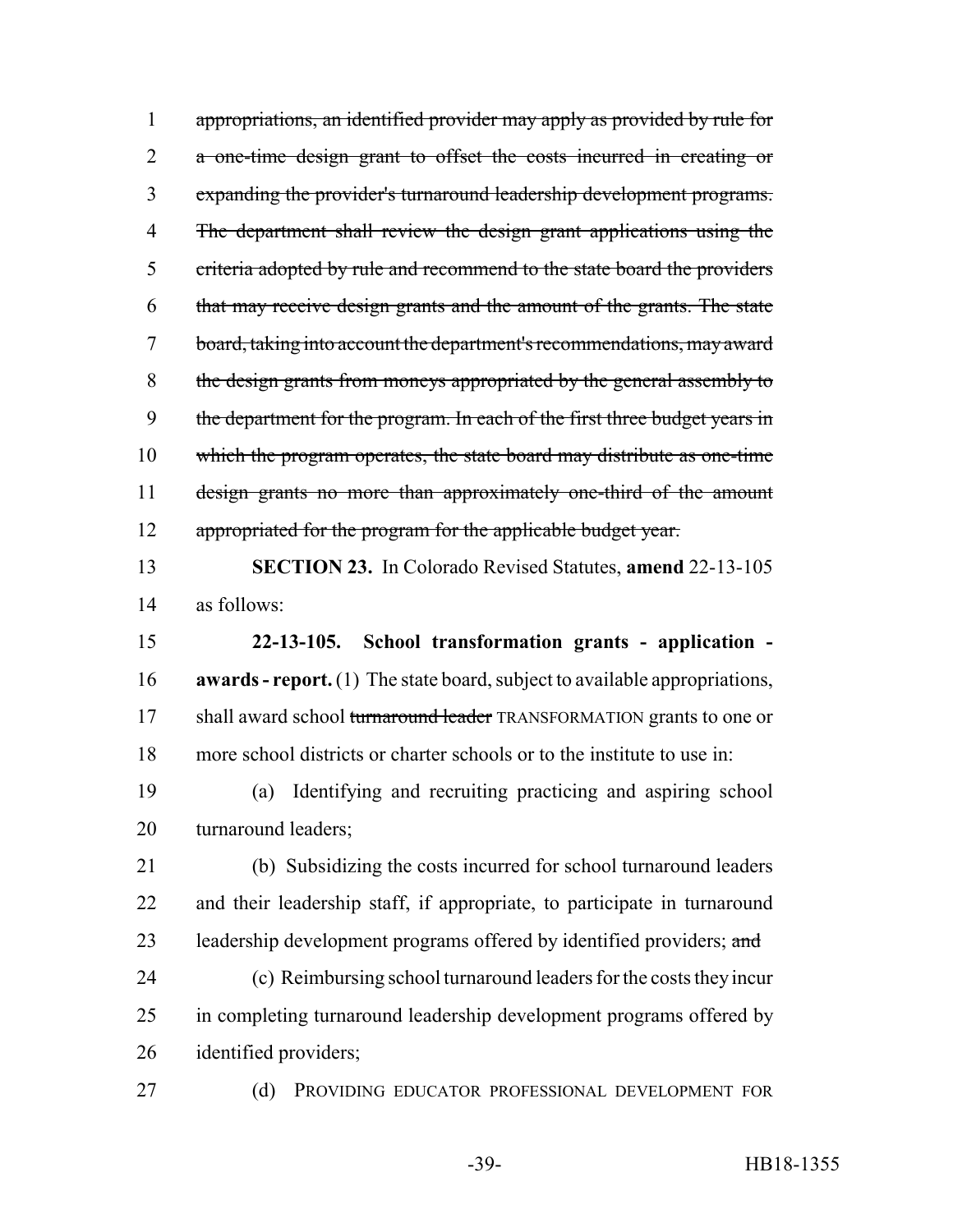EDUCATORS WORKING IN PUBLIC SCHOOLS THAT ARE IMPLEMENTING 2 PRIORITY IMPROVEMENT OR TURNAROUND PLANS;

 (e) PROVIDING SERVICES, SUPPORT, AND MATERIALS TO TRANSFORM INSTRUCTION IN PUBLIC SCHOOLS THAT ARE IMPLEMENTING PRIORITY IMPROVEMENT OR TURNAROUND PLANS; AND

 (f) PLANNING FOR AND IMPLEMENTING ONE OR MORE OF THE FOLLOWING RIGOROUS SCHOOL REDESIGN STRATEGIES:

 (I) CONVERTING A DISTRICT PUBLIC SCHOOL TO A CHARTER 9 SCHOOL IF IT IS NOT ALREADY AUTHORIZED AS A CHARTER SCHOOL;

 (II) GRANTING INNOVATION SCHOOL STATUS TO A DISTRICT PUBLIC 11 SCHOOL PURSUANT TO SECTION 22-32.5-104;

 (III) WITH REGARD TO A DISTRICT OR INSTITUTE CHARTER SCHOOL, 13 REPLACING THE SCHOOL'S OPERATOR OR GOVERNING BOARD;

 (IV) CONTRACTING WITH A PUBLIC OR PRIVATE ENTITY OTHER THAN THE SCHOOL DISTRICT TO PARTIALLY OR WHOLLY MANAGE A DISTRICT PUBLIC SCHOOL, WHICH ENTITY IS ACCEPTED BY THE DEPARTMENT AND THE LOCAL SCHOOL BOARD AS USING RESEARCH-BASED STRATEGIES AND HAVING A PROVEN RECORD OF SUCCESS WORKING WITH SCHOOLS UNDER SIMILAR CIRCUMSTANCES; OR

**(V) CLOSING A PUBLIC SCHOOL OR REVOKING THE CHARTER FOR** A DISTRICT OR INSTITUTE CHARTER SCHOOL.

 (2) A school district, the institute, or a charter school that seeks a 23 school turnaround leader TRANSFORMATION grant must apply to the department as provided by rule of the state board. The department shall review all of the applications received and, based on the criteria adopted by rule, recommend to the state board the applicants that may receive 27 school turnaround leader TRANSFORMATION grants and the grant amounts.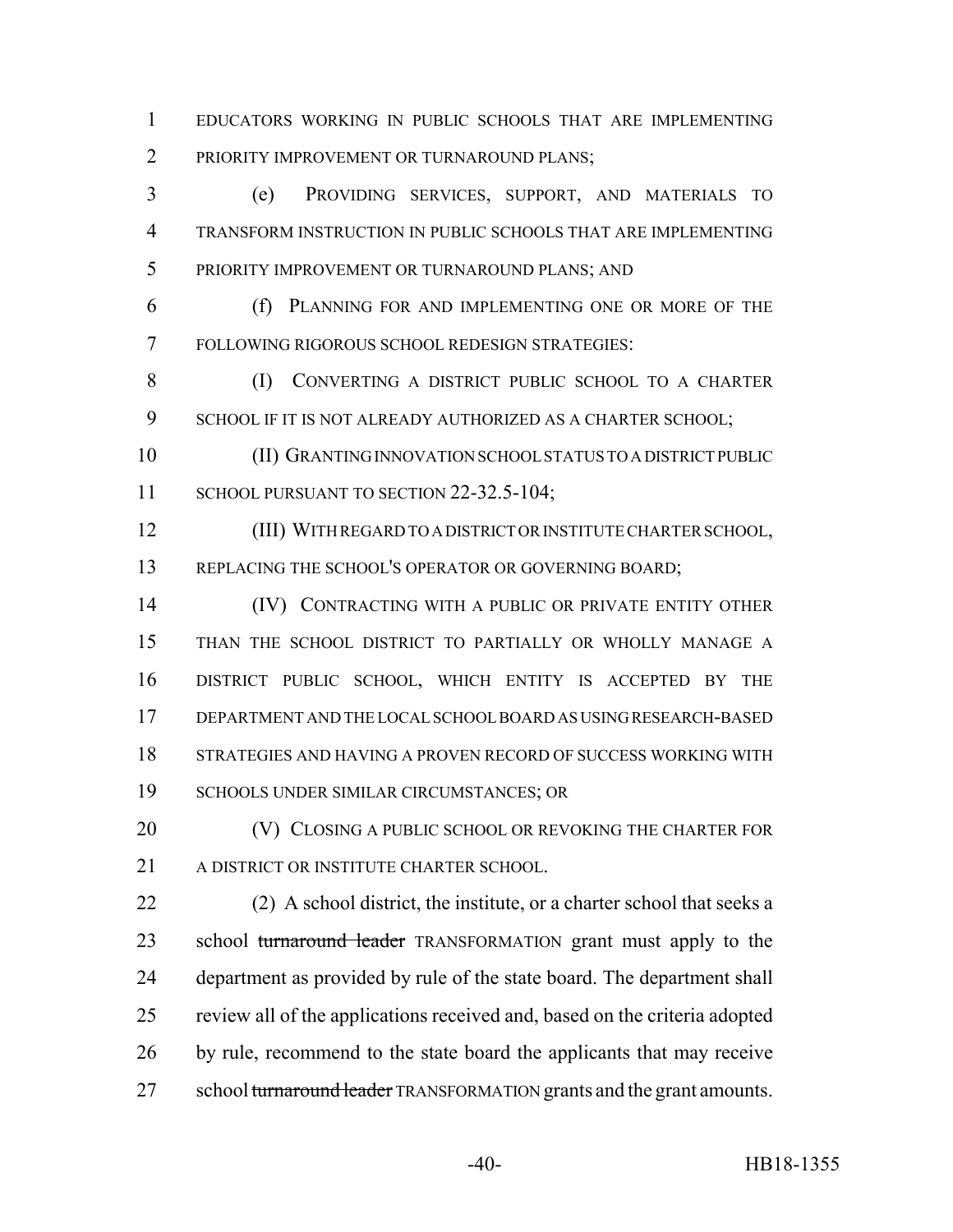Subject to available appropriations, the state board, taking into account 2 the department's recommendations, shall award school turnaround leader TRANSFORMATION grants from moneys MONEY appropriated by the general assembly to the department for the program.

5 (3) Each school turnaround leader TRANSFORMATION grant may continue for up to three budget years. The department shall annually review each grant recipient's use of the grant moneys MONEY and may rescind the grant if the department finds that the grant recipient is not making adequate progress toward achieving the goals identified in the grant application.

 (4) During the term of the grant, each grant recipient shall annually report to the department the information requested by the 13 department to monitor the effectiveness of the school turnaround leader TRANSFORMATION grants, WHICH MUST INCLUDE CONSIDERATION OF THE IMPACT THAT THE USE OF EACH GRANT MAKES ON RAISING STUDENT ACHIEVEMENT AND ESTABLISHING A POSITIVE SCHOOL CULTURE. Notwithstanding section 24-1-136 (11)(a)(I), the department shall analyze and summarize the reports received from grant recipients and annually submit to the state board, the governor, and the education committees of the senate and the house of representatives, or any successor committees, a report of the effectiveness of the school turnaround leader TRANSFORMATION grants awarded pursuant to this section. The department shall also post the annual report on its website.

24 (5) The department may expend up to five percent of the moneys MONEY annually appropriated for the program to offset the costs incurred in implementing the program.

**SECTION 24.** In Colorado Revised Statutes, 22-30.5-502,